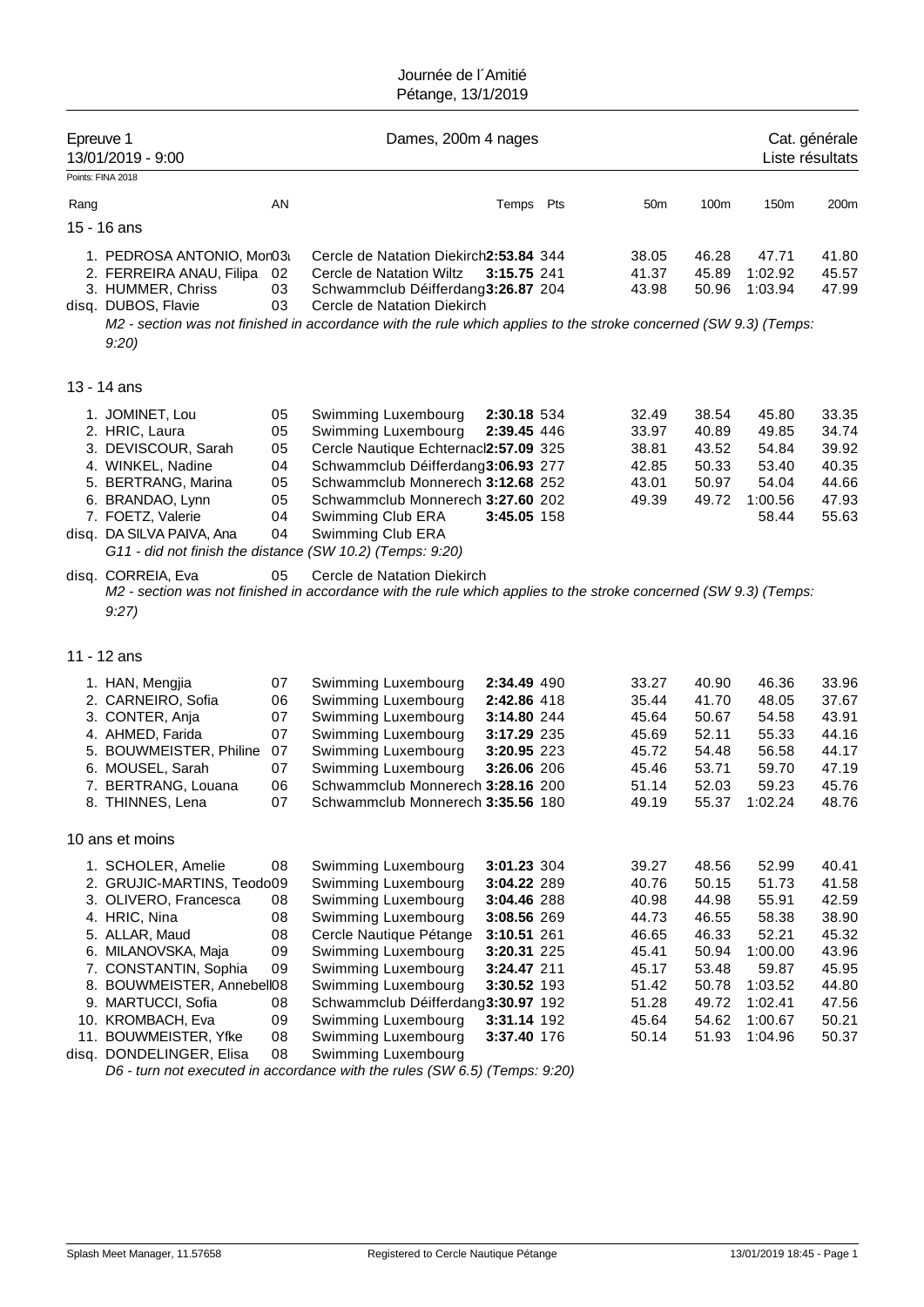| Epreuve 2 | 13/01/2019 - 9:30<br>Points: FINA 2018 |    | Messieurs, 200m 4 nages                                         |             |                 |         |         | Cat. générale<br>Liste résultats |
|-----------|----------------------------------------|----|-----------------------------------------------------------------|-------------|-----------------|---------|---------|----------------------------------|
|           |                                        |    |                                                                 |             |                 |         |         |                                  |
| Rang      |                                        | AN |                                                                 | Temps Pts   | 50 <sub>m</sub> | 100m    | 150m    | 200m                             |
|           | 17 - 18 ans                            |    |                                                                 |             |                 |         |         |                                  |
|           | 1. DUBOS, Simon                        | 00 | Cercle de Natation Diekirch2:41.65 311                          |             | 32.50           | 43.94   | 46.64   | 38.57                            |
|           | 15 - 16 ans                            |    |                                                                 |             |                 |         |         |                                  |
|           | 1. WEIDERT, Jo                         | 03 | Cercle Nautique Echternacl2:31.73 377                           |             | 31.07           | 38.55   | 47.64   | 34.47                            |
|           | 2. MICHIELS, Patrick                   | 02 | Cercle Nautique Echternacl2:33.05 367                           |             | 32.98           | 41.52   | 44.87   | 33.68                            |
|           | 3. CIRELLI, Marco                      | 02 | Swimming Club Redange 2:34.80 355                               |             | 32.69           | 42.65   | 45.36   | 34.10                            |
|           | 4. KRIER, Dylan                        | 03 | Swimming Club ERA                                               | 2:58.72 230 | 34.20           | 47.31   | 58.51   | 38.70                            |
|           | disq. GIRS, Matheo                     | 02 | Cercle de Natation Wiltz                                        |             |                 |         |         |                                  |
|           |                                        |    | G2 - Starting before the starting signal (SW 4.4) (Temps: 9:45) |             |                 |         |         |                                  |
|           |                                        |    |                                                                 |             |                 |         |         |                                  |
|           | 13 - 14 ans                            |    |                                                                 |             |                 |         |         |                                  |
|           | 1. LUCARELLI, Riccardo                 | 05 | Swimming Luxembourg                                             | 2:19.75 482 | 29.00           | 37.11   | 39.96   | 33.68                            |
|           | 2. FLOREAN, Darius                     | 05 | Swimming Luxembourg                                             | 2:27.95 406 | 31.16           | 39.14   | 44.33   | 33.32                            |
|           | 3. DURAKOVIC, Tarik                    | 05 | Swimming Luxembourg                                             | 2:31.37 379 | 32.06           | 40.00   | 45.14   | 34.17                            |
|           | 4. DENTER, Arthur                      | 04 | Cercle Nautique Echternacl2:32.06 374                           |             | 33.45           | 38.38   | 44.54   | 35.69                            |
|           | 5. VIGUIER, Elyan                      | 04 | Swimming Luxembourg                                             | 2:41.20 314 | 34.86           | 43.11   | 46.63   | 36.60                            |
|           | 6. MILANOVSKI, Nikola                  | 04 | Swimming Luxembourg                                             | 2:43.26 302 | 35.29           | 42.56   | 49.55   | 35.86                            |
|           | 7. BOENTGES, Kimi                      | 05 | Cercle Nautique Pétange                                         | 2:47.61 279 | 35.68           | 47.25   | 50.12   | 34.56                            |
|           | 8. MOHR, Sam                           | 04 | Cercle Nautique Echternacl2:50.64 265                           |             | 37.08           | 44.97   | 50.61   | 37.98                            |
|           | 9. REGE, Shaunak                       | 04 | Swimming Club ERA                                               | 3:37.81 127 | 44.64           | 1:00.78 | 1:00.68 | 51.71                            |
|           | 12 ans et moins                        |    |                                                                 |             |                 |         |         |                                  |
|           |                                        |    |                                                                 |             |                 |         |         |                                  |
|           | 1. MOOG, Mathis                        | 06 | Swimming Luxembourg                                             | 2:49.84 268 | 37.84           | 42.62   | 51.75   | 37.63                            |
|           | 2. FEDOSEEV, Anton                     | 07 | Swimming Luxembourg                                             | 2:54.12 249 | 38.02           | 45.14   | 51.67   | 39.29                            |
|           | 3. THILL, Louis                        | 07 | Swimming Luxembourg                                             | 2:59.46 227 | 38.95           | 45.23   | 54.70   | 40.58                            |
|           | 4. ESCHETTE, Louis                     | 07 | Cercle de Natation Wiltz                                        | 3:00.67 223 | 41.58           | 45.60   | 58.71   | 34.78                            |
|           | 5. ORTIZ BOGDANOV, Pablo08             |    | Swimming Luxembourg                                             | 3:01.32 221 | 39.88           | 45.04   | 54.00   | 42.40                            |
|           | VIGUIER, Evan                          | 08 | Swimming Luxembourg                                             | 3:01.32 221 | 40.36           | 49.69   | 52.00   | 39.27                            |
|           | 7. SCHOCKMEL, Julien                   | 06 | Swimming Club Redange 3:01.61 219                               |             | 40.39           | 46.78   | 55.22   | 39.22                            |
|           | 8. BOZONCA, Gabriel                    | 06 | Schwammclub Déifferdang3:07.75 199                              |             | 40.72           | 50.08   | 55.82   | 41.13                            |
|           | 9. DUSEMON, Paul                       | 07 | Swimming Luxembourg                                             | 3:10.04 191 | 43.73           | 48.29   | 56.73   | 41.29                            |
|           | 10. WEYLAND, Philippe                  | 07 | Swimming Luxembourg                                             | 3:14.79 178 | 42.87           | 48.59   | 1:01.81 | 41.52                            |
|           | 11. BOURG, Nicolas                     | 08 | Swimming Luxembourg                                             | 3:16.61 173 | 43.54           | 51.02   | 55.78   | 46.27                            |
|           | 12. KRIES, Leo                         | 08 | Swimming Luxembourg                                             | 3:20.94 162 | 44.43           | 50.96   | 58.79   | 46.76                            |
|           | 13. KROMBACH, Alex                     | 08 | Swimming Luxembourg                                             | 3:24.85 153 | 44.88           | 48.70   | 1:06.41 | 44.86                            |
|           | 14. SAMMARCO, Andrea                   | 08 | Swimming Luxembourg                                             | 3:26.53 149 | 51.91           | 50.14   | 59.78   | 44.70                            |
|           | 15. MOOG, Jules                        | 08 | Swimming Luxembourg                                             | 3:28.51 145 | 48.66           | 51.32   | 1:02.66 | 45.87                            |
|           | 16. METZLER, Charles                   | 08 | Swimming Luxembourg                                             | 3:33.89 134 | 47.30           | 52.22   | 1:02.69 | 51.68                            |
|           | disq. GONZALEZ PEREZ, Rodri07          |    | Swimming Luxembourg                                             |             |                 |         |         |                                  |

*P4 - breaststroke kicking movement (SW 8.3) (Temps: 9:41)*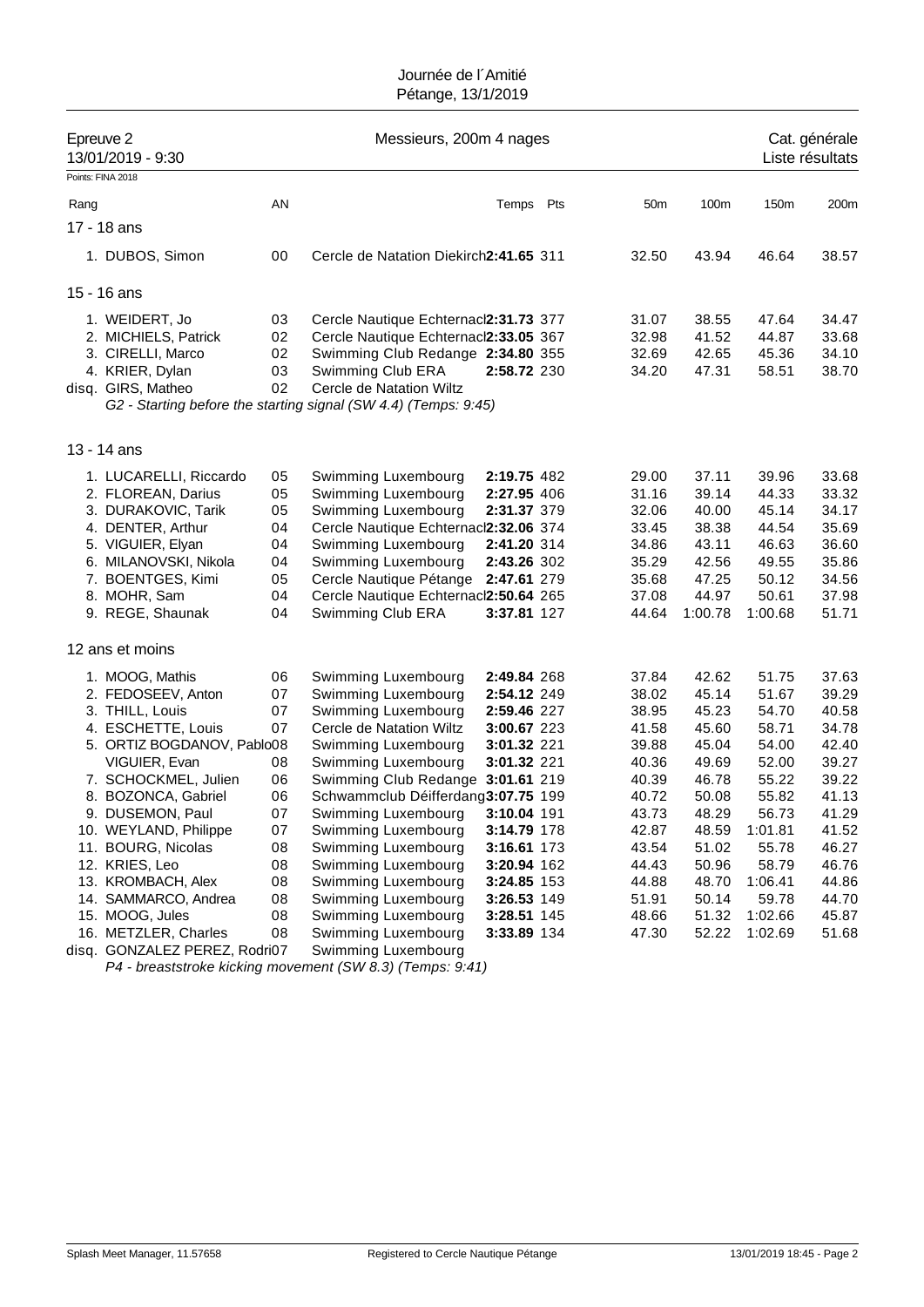| Epreuve 3 | 13/01/2019 - 9:55<br>Points: FINA 2018 |          | Dames, 100m Brasse                                                                                       |                    |            |                 | Cat. générale<br>Liste résultats |
|-----------|----------------------------------------|----------|----------------------------------------------------------------------------------------------------------|--------------------|------------|-----------------|----------------------------------|
| Rang      |                                        | AN       |                                                                                                          | Temps              | Pts        | 50 <sub>m</sub> | 100m                             |
|           | 17 ans et plus                         |          |                                                                                                          |                    |            |                 |                                  |
|           |                                        |          |                                                                                                          |                    |            |                 |                                  |
|           | 1. FETZ, Melanie<br>2. HANSEN, Cindy   | 01<br>94 | Cercle Nautique Echternach<br>Swimming Club ERA                                                          | 1:29.36<br>1:41.26 | 339<br>233 | 41.27<br>48.40  | 48.09<br>52.86                   |
|           |                                        |          |                                                                                                          |                    |            |                 |                                  |
|           | 15 - 16 ans                            |          |                                                                                                          |                    |            |                 |                                  |
|           | 1. PEDROSA ANTONIO, Monica             | 03       | Cercle de Natation Diekirch                                                                              | 1:23.95            | 409        | 39.33           | 44.62                            |
|           | 2. KESEROVIC, Marine                   | 02       | CNDu                                                                                                     | 1:32.43            | 307        | 43.37           | 49.06                            |
|           | 3. DUBOS, Flavie                       | 03       | Cercle de Natation Diekirch                                                                              | 2:00.80            | 137        | 58.05           | 1:02.75                          |
|           | 13 - 14 ans                            |          |                                                                                                          |                    |            |                 |                                  |
|           | 1. LEONARD, Lis                        | 05       | Swimming Luxembourg                                                                                      | 1:20.45            | 465        | 37.89           | 42.56                            |
| 2.        | DEVISCOUR, Sarah                       | 05       | Cercle Nautique Echternach                                                                               | 1:31.25            | 319        | 42.68           | 48.57                            |
|           | 3. FOETZ, Valerie                      | 04       | Swimming Club ERA                                                                                        | 1:42.96            | 222        | 48.50           | 54.46                            |
|           | 4. PINTO TEIXEIRA, Martha              | 04       | Cercle de Natation Wiltz                                                                                 | 1:43.16            | 220        | 47.18           | 55.98                            |
| 5.        | CORREIA, Eva                           | 05       | Cercle de Natation Diekirch                                                                              | 1:45.45            | 206        | 51.09           | 54.36                            |
| 6.        | GONCALVES, Daniela                     | 04       | Swimming Club ERA                                                                                        | 1:56.12            | 154        | 54.83           | 1:01.29                          |
|           | 11 - 12 ans                            |          |                                                                                                          |                    |            |                 |                                  |
|           | 1. KIDD, Francesca                     | 06       | Swimming Luxembourg                                                                                      | 1:29.10            | 342        | 42.90           | 46.20                            |
|           | 2. KROMBACH, Linda                     | 07       | Swimming Luxembourg                                                                                      | 1:29.93            | 333        | 42.94           | 46.99                            |
| 3.        | KOENIG, Aurélie                        | 07       | Swimming Club Redange                                                                                    | 1:41.49            | 231        | 49.42           | 52.07                            |
| 4.        | BARANCZYK, Maya                        | 07       | Swimming Luxembourg                                                                                      | 1:45.10            | 208        | 48.72           | 56.38                            |
| 5.        | SOMANI, Avika                          | 06       | Swimming Luxembourg                                                                                      | 1:46.39            | 201        | 52.29           | 54.10                            |
| 6.        | DE WAHA, Lina-Marie                    | 07       | Cercle de Natation Diekirch                                                                              | 1:50.43            | 180        | 51.37           | 59.06                            |
| 7.        | DEFRANG, Anik                          | 07       | Swimming Luxembourg                                                                                      | 1:53.07            | 167        | 54.11           | 58.96                            |
| 8.<br>9.  | THINNES, Lena<br>STALAUSKAITE, leva    | 07<br>07 | Schwammclub Monnerech                                                                                    | 1:53.93            | 163<br>151 | 54.12           | 59.81<br>1:03.64                 |
| 10.       | MAJ, Nathalie                          | 07       | Swimming Luxembourg<br>Swimming Luxembourg                                                               | 1:56.98<br>1:59.10 | 143        | 53.34<br>55.97  | 1:03.13                          |
| 11.       | GRAFFE, Lou                            | 07       | Swimming Luxembourg                                                                                      | 1:59.45            | 142        | 55.51           | 1:03.94                          |
| 12.       | SELMANOVIC, Amina                      | 07       | Schwammclub Déifferdang                                                                                  | 2:04.98            | 124        | 58.71           | 1:06.27                          |
| 13.       | TOCA, Maria                            | 07       | Swimming Luxembourg                                                                                      | 2:06.42            | 120        | 59.54           | 1:06.88                          |
| disq.     | AL-HASAN, Elisa                        | 06       | Swimming Club ERA                                                                                        |                    |            |                 |                                  |
|           |                                        |          | B14 - did not touch the wall with both hands simultaneously and separated at the turn / finish (SW 7.6)  |                    |            |                 |                                  |
| disq.     | SHEHU, Alishia                         | 07       | Swimming Club ERA<br>B2 - head did not break the surface at the 2nd arm pull after start / turn (SW 7.4) |                    |            |                 |                                  |
|           | 10 ans et moins                        |          |                                                                                                          |                    |            |                 |                                  |
|           | 1. AVEZ, Paule Audrey                  | 08       | Cercle Nautique Pétange                                                                                  | 1:49.08            | 186        | 49.73           | 59.35                            |
|           | 2. HEILIGER, Lilly                     | 08       | Swimming Luxembourg                                                                                      | 1:52.95            | 168        | 54.31           | 58.64                            |
|           | 3. POELS, Klara-Luisa                  | 09       | Swimming Luxembourg                                                                                      | 1:52.96            | 168        | 55.27           | 57.69                            |

| 3. POELS, Klara-Luisa    | 09 | Swimming Luxembourg | 1:52.96 168 |       | 55.27   | 57.69   |
|--------------------------|----|---------------------|-------------|-------|---------|---------|
| 4. BOUWMEISTER, Julianne | 10 | Swimming Luxembourg | 1:56.31     | - 154 | 57.54   | 58.77   |
| 5. LEONARD, Leni         | 10 | Swimming Luxembourg | 2:01.08     | 136   | 57.88   | 1:03.20 |
| 6. PAVELEK, Mira         | 10 | Swimming Luxembourg | 2:10.28     | 109   | 1:01.81 | 1:08.47 |
| 7. KAROL, Mira           | 08 | Swimming Luxembourg | 2:10.30     | 109   | 1:03.41 | 1:06.89 |
| 8. PIEPOLYTE, Ema        | 08 | Swimming Luxembourg | 2:11.06     | 107   | 1:00.78 | 1:10.28 |
| 9. RIVELLINI, Frida      | 09 | Swimming Luxembourg | 2:13.77     | 101   | 1:04.72 | 1:09.05 |
| 10. PASA, Sofia          | 08 | Swimming Luxembourg | 2:14.15     | - 100 | 1:03.45 | 1:10.70 |
| disq. MALATESTA, Marta   | 09 | Swimming Luxembourg |             |       |         |         |

*B8 - hands brought back beyond the hip line, except during the first stroke after the start / turn (SW 7.3) (Temps: 10:06)*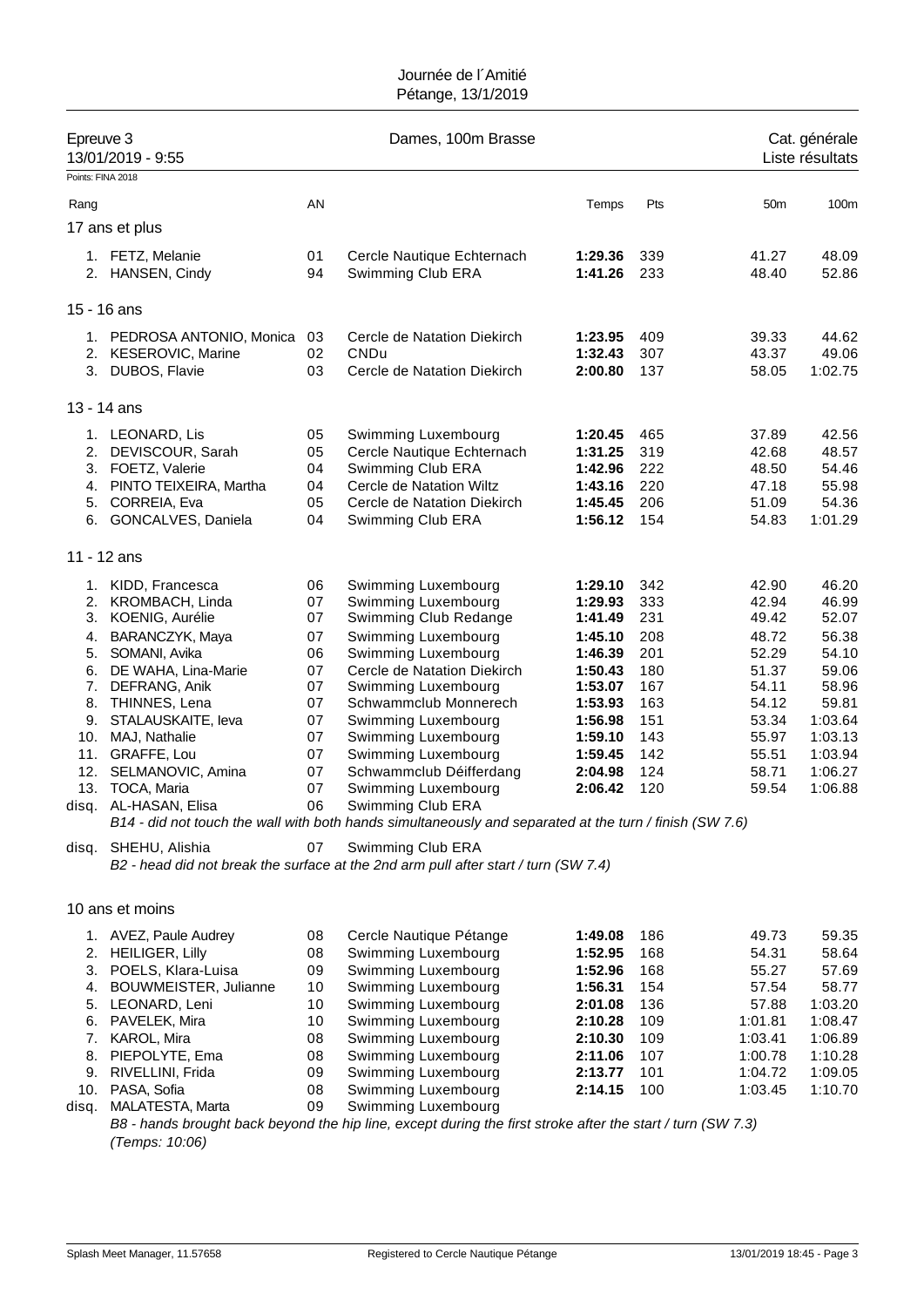| Epreuve 4<br>Points: FINA 2018 | 13/01/2019 - 10:20                                                                                                                                                                                                                                                                                                                                                                                                          |                                                                                              | Messieurs, 100m Brasse                                                                                                                                                                                                                                                                                                                                                                                                                                                                                                                                               |                                                                                                                                                                                         |                                                                                                              |                                                                                                                                                               | Cat. générale<br>Liste résultats                                                                                                                                          |
|--------------------------------|-----------------------------------------------------------------------------------------------------------------------------------------------------------------------------------------------------------------------------------------------------------------------------------------------------------------------------------------------------------------------------------------------------------------------------|----------------------------------------------------------------------------------------------|----------------------------------------------------------------------------------------------------------------------------------------------------------------------------------------------------------------------------------------------------------------------------------------------------------------------------------------------------------------------------------------------------------------------------------------------------------------------------------------------------------------------------------------------------------------------|-----------------------------------------------------------------------------------------------------------------------------------------------------------------------------------------|--------------------------------------------------------------------------------------------------------------|---------------------------------------------------------------------------------------------------------------------------------------------------------------|---------------------------------------------------------------------------------------------------------------------------------------------------------------------------|
|                                |                                                                                                                                                                                                                                                                                                                                                                                                                             | AN                                                                                           |                                                                                                                                                                                                                                                                                                                                                                                                                                                                                                                                                                      | Temps                                                                                                                                                                                   | Pts                                                                                                          | 50 <sub>m</sub>                                                                                                                                               | 100m                                                                                                                                                                      |
| Rang                           |                                                                                                                                                                                                                                                                                                                                                                                                                             |                                                                                              |                                                                                                                                                                                                                                                                                                                                                                                                                                                                                                                                                                      |                                                                                                                                                                                         |                                                                                                              |                                                                                                                                                               |                                                                                                                                                                           |
|                                | 17 - 18 ans                                                                                                                                                                                                                                                                                                                                                                                                                 |                                                                                              |                                                                                                                                                                                                                                                                                                                                                                                                                                                                                                                                                                      |                                                                                                                                                                                         |                                                                                                              |                                                                                                                                                               |                                                                                                                                                                           |
|                                | 1. DUBOS, Simon<br>2. AL-HASAN, Ramzy                                                                                                                                                                                                                                                                                                                                                                                       | 00<br>01                                                                                     | Cercle de Natation Diekirch<br>Swimming Club ERA                                                                                                                                                                                                                                                                                                                                                                                                                                                                                                                     | 1:22.66<br>1:42.22                                                                                                                                                                      | 304<br>161                                                                                                   | 38.47<br>45.16                                                                                                                                                | 44.19<br>57.06                                                                                                                                                            |
| 13 - 14 ans                    |                                                                                                                                                                                                                                                                                                                                                                                                                             |                                                                                              |                                                                                                                                                                                                                                                                                                                                                                                                                                                                                                                                                                      |                                                                                                                                                                                         |                                                                                                              |                                                                                                                                                               |                                                                                                                                                                           |
| 2.<br>disq.                    | 1. LUCARELLI, Riccardo<br><b>DURAKOVIC, Tarik</b><br>3. KIEFFER, Brian<br>4. BOENTGES, Kimi<br>5. REGE, Shaunak<br>DENTER, Arthur                                                                                                                                                                                                                                                                                           | 05<br>05<br>04<br>05<br>04<br>04                                                             | Swimming Luxembourg<br>Swimming Luxembourg<br>Swimming Club ERA<br>Cercle Nautique Pétange<br>Swimming Club ERA<br>Cercle Nautique Echternach<br>B3 - stroke cycle not one arm pull and one leg kick (SW 7.2) (Temps: 10:48)                                                                                                                                                                                                                                                                                                                                         | 1:11.63<br>1:16.21<br>1:19.54<br>1:27.87<br>1:41.68                                                                                                                                     | 467<br>388<br>341<br>253<br>163                                                                              | 34.19<br>36.72<br>37.59<br>40.38<br>46.83                                                                                                                     | 37.44<br>39.49<br>41.95<br>47.49<br>54.85                                                                                                                                 |
| 15 - 16 ans                    |                                                                                                                                                                                                                                                                                                                                                                                                                             |                                                                                              |                                                                                                                                                                                                                                                                                                                                                                                                                                                                                                                                                                      |                                                                                                                                                                                         |                                                                                                              |                                                                                                                                                               |                                                                                                                                                                           |
| 2.<br>6.                       | 1. KOHN-CANTOREGGI, Daniel<br>MICHIELS, Patrick<br>3. WEIDERT, Jo<br>4. LEPAGE, Mathieu<br>5. ZEYEN, Mick<br>KRIER, Dylan                                                                                                                                                                                                                                                                                                   | 03<br>02<br>03<br>02<br>03<br>03                                                             | CNDu<br>Cercle Nautique Echternach<br>Cercle Nautique Echternach<br>Cercle de Natation Wiltz<br>Cercle Nautique Pétange<br>Swimming Club ERA                                                                                                                                                                                                                                                                                                                                                                                                                         | 1:16.03<br>1:18.33<br>1:23.72<br>1:35.92<br>1:36.35<br>1:37.22                                                                                                                          | 391<br>357<br>293<br>194<br>192<br>187                                                                       | 36.72<br>36.33<br>39.19<br>44.16<br>43.83<br>44.50                                                                                                            | 39.31<br>42.00<br>44.53<br>51.76<br>52.52<br>52.72                                                                                                                        |
|                                | 12 ans et moins                                                                                                                                                                                                                                                                                                                                                                                                             |                                                                                              |                                                                                                                                                                                                                                                                                                                                                                                                                                                                                                                                                                      |                                                                                                                                                                                         |                                                                                                              |                                                                                                                                                               |                                                                                                                                                                           |
| 3.<br>6.<br>8.                 | 1. SCHOCKMEL, Julien<br>2. HAAG, Yanic<br>BOZONCA, Gabriel<br>4. WIRTH, Neckel<br>5. ANISKO, Leonard<br>KIDD, Alexander<br>7. AGOSTINO, Diego<br>SZYBOWSKI, Jakub<br>9. SIEDLECKI, Michal<br>10. MELOUANE AMAHZOUNE, Ada08<br>11. TYMRAK, Martin<br>12. ORTIZ BOGDANOV, Santiago 10<br>13. SABBOURI, Mathis<br>14. MOOG, Paul<br>15. PIRET, Alexis<br>16. SAOUDAOUI, Akram<br>17. BENTO, Rodrigo<br>disq. GEORGIEV, Theodor | 06<br>07<br>06<br>07<br>08<br>09<br>06<br>07<br>08<br>09<br>08<br>10<br>08<br>09<br>10<br>08 | Swimming Club Redange<br>Swimming Club Redange<br>Schwammclub Déifferdang<br>Cercle de Natation Wiltz<br>Cercle Nautique Pétange<br>Swimming Luxembourg<br>Cercle Nautique Pétange<br>Cercle Nautique Pétange<br>Swimming Luxembourg<br>Cercle de Natation Wiltz<br>Swimming Luxembourg<br>Swimming Luxembourg<br>Swimming Luxembourg<br>Swimming Luxembourg<br>Swimming Club Redange<br>Cercle Nautique Pétange<br>Swimming Luxembourg<br>Swimming Luxembourg<br>B2 - head did not break the surface at the 2nd arm pull after start / turn (SW 7.4) (Temps: 10:34) | 1:38.88<br>1:40.99<br>1:41.91<br>1:48.22<br>1:50.16<br>1:53.82<br>1:54.07<br>1:56.56<br>1:57.35<br>1:57.73<br>2:01.46<br>2:03.17<br>2:03.92<br>2:09.02<br>2:13.49<br>2:14.20<br>2:15.48 | 177<br>166<br>162<br>135<br>128<br>116<br>115<br>108<br>106<br>105<br>95<br>92<br>90<br>80<br>72<br>71<br>69 | 47.29<br>47.46<br>48.07<br>51.99<br>53.20<br>55.43<br>53.21<br>55.89<br>57.45<br>54.00<br>59.21<br>58.68<br>57.28<br>1:03.64<br>1:02.67<br>1:04.73<br>1:04.40 | 51.59<br>53.53<br>53.84<br>56.23<br>56.96<br>58.39<br>1:00.86<br>1:00.67<br>59.90<br>1:03.73<br>1:02.25<br>1:04.49<br>1:06.64<br>1:05.38<br>1:10.82<br>1:09.47<br>1:11.08 |
|                                | disq. KUNEN, Fynn<br>10:36                                                                                                                                                                                                                                                                                                                                                                                                  | 08                                                                                           | Swimming Luxembourg<br>B14 - did not touch the wall with both hands simultaneously and separated at the turn / finish (SW 7.6) (Temps:                                                                                                                                                                                                                                                                                                                                                                                                                               |                                                                                                                                                                                         |                                                                                                              |                                                                                                                                                               |                                                                                                                                                                           |
| disq.                          | WOZIGNOJ, Adrien<br>10:33                                                                                                                                                                                                                                                                                                                                                                                                   | 07                                                                                           | Swimming Luxembourg<br>B11 - movements of the legs not simultaneous, not on the same horizontal plane or alternating (SW 7.4) (Temps:                                                                                                                                                                                                                                                                                                                                                                                                                                |                                                                                                                                                                                         |                                                                                                              |                                                                                                                                                               |                                                                                                                                                                           |
|                                | disq. SHCHERBAKOV, Simon                                                                                                                                                                                                                                                                                                                                                                                                    | 10                                                                                           | Swimming Luxembourg<br>B2 - head did not break the surface at the 2nd arm pull after start / turn (SW 7.4) (Temps: 10:33)                                                                                                                                                                                                                                                                                                                                                                                                                                            |                                                                                                                                                                                         |                                                                                                              |                                                                                                                                                               |                                                                                                                                                                           |
|                                | disq. VALADAO FERREIRA, Tomas 08<br>10:33)                                                                                                                                                                                                                                                                                                                                                                                  |                                                                                              | Swimming Luxembourg<br>B11 - movements of the legs not simultaneous, not on the same horizontal plane or alternating (SW 7.4) (Temps:                                                                                                                                                                                                                                                                                                                                                                                                                                |                                                                                                                                                                                         |                                                                                                              |                                                                                                                                                               |                                                                                                                                                                           |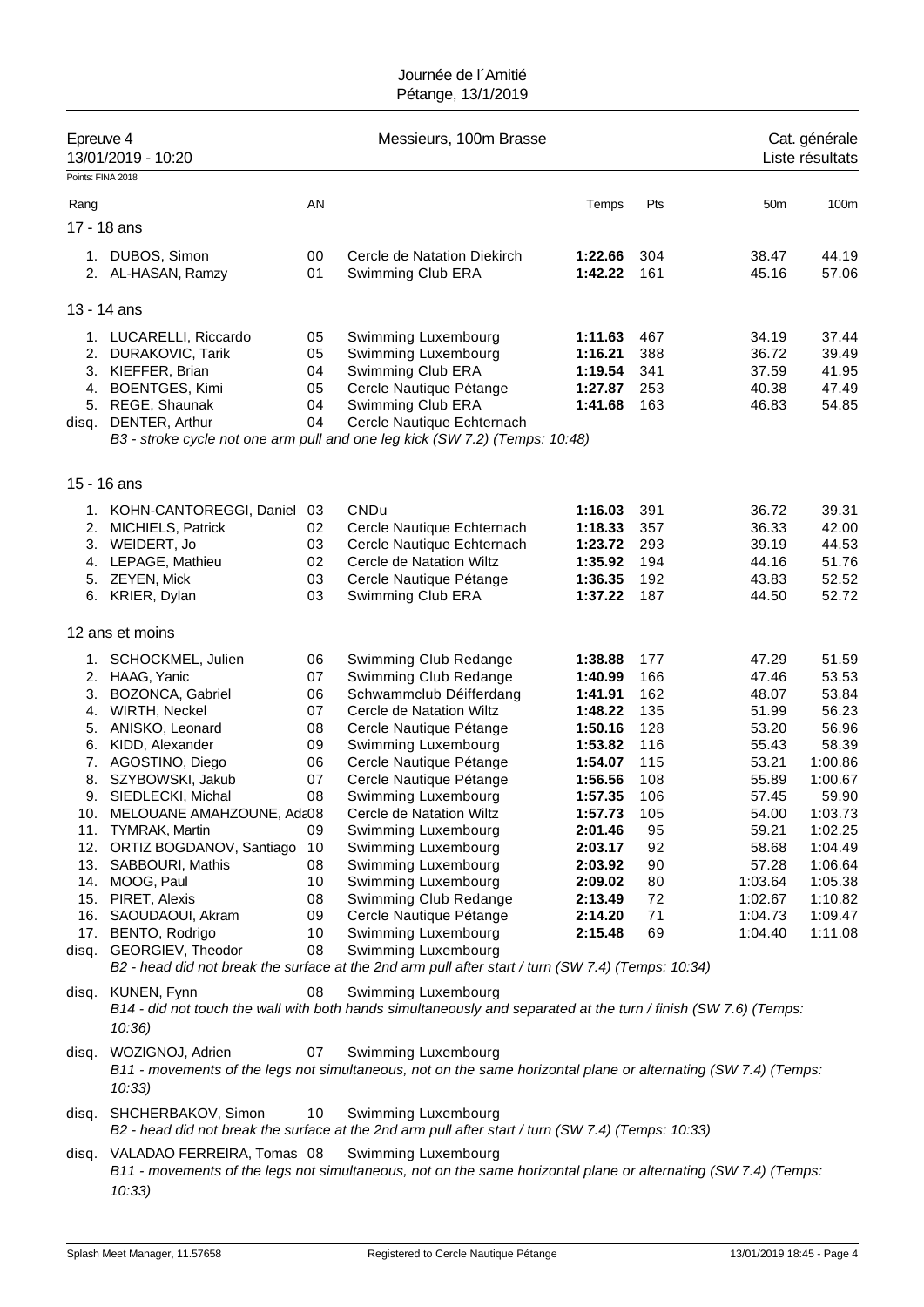|                                | Epreuve 4, Garçons, 100m Brasse, 12 ans et moins                                                                                            |                                             |                |                |                                      |                               |                                     |                                                       |                |                |                                       |                                  |      |
|--------------------------------|---------------------------------------------------------------------------------------------------------------------------------------------|---------------------------------------------|----------------|----------------|--------------------------------------|-------------------------------|-------------------------------------|-------------------------------------------------------|----------------|----------------|---------------------------------------|----------------------------------|------|
| Rang                           |                                                                                                                                             |                                             |                | ΑN             |                                      |                               |                                     |                                                       | Temps          | Pts            |                                       | 50 <sub>m</sub>                  | 100m |
| disq.                          | RICHETTA, Alexander<br>B4 - arm movements not simultaneous, not in the same horizontal plane or alternating (SW 7.2) (Temps: 10:32)         |                                             |                | 10             | Swimming Luxembourg                  |                               |                                     |                                                       |                |                |                                       |                                  |      |
| disq.                          | MARTINEZ, Lucas<br>B11 - movements of the legs not simultaneous, not on the same horizontal plane or alternating (SW 7.4) (Temps:<br>10:33) |                                             |                | 08             | Swimming Luxembourg                  |                               |                                     |                                                       |                |                |                                       |                                  |      |
| disq.                          | FERBER, Nick<br>B11 - movements of the legs not simultaneous, not on the same horizontal plane or alternating (SW 7.4) (Temps:<br>10:24)    |                                             |                | 09             | Swimming Club Redange                |                               |                                     |                                                       |                |                |                                       |                                  |      |
| Epreuve 5<br>Points: FINA 2018 | 13/01/2019 - 11:00                                                                                                                          |                                             |                |                |                                      | Dames, 400m Libre             |                                     |                                                       |                |                |                                       | Cat. générale<br>Liste résultats |      |
| Rang                           |                                                                                                                                             |                                             |                |                | AN                                   |                               |                                     |                                                       |                |                | Temps                                 | Pts                              |      |
|                                | 15 - 16 ans                                                                                                                                 |                                             |                |                |                                      |                               |                                     |                                                       |                |                |                                       |                                  |      |
| 1.                             | $50m$ :                                                                                                                                     | GRUNDHEBER, Angie<br>32.59<br>100m: 1:08.01 | 32.59<br>35.42 | 150m:<br>200m: | 03<br>1:46.87<br>2:25.40             | 38.86<br>38.53                | Swimming Club ERA<br>250m:<br>300m: | 3:02.69<br>3:40.61                                    | 37.29<br>37.92 | 350m:<br>400m: | 4:55.23<br>4:19.62<br>4:55.23         | 501<br>39.01<br>35.61            |      |
|                                | 2. KESEROVIC, Marine<br>50m:                                                                                                                | 37.81<br>100m: 1:19.28                      | 37.81<br>41.47 | 150m:<br>200m: | 02<br>2:01.84<br>2:45.01             | <b>CNDu</b><br>42.56<br>43.17 | 250m:<br>300m:                      | 3:28.34<br>4:12.39                                    | 43.33<br>44.05 | 350m:<br>400m: | 5:39.53<br>4:56.71<br>5:39.53         | 329<br>44.32<br>42.82            |      |
|                                | 3. PEDROSA ANTONIO, Monica<br>50m:                                                                                                          | 36.80<br>100m: 1:19.76                      | 36.80<br>42.96 | 150m:<br>200m: | 03<br>2:03.97<br>2:48.94             | 44.21<br>44.97                | 250m:<br>300m:                      | Cercle de Natation Diekirch<br>3:34.21<br>4:19.87     | 45.27<br>45.66 | 350m:<br>400m: | 5:48.82<br>5:04.99<br>5:48.82         | 303<br>45.12<br>43.83            |      |
|                                | 13 - 14 ans                                                                                                                                 |                                             |                |                |                                      |                               |                                     |                                                       |                |                |                                       |                                  |      |
| 1.                             | JOMINET, Lou<br>50m:<br>100m:                                                                                                               | 30.59<br>1:04.13                            | 30.59<br>33.54 | 150m:<br>200m: | 05<br>1:38.03<br>2:11.88             | 33.90<br>33.85                | 250m:<br>300m:                      | Swimming Luxembourg<br>2:46.09<br>3:20.16             | 34.21<br>34.07 | 350m:<br>400m: | 4:26.09<br>3:53.98<br>4:26.09         | 684<br>33.82<br>32.11            |      |
| 2.                             | HRIC, Laura<br>50m:                                                                                                                         | 32.28<br>100m: 1:08.03                      | 32.28<br>35.75 | 150m:          | 05<br>1:44.03<br>200m: 2:20.28       | 36.00<br>36.25                |                                     | Swimming Luxembourg<br>250m: 2:56.35<br>300m: 3:33.00 | 36.07<br>36.65 | 350m:          | 4:42.75<br>4:08.85<br>400m: 4:42.75   | 570<br>35.85<br>33.90            |      |
|                                | 3. LEONARD, Lis<br>50m:<br>100m:                                                                                                            | 35.21<br>1:14.67                            | 35.21<br>39.46 | 150m:          | 05<br>1:55.14<br>200m: 2:36.03       | 40.47<br>40.89                | 250m:<br>300m:                      | Swimming Luxembourg<br>3:17.07<br>3:58.28             | 41.04<br>41.21 | 350m:<br>400m: | 5:19.42<br>4:39.32<br>5:19.42         | 395<br>41.04<br>40.10            |      |
|                                | 4. CORREIA, Eva<br>50m:                                                                                                                     | 37.83<br>100m: 1:19.22                      | 37.83<br>41.39 |                | 05<br>150m: 2:02.01<br>200m: 2:43.26 | 42.79<br>41.25                | 250m:<br>300m:                      | Cercle de Natation Diekirch<br>3:25.79<br>4:08.04     | 42.53<br>42.25 | 350m:<br>400m: | 5:29.94<br>4:49.90<br>5:29.94         | 359<br>41.86<br>40.04            |      |
|                                | 5. FOETZ, Valerie<br>50m:                                                                                                                   | 46.00<br>100m: 1:38.46                      | 46.00<br>52.46 |                | 04<br>150m: 2:35.00<br>200m: 3:34.21 | 56.54<br>59.21                | Swimming Club ERA<br>300m:          | 250m: 4:34.26<br>53.47                                | 1:00.05        | 350m.<br>400m: | 7:31.82<br>6:35.09 5:41.62<br>7:31.82 | 139<br>56.73                     |      |
|                                | 11 - 12 ans                                                                                                                                 |                                             |                |                |                                      |                               |                                     |                                                       |                |                |                                       |                                  |      |
|                                | 1. HAN, Mengjia<br>50m:                                                                                                                     | 32.38<br>100m: 1:09.23                      | 32.38<br>36.85 | 150m:          | 07<br>200m: 2:24.48                  |                               | 250m:                               | Swimming Luxembourg<br>300m: 3:37.66                  |                | 350m:<br>400m: | 4:50.34<br>4:50.34                    | 527                              |      |
|                                | 2. CARNEIRO, Sofia<br>50m:                                                                                                                  | 34.34<br>100m: 1:12.56                      | 34.34<br>38.22 | 150m:          | 06<br>1:51.73<br>200m: 2:30.99       | 39.17<br>39.26                | 300m:                               | Swimming Luxembourg<br>250m: 3:10.06<br>3:49.39       | 39.07<br>39.33 | 350m:<br>400m: | 5:07.24<br>4:29.21<br>5:07.24         | 444<br>39.82<br>38.03            |      |
|                                | 3. BOKOVA, Marta<br>50m:                                                                                                                    | 36.95<br>100m: 1:19.13                      | 36.95<br>42.18 |                | 06<br>150m: 2:02.85<br>200m: 2:46.49 | 43.72<br>43.64                | 300m:                               | Swimming Luxembourg<br>250m: 3:29.20<br>4:13.38       | 42.71<br>44.18 | 350m:<br>400m: | 5:37.10<br>4:56.77<br>5:37.10         | 336<br>43.39<br>40.33            |      |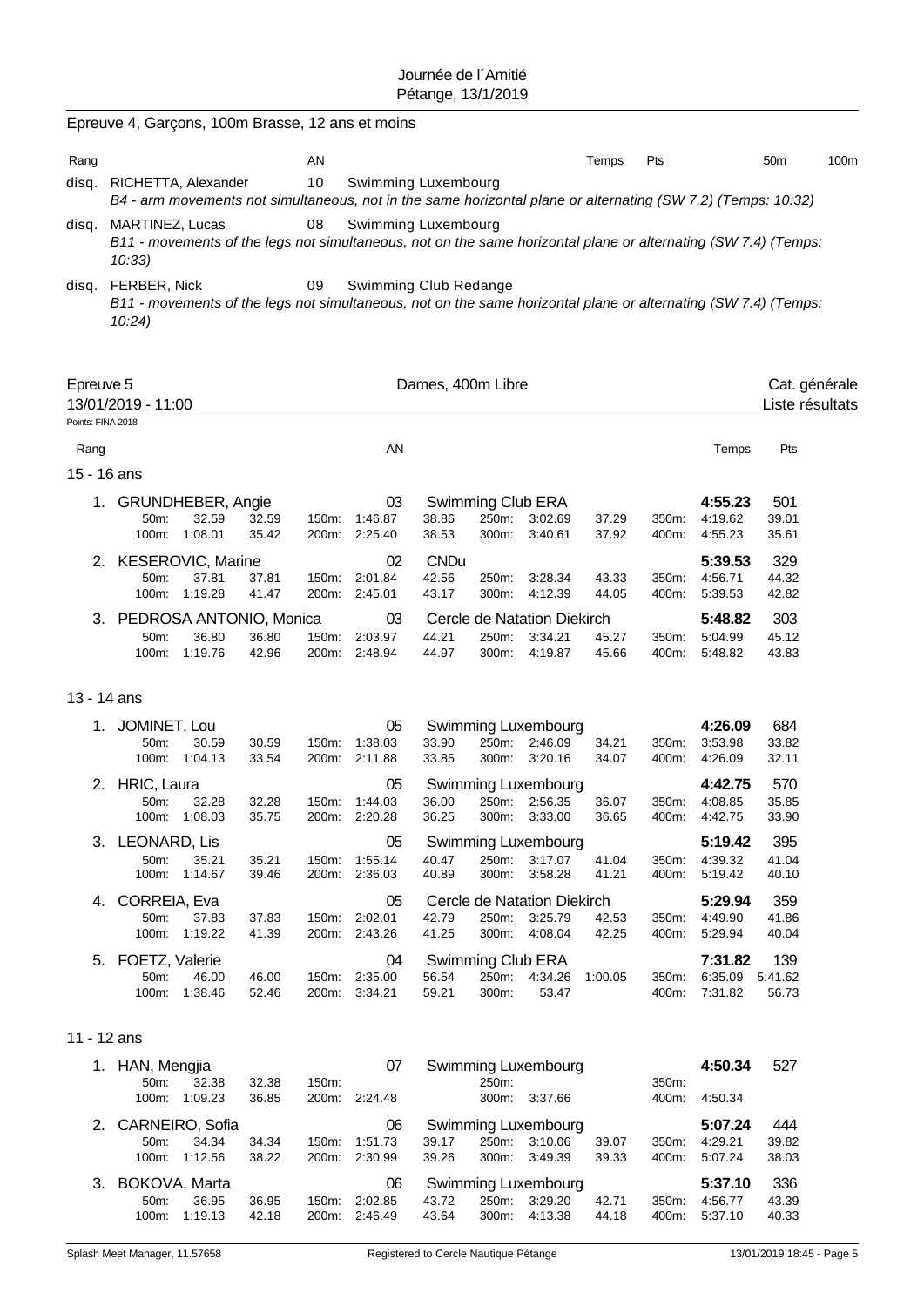# Epreuve 5, Filles, 400m Libre, 11 - 12 ans

| Rang |                                                                                    | AN                                         |                                                                                                                          | Pts<br>Temps                                           |
|------|------------------------------------------------------------------------------------|--------------------------------------------|--------------------------------------------------------------------------------------------------------------------------|--------------------------------------------------------|
| 4.   | KROMBACH, Linda<br>38.33<br>38.33<br>$50m$ :<br>1:21.93<br>100m:<br>43.60          | 07<br>2:07.28<br>150m:<br>200m:<br>2:51.90 | Swimming Luxembourg<br>3:36.72<br>44.82<br>45.35<br>250m:<br>350m:<br>44.62<br>300m:<br>4:20.28<br>43.56<br>400m:        | 306<br>5:47.86<br>44.90<br>5:05.18<br>5:47.86<br>42.68 |
| 5.   | KOENIG, Aurélie<br>40.45<br>50m:<br>40.45<br>100m:<br>1:24.24<br>43.79             | 07<br>2:09.48<br>150m:<br>2:54.44<br>200m: | Swimming Club Redange<br>45.24<br>250m:<br>3:39.57<br>45.13<br>350m:<br>44.96<br>300m:<br>4:24.35<br>44.78<br>400m:      | 301<br>5:49.72<br>5:08.72<br>44.37<br>5:49.72<br>41.00 |
| 6.   | NTAGANDA, Sophie<br>37.96<br>50m:<br>37.96<br>1:21.17<br>43.21<br>100m:            | 07<br>150m:<br>2:50.96<br>200m:            | Swimming Luxembourg<br>250m:<br>350m:<br>4:21.07<br>300m:<br>400m:                                                       | 5:50.81<br>298<br>5:50.81                              |
| 7.   | KIDD, Francesca<br>37.34<br>37.34<br>50m:<br>1:20.09<br>100m:<br>42.75             | 06<br>2:04.48<br>150m:<br>200m:<br>2:49.02 | Swimming Luxembourg<br>44.39<br>250m:<br>3:35.63<br>46.61<br>350m:<br>44.54<br>300m:<br>4:22.63<br>47.00<br>400m:        | 5:52.19<br>295<br>5:06.38<br>43.75<br>5:52.19<br>45.81 |
|      | 8. ELCHEROTH, Niki<br>50m:<br>40.33<br>40.33<br>100m:<br>1:25.05<br>44.72          | 07<br>2:12.86<br>150m:<br>200m:<br>2:59.60 | Swimming Club Redange<br>45.42<br>47.81<br>250m:<br>3:45.02<br>350m:<br>46.74<br>300m:<br>4:30.86<br>45.84<br>400m:      | 274<br>6:01.02<br>45.94<br>5:16.80<br>44.22<br>6:01.02 |
| 9.   | AHMED, Farida<br>50m:<br>40.31<br>40.31<br>100m:<br>1:24.60<br>44.29               | 07<br>2:11.53<br>150m:<br>200m:<br>2:58.21 | Swimming Luxembourg<br>46.93<br>250m:<br>3:42.87<br>44.66<br>350m:<br>46.68<br>300m:<br>4:31.13<br>48.26<br>400m:        | 266<br>6:04.62<br>5:18.31<br>47.18<br>6:04.62<br>46.31 |
|      | 10. CONTER, Anja<br>50m:<br>41.64<br>41.64<br>1:27.84<br>100m:<br>46.20            | 07<br>150m:<br>2:14.53<br>3:02.03<br>200m: | Swimming Luxembourg<br>46.69<br>250m:<br>3:48.68<br>46.65<br>350m:<br>47.50<br>300m:<br>4:36.06<br>47.38<br>400m:        | 256<br>6:09.18<br>5:23.39<br>47.33<br>6:09.18<br>45.79 |
|      | 11. MOUSEL, Sarah<br>50m:<br>39.66<br>39.66<br>1:26.91<br>47.25<br>100m:           | 07<br>2:16.16<br>150m:<br>200m:<br>3:06.41 | Swimming Luxembourg<br>49.25<br>250m:<br>3:56.26<br>49.85<br>350m:<br>50.25<br>300m:<br>4:45.87<br>49.61<br>400m:        | 228<br>6:23.73<br>5:36.41<br>50.54<br>47.32<br>6:23.73 |
| 12.  | <b>BOUWMEISTER, Philine</b><br>45.69<br>50m:<br>45.69<br>100m:<br>1:32.39<br>46.70 | 07<br>2:22.64<br>150m:<br>200m:<br>3:11.86 | <b>Swimming Luxembourg</b><br>50.25<br>250m:<br>4:02.27<br>50.41<br>350m:<br>49.22<br>300m:<br>4:52.92<br>50.65<br>400m: | 219<br>6:28.61<br>5:42.61<br>49.69<br>6:28.61<br>46.00 |
| 13.  | SOMANI, Avika<br>46.34<br>50m:<br>46.34<br>100m:<br>1:40.35<br>54.01               | 06<br>2:40.29<br>150m:<br>200m:<br>3:39.15 | Swimming Luxembourg<br>59.94<br>58.83<br>250m:<br>4:37.98<br>350m:<br>58.86<br>300m:<br>5.41.44<br>1:03.46<br>400m:      | 6:43.57<br>196<br>1:02.13<br>6:43.57<br>6:43.57        |

### 10 ans et moins

| 1. |                          | OLIVERO, Francesca      |                |                | 08                 |                |                | Swimming Luxembourg     |                |                | 5:47.45            | 307            |
|----|--------------------------|-------------------------|----------------|----------------|--------------------|----------------|----------------|-------------------------|----------------|----------------|--------------------|----------------|
|    | 50 <sub>m</sub><br>100m: | 36.90                   | 36.90          | 150m:<br>200m: | 2:48.94            |                | 250m:<br>300m: |                         |                | 350m:<br>400m: | 5.47.45            |                |
|    | 2. SCHOLER, Amelie       |                         |                |                | 08                 |                |                | Swimming Luxembourg     |                |                | 5:48.30            | 305            |
|    | $50m$ :<br>100m:         | 38.48<br>1:21.32        | 38.48<br>42.84 | 150m:<br>200m: | 2:06.11<br>2:49.45 | 44.79<br>43.34 | 250m:<br>300m: | 3:34.87<br>4:20.68      | 45.42<br>45.81 | 350m:<br>400m: | 5:04.50<br>5:48.30 | 43.82<br>43.80 |
| 3. | HRIC, Nina               |                         |                |                | 08                 |                |                | Swimming Luxembourg     |                |                | 5:50.88            | 298            |
|    | $50m$ :                  | 40.70                   | 40.70          | 150m:          | 2:11.38            | 45.58          | 250m:          | 3:41.38                 | 44.90          | 350m:          | 5:10.23            | 43.92          |
|    | 100m:                    | 1:25.80                 | 45.10          | 200m:          | 2:56.48            | 45.10          | 300m:          | 4:26.31                 | 44.93          | 400m:          | 5:50.88            | 40.65          |
| 4. |                          | GRUJIC-MARTINS, Teodora |                |                | 09                 |                |                | Swimming Luxembourg     |                |                | 6:01.98            | 271            |
|    | $50m$ :                  | 41.30                   | 41.30          | 150m:          | 2:13.84            | 46.30          | 250m:          | 3:46.78                 | 46.50          | 350m:          | 5:18.98            | 45.51          |
|    | 100m:                    | 1:27.54                 | 46.24          | 200m:          | 3:00.28            | 46.44          | 300m:          | 4:33.47                 | 46.69          | 400m:          | 6:01.98            | 43.00          |
| 5. | ALLAR, Maud              |                         |                |                | 08                 |                |                | Cercle Nautique Pétange |                |                | 6:14.30            | 245            |
|    | 50m:                     | 43.78                   | 43.78          | 150m:          | 2:20.69            | 48.44          | 250m:          | 3:56.04                 | 47.21          | 350m:          | 5:30.40            | 46.68          |
|    | 100m:                    | 1:32.25                 | 48.47          | 200m:          | 3:08.83            | 48.14          | 300m:          | 4:43.72                 | 47.68          | 400m:          | 6.14.30            | 43.90          |
| 6. | MILANOVSKA, Maja         |                         |                |                | 09                 |                |                | Swimming Luxembourg     |                |                | 6:22.92            | 229            |
|    | 50 <sub>m</sub> :        | 44.00                   | 44.00          | 150m:          | 2:22.36            | 49.02          | 250m:          | 4:00.38                 | 48.16          | 350m:          | 5:36.91            | 47.30          |
|    | 100m:                    | 1:33.34                 | 49.34          | 200m:          | 3:12.22            | 49.86          | 300m:          | 4:49.61                 | 49.23          | 400m:          | 6:22.92            | 46.01          |
| 7. |                          | BOUWMEISTER, Annebelle  |                |                | 08                 |                |                | Swimming Luxembourg     |                |                | 6:28.02            | 220            |
|    | 50m:                     | 41.02                   | 41.02          | 150m:          | 2:19.41            | 50.39          | 250m:          | 4:00.55                 | 51.36          | 350m:          | 5:39.51            | 48.39          |
|    | 100m:                    | 1:29.02                 | 48.00          | 200m:          | 3:09.19            | 49.78          | 300m:          | 4:51.12                 | 50.57          | 400m:          | 6.28.02            | 48.51          |
|    |                          |                         |                |                |                    |                |                |                         |                |                |                    |                |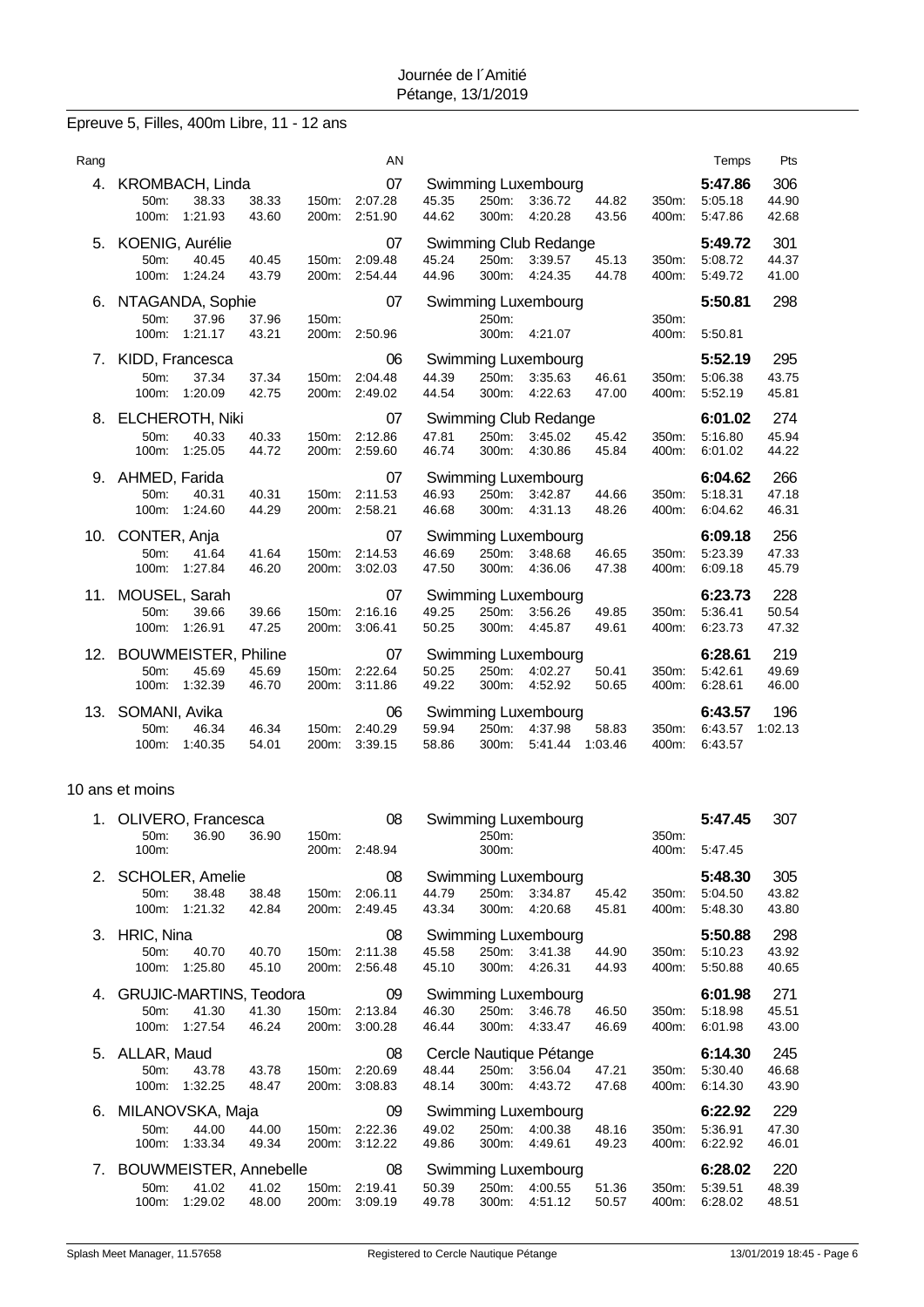# Epreuve 5, Filles, 400m Libre, 10 ans et moins

| Rang |                                  |                                            |                |                | AN                       |                    |                |                                                   |                    |                | Temps                         | Pts                       |
|------|----------------------------------|--------------------------------------------|----------------|----------------|--------------------------|--------------------|----------------|---------------------------------------------------|--------------------|----------------|-------------------------------|---------------------------|
| 8.   | 50m:<br>100m:                    | DONDELINGER, Elisa<br>44.23<br>1:32.92     | 44.23<br>48.69 | 150m:<br>200m: | 08<br>2:23.17<br>3:12.48 | 50.25<br>49.31     | 250m:<br>300m: | Swimming Luxembourg<br>4:02.87<br>4:52.11         | 50.39<br>49.24     | 350m:<br>400m: | 6:31.19<br>5:43.09<br>6:31.19 | 215<br>50.98<br>48.10     |
|      | 50m:<br>100m:                    | 9. BOUWMEISTER, Yfke<br>46.09<br>1:37.41   | 46.09<br>51.32 | 150m:<br>200m: | 08<br>2:30.86<br>3:23.51 | 53.45<br>52.65     | 250m:<br>300m: | Swimming Luxembourg<br>4:16.76<br>5:09.44         | 53.25<br>52.68     | 350m:<br>400m: | 6:55.05<br>6:03.84<br>6:55.05 | 180<br>54.40<br>51.21     |
| 10.  | 50m:<br>100m:                    | CONSTANTIN, Sophia<br>45.58<br>1:37.73     | 45.58<br>52.15 | 150m:<br>200m: | 09<br>2:32.41<br>3:26.90 | 54.68<br>54.49     | 250m:<br>300m: | Swimming Luxembourg<br>4:20.90<br>5:13.26         | 54.00<br>52.36     | 350m:<br>400m: | 6:55.26<br>5:59.23<br>6:55.26 | 180<br>45.97<br>56.03     |
|      | 50m:<br>100m:                    | 11. POELS, Klara-Luisa<br>47.85<br>1:41.34 | 47.85<br>53.49 | 150m:<br>200m: | 09<br>2:35.68<br>3:31.20 | 54.34<br>55.52     | 250m:<br>300m: | Swimming Luxembourg<br>4:26.59<br>5:20.96         | 55.39<br>54.37     | 350m:<br>400m: | 7:02.19<br>6:14.68<br>7:02.19 | 171<br>53.72<br>47.51     |
|      |                                  | 12. KROMBACH, Eva                          |                |                | 09                       |                    |                | Swimming Luxembourg                               |                    |                | 7:22.58                       | 148                       |
|      | 50m:<br>100m:                    | 48.83<br>1:42.83                           | 48.83<br>54.00 | 150m:<br>200m: | 3:33.90                  |                    | 250m:<br>300m: | 5:27.79                                           |                    | 350m:<br>400m: | 7:22.58                       |                           |
|      | 50m:<br>100m:                    | 13. PIEPOLYTE, Ema<br>48.78<br>1:43.49     | 48.78<br>54.71 | 150m:<br>200m: | 08<br>2:40.10<br>3:39.07 | 56.61<br>58.97     | 250m:<br>300m: | Swimming Luxembourg<br>4:37.20<br>5:36.02         | 58.13<br>58.82     | 350m:<br>400m: | 7:28.69<br>6:31.42<br>7:28.69 | 142<br>55.40<br>57.27     |
|      |                                  | 14. BOUWMEISTER, Julianne                  |                |                | 10                       |                    |                | Swimming Luxembourg                               |                    |                | 7:40.07                       | 132                       |
|      | 50m:<br>100m:                    | 51.69<br>1:48.40                           | 51.69<br>56.71 | 150m:<br>200m: | 2:47.77<br>2:46.44       | 59.37              | 250m:<br>300m: | 4:45.61<br>5:44.06                                | 1:59.17<br>58.45   | 350m:<br>400m: | 6:41.91<br>7:40.07            | 57.85<br>58.16            |
|      | 15. KAROL, Mira<br>50m:<br>100m: | 48.78<br>1:47.53                           | 48.78<br>58.75 | 150m:<br>200m: | 08<br>2:49.11<br>3:51.39 | 1:01.58<br>1:02.28 | 250m:<br>300m: | Swimming Luxembourg<br>4:56.43 1:05.04<br>6:00.53 | 1:04.10            | 350m:<br>400m: | 8:09.43<br>7:03.64<br>8:09.43 | 110<br>1:03.11<br>1:05.79 |
| 16.  | PASA, Sofia<br>50m:<br>100m:     | 55.42<br>1:55.24                           | 55.42<br>59.82 | 150m:<br>200m: | 08<br>2:57.71<br>4:00.59 | 1:02.47<br>1:02.88 | 250m:<br>300m: | Swimming Luxembourg<br>5:05.31<br>6:09.09         | 1:04.72<br>1:03.78 | 350m:<br>400m: | 8:14.78<br>7:15.07<br>8:14.78 | 106<br>1:05.98<br>59.71   |

| Epreuve 6         | 13/01/2019 - 11:30 |         |         |       |         | Messieurs, 400m Libre |                   |                       |         |       |         | Cat. générale<br>Liste résultats |
|-------------------|--------------------|---------|---------|-------|---------|-----------------------|-------------------|-----------------------|---------|-------|---------|----------------------------------|
| Points: FINA 2018 |                    |         |         |       |         |                       |                   |                       |         |       |         |                                  |
| Rang              |                    |         |         |       | AN      |                       |                   |                       |         |       | Temps   | Pts                              |
| 17 - 18 ans       |                    |         |         |       |         |                       |                   |                       |         |       |         |                                  |
| 1.                | AL-HASAN, Ramzy    |         |         |       | 01      |                       | Swimming Club ERA |                       |         |       | 7:42.08 | 96                               |
|                   | $50m$ :            | 49.10   | 49.10   | 150m: | 2:56.36 | 1:06.49               | 250m:             | 5:18.61               | 1:12.61 | 350m: |         |                                  |
|                   | 100m:              | 1:49.87 | 1:00.77 | 200m: | 4:06.00 | 1:09.64               | 300m:             | 6:30.10               | 1:11.49 | 400m: | 7:42.08 |                                  |
| 15 - 16 ans       |                    |         |         |       |         |                       |                   |                       |         |       |         |                                  |
| 1.                | CIRELLI, Marco     |         |         |       | 02      |                       |                   | Swimming Club Redange |         |       | 5:01.41 | 349                              |
|                   | 50m:               | 34.75   | 34.75   | 150m: | 1:51.23 | 38.63                 | 250m:             | 3:08.72               | 38.33   | 350m: | 4:25.33 | 38.48                            |
|                   | 100m:              | 1:12.60 | 37.85   | 200m: | 2:30.39 | 39.16                 | 300m:             | 3:46.85               | 38.13   | 400m: | 5.01.41 | 36.08                            |
| 2.                | KRIER, Dylan       |         |         |       | 03      |                       | Swimming Club ERA |                       |         |       | 6:03.64 | 198                              |
|                   | $50m$ :            | 37.48   | 37.48   | 150m: | 2:07.22 | 46.25                 | 250m:             | 3:44.19               | 48.45   | 350m: | 5:17.46 | 45.70                            |
|                   | 100m:              | 1:20.97 | 43.49   | 200m: | 2:55.74 | 48.52                 | 300m:             | 4:31.76               | 47.57   | 400m: | 6:03.64 | 46.18                            |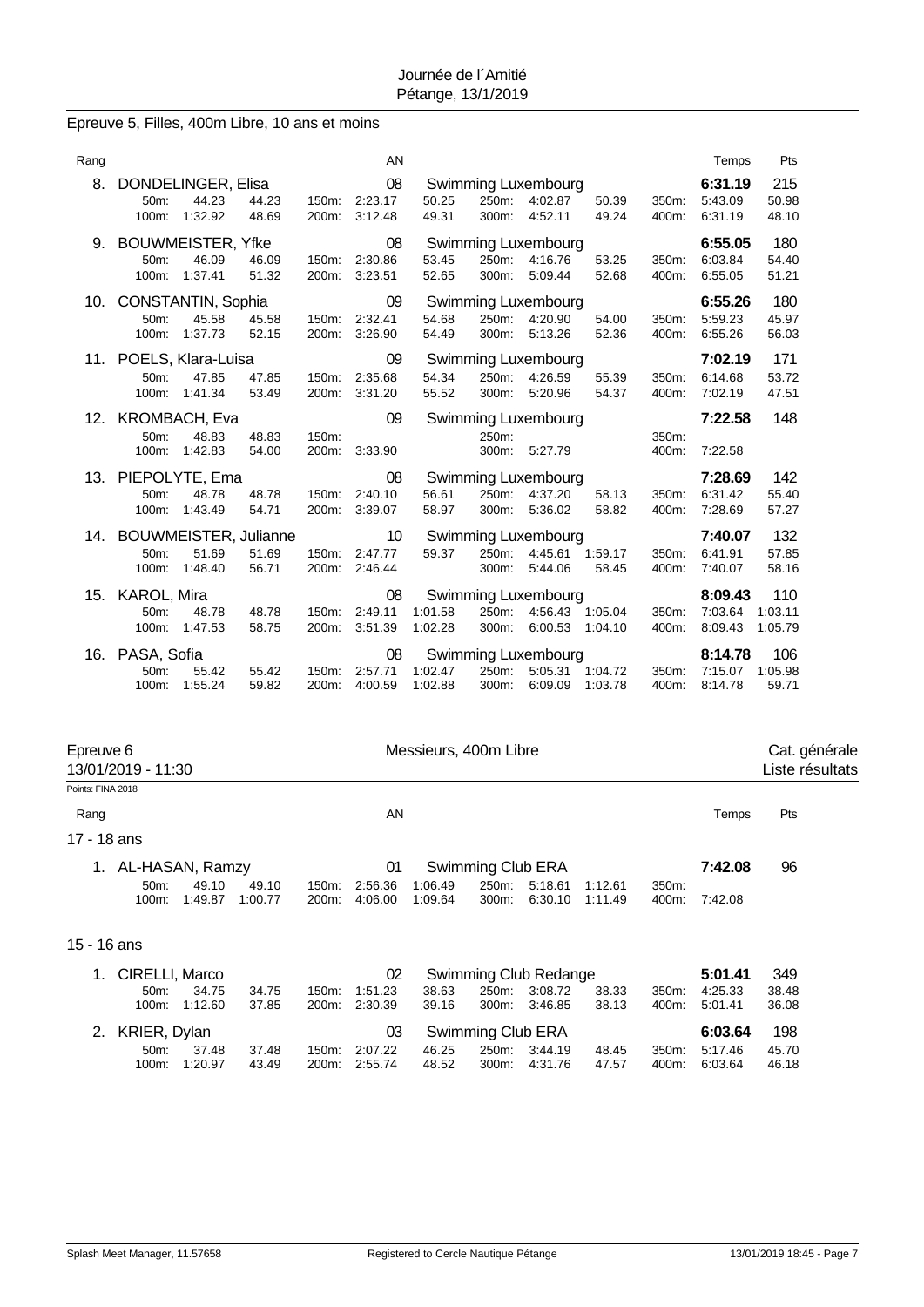# Epreuve 6, Messieurs, 400m Libre

### 13 - 14 ans

|     | 1. LUCARELLI, Riccardo<br>50m:<br>30.92<br>1:05.07<br>100m:              | 30.92<br>150m:<br>34.15          | 05<br>1:41.53<br>200m: 2:18.07 | 36.46<br>36.54             | Swimming Luxembourg<br>250m: 2:53.34<br>300m:<br>3:29.07         | 35.27<br>35.73 | 350m:<br>400m: | 4:41.49<br>4:05.46<br>4:41.49 | 428<br>36.39<br>36.03 |
|-----|--------------------------------------------------------------------------|----------------------------------|--------------------------------|----------------------------|------------------------------------------------------------------|----------------|----------------|-------------------------------|-----------------------|
| 2.  | <b>DURAKOVIC, Tarik</b><br>50m:<br>31.84<br>100m:<br>1:06.03             | 31.84<br>150m:<br>34.19          | 05<br>1:41.67<br>200m: 2:17.84 | 35.64<br>36.17             | Swimming Luxembourg<br>250m: 2:54.25<br>300m:<br>3:31.10         | 36.41<br>36.85 | 350m:<br>400m: | 4:43.60<br>4:07.77<br>4:43.60 | 419<br>36.67<br>35.83 |
| 3.  | SIMEONOV, Vladimir<br>50m:<br>30.82<br>100m:<br>1:05.11                  | 30.82<br>150m:<br>34.29          | 04<br>1:41.61<br>200m: 2:17.97 | 36.50<br>36.36             | Swimming Luxembourg<br>250m:<br>2:54.47<br>300m:<br>3:32.00      | 36.50<br>37.53 | 350m:<br>400m: | 4:46.28<br>4:10.25<br>4:46.28 | 407<br>38.25<br>36.03 |
|     | 4. FLOREAN, Darius<br>50m:<br>31.34<br>100m:<br>1:06.34                  | 31.34<br>150m:<br>35.00          | 05<br>1:42.53<br>200m: 2:19.14 | 36.19<br>36.61             | Swimming Luxembourg<br>250m: 2:56.24<br>300m:<br>3:33.96         | 37.10<br>37.72 | 350m:<br>400m: | 4:47.17<br>4:10.81<br>4:47.17 | 403<br>36.85<br>36.36 |
|     | 5. CARNEIRO, Nuno<br>50m:<br>31.96<br>100m:<br>1:07.70                   | 31.96<br>150m:<br>35.74          | 05<br>1:44.37<br>200m: 2:21.29 | 36.67<br>36.92             | Swimming Luxembourg<br>250m: 2:58.53<br>300m:<br>3:35.90         | 37.24<br>37.37 | 350m:<br>400m: | 4:47.36<br>4:11.51<br>4:47.36 | 402<br>35.61<br>35.85 |
|     | 6. THILL, Nicolas<br>50m:<br>32.15<br>100m:<br>1:08.71                   | 32.15<br>150m:<br>36.56          | 05<br>1:45.95<br>200m: 2:24.32 | 37.24<br>38.37             | Swimming Luxembourg<br>250m:<br>3:02.00<br>300m:<br>3:40.22      | 37.68<br>38.22 | 350m:<br>400m: | 4:53.52<br>4:17.47<br>4:53.52 | 378<br>37.25<br>36.05 |
|     | 7. KIEFFER, Brian<br>50m:<br>32.69<br>100m:<br>1:08.49                   | 32.69<br>150m:<br>35.80<br>200m: | 04<br>1:45.79<br>2:23.78       | 37.30<br>37.99<br>300m:    | Swimming Club ERA<br>250m:<br>3:01.89<br>3:39.78                 | 38.11<br>37.89 | 350m:<br>400m: | 4:54.69<br>4:17.89<br>4:54.69 | 373<br>38.11<br>36.80 |
|     | 8. VIGUIER, Elyan<br>50m:<br>34.27<br>100m:<br>1:12.77                   | 34.27<br>150m:<br>38.50<br>200m: | 04<br>1:51.31<br>2:30.10       | 38.54<br>38.79<br>300m:    | Swimming Luxembourg<br>3:08.92<br>250m:                          | 38.82          | 350m:<br>400m: | 5:01.70<br>4:25.95<br>5:01.70 | 348<br>35.75          |
|     | 9. NTAGANDA, Alexis<br>50m:<br>32.65<br>100m:<br>1:10.03                 | 32.65<br>150m:<br>37.38          | 05<br>1:48.73<br>200m: 2:27.71 | 38.70<br>38.98             | Swimming Luxembourg<br>3:07.27<br>250m:<br>300m:<br>3:47.78      | 39.56<br>40.51 | 350m:<br>400m: | 5:03.37<br>5:03.37            | 342                   |
|     | 10. MILANOVSKI, Nikola<br>50m:<br>3:49.00<br>3:49.00<br>100m:<br>1:13.76 | 150m:                            | 04<br>1:53.59<br>200m: 2:33.41 | 39.83<br>250m:<br>39.82    | Swimming Luxembourg<br>3:14.02<br>300m:<br>3:54.13               | 40.61<br>40.11 | 350m:<br>400m: | 5:12.66<br>4:33.59<br>5:12.66 | 312<br>39.46<br>39.07 |
|     | 11. NAFFOUTI, Naël<br>50m:<br>33.27<br>100m:<br>1:12.37                  | 33.27<br>150m:<br>39.10          | 05<br>1:51.99<br>200m: 2:33.35 | 39.62<br>41.36             | Cercle de Natation Wiltz<br>250m:<br>3:13.95<br>300m:<br>3:55.52 | 40.60<br>41.57 | 350m:<br>400m: | 5:16.90<br>4:37.20<br>5:16.90 | 300<br>41.68<br>39.70 |
| 12. | DHONTE, Henri<br>50m:<br>36.46<br>100m:<br>1:17.49                       | 36.46<br>150m:<br>41.03<br>200m: | 04<br>2:00.80<br>2:44.24       | 43.31<br>43.44<br>300m:    | Swimming Luxembourg<br>250m:<br>3:28.09<br>4:13.40               | 43.85<br>45.31 | 350m:<br>400m: | 5:40.55<br>4:59.09<br>5:40.55 | 242<br>45.69<br>41.46 |
|     | 13. REGE, Shaunak<br>50m:<br>46.34<br>100m:<br>1:41.15                   | 46.34<br>150m:<br>54.81<br>200m: | 04<br>3:36.09                  | Swimming Club ERA<br>250m: | 300m:<br>5:31.55                                                 |                | 350m:<br>400m: | 7:19.48<br>7:19.48            | 112                   |
|     |                                                                          |                                  |                                |                            |                                                                  |                |                |                               |                       |

### 12 ans et moins

| $1_{\cdot}$ | PEUSCH, Kevin     |                        |       |                    | 06      |       |          | Swimming Luxembourg      |       |          | 5:00.94 | 350   |
|-------------|-------------------|------------------------|-------|--------------------|---------|-------|----------|--------------------------|-------|----------|---------|-------|
|             | 50 <sub>m</sub> : | 32.62                  | 32.62 | $150m$ :           | 1:48.79 | 38.89 | 250m:    | 3:06.12                  | 38.90 | 350m:    | 4:23.50 | 38.50 |
|             | $100m$ :          | 1:09.90                | 37.28 | 200 <sub>m</sub> : | 2:27.22 | 38.43 | $300m$ : | 3:45.00                  | 38.88 | 400m:    | 5:00.94 | 37.44 |
| 2.          | MOOG, Mathis      |                        |       |                    | 06      |       |          | Swimming Luxembourg      |       |          | 5:08.56 | 325   |
|             | $50m$ :           | 33.05                  | 33.05 | 150m:              | 1:50.65 | 39.16 | 250m:    | 3:10.15                  | 40.04 | 350m:    | 4:31.15 | 41.22 |
|             | $100m$ :          | 1:11.49                | 38.44 | 200 <sub>m</sub> : | 2:30.11 | 39.46 | $300m$ : | 3:49.93                  | 39.78 | 400m:    | 5:08.56 | 37.41 |
|             |                   |                        |       |                    |         |       |          |                          |       |          |         |       |
| 3.          | RIKKERT, Thijmen  |                        |       |                    | 06      |       |          | Swimming Luxembourg      |       |          | 5:27.11 | 273   |
|             | $50m$ :           | 36.16                  | 36.16 | 150m:              | 1:58.02 | 41.53 | 250m:    | 3:22.37                  | 42.46 | $350m$ : | 4:46.60 | 42.10 |
|             | $100m$ :          | 1:16.49                | 40.33 | 200m:              | 2:39.91 | 41.89 | $300m$ : | 4:04.50                  | 42.13 | 400m:    | 5:27.11 | 40.51 |
| 4.          |                   | <b>ESCHETTE, Louis</b> |       |                    | 07      |       |          | Cercle de Natation Wiltz |       |          | 5:30.49 | 264   |
|             | $50m$ :           | 36.31                  | 36.31 | $150m$ :           | 2:00.45 | 42.14 | 250m:    | 3:25.87                  | 43.11 | 350m:    | 4:50.62 | 42.19 |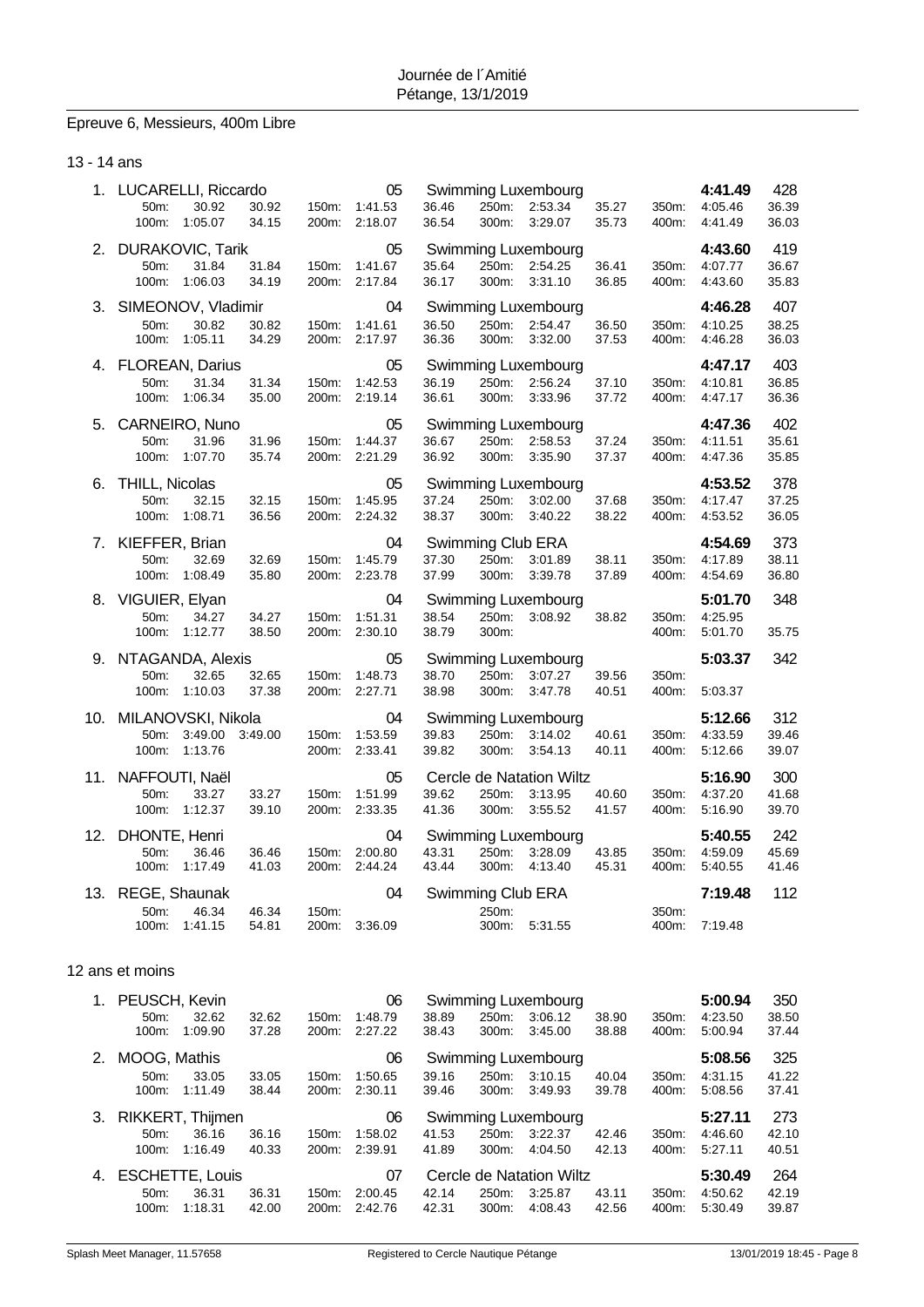# Epreuve 6, Garçons, 400m Libre, 12 ans et moins

| Rang |                                                             |                  |                |                | AN                                   |                    |                |                                                                 |                |                | Temps                               | Pts                    |
|------|-------------------------------------------------------------|------------------|----------------|----------------|--------------------------------------|--------------------|----------------|-----------------------------------------------------------------|----------------|----------------|-------------------------------------|------------------------|
| 5.   | FEDOSEEV, Anton<br>50 <sub>m</sub> :<br>100m: 1:17.04       | 35.61            | 35.61<br>41.43 | 150m:<br>200m: | 07<br>2:01.28<br>2:45.46             | 44.24<br>44.18     | 250m:<br>300m: | Swimming Luxembourg<br>3:27.21<br>4:11.18                       | 41.75<br>43.97 | 350m:<br>400m: | 5:36.31<br>4:53.64<br>5:36.31       | 251<br>42.46<br>42.67  |
| 6.   | THILL, Louis<br>50m:<br>100m:<br>1:21.28                    | 38.78            | 38.78<br>42.50 | 150m:<br>200m: | 07<br>2:04.28<br>2:47.81             | 43.00<br>43.53     | 250m:<br>300m: | Swimming Luxembourg<br>3:30.53<br>4:14.03                       | 42.72<br>43.50 | 350m:<br>400m: | 5:37.86<br>4:56.53<br>5:37.86       | 247<br>42.50<br>41.33  |
| 7.   | MILANOVSKI, Stefan<br>50m:<br>100m:                         | 38.50<br>1:21.36 | 38.50<br>42.86 | 150m:<br>200m: | 06<br>2:05.50<br>2:49.83             | 44.14<br>44.33     | 250m:<br>300m: | Swimming Luxembourg<br>3:34.15<br>4:19.78                       | 44.32<br>45.63 | 350m:<br>400m: | 5:43.97<br>5:03.03<br>5:43.97       | 234<br>43.25<br>40.94  |
| 8.   | VIGUIER, Evan<br>50m:<br>100m:                              | 39.31<br>1:22.58 | 39.31<br>43.27 | 150m:<br>200m: | 08<br>2:06.74<br>2:51.47             | 44.16<br>44.73     | 250m:<br>300m: | Swimming Luxembourg<br>3:35.60<br>4:19.89                       | 44.13<br>44.29 | 350m:<br>400m: | 5:46.14<br>5:03.22<br>5:46.14       | 230<br>43.33<br>42.92  |
| 9.   | <b>TUCHILA, Ionut Alexandru</b><br>50m:<br>100m:<br>1:20.71 | 37.84            | 37.84<br>42.87 | 150m:<br>200m: | 06<br>2:05.38<br>2:50.45             | 44.67<br>45.07     | 250m:<br>300m: | Swimming Luxembourg<br>3:35.75<br>4:20.70                       | 45.30<br>44.95 | 350m:<br>400m: | 5:46.61<br>5:05.45<br>5:46.61       | 229<br>44.75<br>41.16  |
|      | 10. DUSEMON, Paul<br>50m:<br>100m:                          | 39.09<br>1:24.39 | 39.09<br>45.30 | 150m:<br>200m: | 07<br>2:10.44<br>2:56.61             | 46.05<br>46.17     | 250m:<br>300m: | Swimming Luxembourg<br>3:42.47<br>4:29.90                       | 45.86<br>47.43 | 350m:<br>400m: | 5:58.40<br>5:15.27<br>5:58.40       | 207<br>45.37<br>43.13  |
|      | 11. WEYLAND, Philippe<br>50m:<br>100m:<br>1:27.76           | 41.16            | 41.16<br>46.60 | 150m:<br>200m: | 07<br>2:14.81<br>3:01.94             | 47.05<br>47.13     | 250m:<br>300m: | Swimming Luxembourg<br>3:49.23<br>4:35.91                       | 47.29<br>46.68 | 350m:<br>400m: | 6:03.51<br>5:21.81<br>6:03.51       | 199<br>45.90<br>41.70  |
| 12.  | MOOG, Jules<br>50m:<br>1:28.75<br>100m:                     | 41.27            | 41.27<br>47.48 | 150m:<br>200m: | 08<br>2:15.41<br>3:03.09             | 46.66<br>47.68     | 250m:<br>300m: | Swimming Luxembourg<br>3:50.86<br>4:39.19                       | 47.77<br>48.33 | 350m:<br>400m: | 6:13.33<br>5:27.05<br>6:13.33       | 183<br>47.86<br>46.28  |
| 13.  | <b>BOURG, Nicolas</b><br>50m:<br>100m:                      | 42.01<br>1:19.29 | 42.01<br>37.28 | 150m:<br>200m: | 08<br>2:13.19<br>3:06.34             | 53.90<br>53.15     | 250m:<br>300m: | Swimming Luxembourg<br>3:55.15<br>4:42.97                       | 48.81<br>47.82 | 350m:<br>400m: | 6:18.40<br>5:32.15<br>6:18.40       | 176<br>49.18<br>46.25  |
| 14.  | SAMMARCO, Andrea<br>50m:<br>100m:                           | 43.22<br>1:30.62 | 43.22<br>47.40 | 150m:<br>200m: | 08<br>2:19.09<br>3:08.95             | 48.47<br>49.86     | 250m:<br>300m: | Swimming Luxembourg<br>3:58.00<br>4:46.76                       | 49.05<br>48.76 | 350m:<br>400m: | 6:23.00<br>5:36.23<br>6:23.00       | 170<br>49.47<br>46.77  |
| 15.  | <b>KRIES, Leo</b><br>50m:<br>100m:                          | 42.81<br>1:30.43 | 42.81<br>47.62 | 150m:<br>200m: | 08<br>2:19.28<br>3:08.36             | 48.85<br>49.08     | 250m:<br>300m: | Swimming Luxembourg<br>3:57.96<br>4:48.04                       | 49.60<br>50.08 | 350m:<br>400m: | 6:27.50<br>5:38.28<br>6:27.50       | 164<br>50.24<br>49.22  |
|      | 16. KROMBACH, Alex<br>50m:<br>100m:<br>1:36.66              | 44.16            | 44.16<br>52.50 |                | 08<br>150m: 2:26.91<br>200m: 3:20.73 | 50.25<br>53.82     | 250m:<br>300m: | Swimming Luxembourg<br>4:11.94<br>5:04.16                       | 51.21<br>52.22 | 350m:<br>400m: | 6:43.06<br>5:55.98<br>6:43.06       | 146<br>51.82<br>47.08  |
|      | 17. MOVILIA, Alberto Gabriele<br>50m:<br>100m: 1:31.26      | 40.94            | 40.94<br>50.32 |                | 06<br>150m: 2:26.66<br>200m: 3:23.31 | 55.40<br>56.65     | 300m:          | Cercle Nautique Pétange<br>250m: 4:18.38<br>5:14.76             | 55.07<br>56.38 | 350m:<br>400m: | 6:56.38<br>6:05.84<br>6:56.38       | 132<br>51.08<br>50.54  |
|      | 18. METZLER, Charles<br>50m:<br>1:43.45<br>100m:            | 47.56            | 47.56<br>55.89 |                | 08<br>150m: 2:40.56<br>200m: 3:35.13 | 57.11<br>54.57     |                | Swimming Luxembourg<br>250m: 4:32.38<br>300m: 5:29.06           | 57.25<br>56.68 | 350m:<br>400m: | 7:18.53<br>6:24.13<br>7:18.53       | 113<br>55.07<br>54.40  |
|      | 19. SIEDLECKI, Michal<br>50m:<br>1:49.69<br>100m:           | 50.75            | 50.75<br>58.94 | 150m:<br>200m: | 08<br>2:49.22<br>3:46.08             | 59.53<br>56.86     | 250m:<br>300m: | Swimming Luxembourg<br>4:42.97<br>5:41.97                       | 56.89<br>59.00 | 350m:<br>400m: | 7:29.30<br>6:38.62<br>7:29.30       | 105<br>56.65<br>50.68  |
|      | 20. MOOG, Paul<br>50m:<br>100m:<br>1:50.46                  | 52.98            | 52.98<br>57.48 |                | 10<br>150m: 2:48.19<br>200m: 3:45.89 | 57.73<br>57.70     | 250m:<br>300m: | Swimming Luxembourg<br>4:42.32<br>5:38.68                       | 56.43<br>56.36 | 350m:<br>400m: | 7:30.27<br>6:34.65<br>7:30.27       | 104<br>55.97<br>55.62  |
|      | 21. KIDD, Alexander<br>50m:<br>100m: 1:43.28                | 47.56            | 47.56<br>55.72 | 200m:          | 09<br>150m: 2:43.49<br>3:45.55       | 1:00.21<br>1:02.06 | 300m:          | Swimming Luxembourg<br>250m: 4:46.29 1:00.74<br>5:47.11 1:00.82 |                | 350m:<br>400m: | 7:36.74<br>6:42.75<br>7:36.74       | 100<br>55.64<br>53.99  |
| 22.  | GEORGIEV, Theodor<br>50m:<br>100m: 1:48.73                  | 51.16            | 51.16<br>57.57 |                | 08<br>150m: 2:45.19<br>200m: 3:43.63 | 56.46<br>58.44     |                | Swimming Luxembourg<br>250m: 4:42.63<br>300m: 5:42.73 1:00.10   | 59.00          | 350m:          | 7:40.59<br>6:43.06<br>400m: 7:40.59 | 97<br>1:00.33<br>57.53 |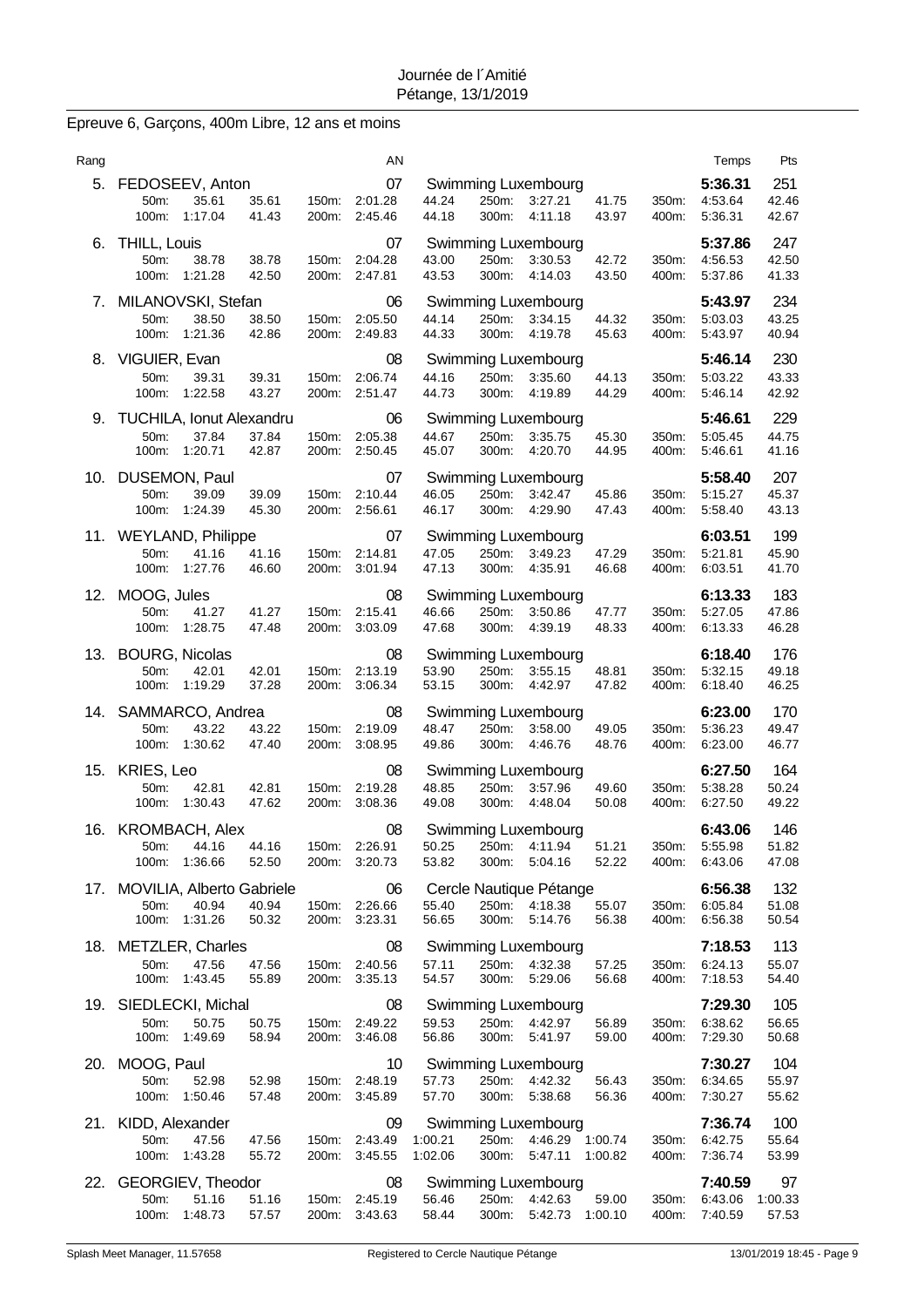|                   | Epreuve 6, Garçons, 400m Libre, 12 ans et moins                                                   |                |                                                      |                  |                                       |                    |                            |                |                               |                      |                                  |
|-------------------|---------------------------------------------------------------------------------------------------|----------------|------------------------------------------------------|------------------|---------------------------------------|--------------------|----------------------------|----------------|-------------------------------|----------------------|----------------------------------|
| Rang              |                                                                                                   |                | AN                                                   |                  |                                       |                    |                            |                | Temps                         | Pts                  |                                  |
| 23.               | <b>TYMRAK, Martin</b><br>50m:<br>49.62<br>49.62<br>100m:<br>1:46.87<br>57.25                      | 150m:<br>200m: | 09<br>2:45.72<br>3:46.16                             | 58.85<br>1:00.44 | Swimming Luxembourg<br>250m:<br>300m: | 5.46.51            | 4:46.37 1:00.21<br>1:00.14 | 350m:<br>400m: | 7:44.19<br>6:46.22<br>7:44.19 | 95<br>59.71<br>57.97 |                                  |
|                   | disq. GONZALEZ PEREZ, Rodrigo<br>G2 - Starting before the starting signal (SW 4.4) (Temps: 12:04) |                | 07                                                   |                  | Swimming Luxembourg                   |                    |                            |                |                               |                      |                                  |
| hc.               | ORTIZ BOGDANOV, Pablo<br>$Temps = 350m$                                                           |                | 08                                                   |                  | Swimming Luxembourg                   |                    |                            |                | 5:08.40                       | 325                  |                                  |
|                   | 38.72<br>50m:<br>38.72<br>100m:<br>1:23.03<br>44.31                                               | 150m:<br>200m: | 2:09.09<br>2:54.36                                   | 46.06<br>45.27   | 250m:<br>300m:                        | 3:39.74<br>4:24.39 | 45.38<br>44.65             | 350m:<br>400m: | 5:08.40<br>5:08.40            | 44.01                |                                  |
| Epreuve 7         | 13/01/2019 - 12:05                                                                                |                |                                                      | Dames, 100m Dos  |                                       |                    |                            |                |                               |                      | Cat. générale<br>Liste résultats |
| Points: FINA 2018 |                                                                                                   |                |                                                      |                  |                                       |                    |                            |                |                               |                      |                                  |
| Rang              |                                                                                                   | AN             |                                                      |                  |                                       |                    | Temps                      | Pts            |                               | 50 <sub>m</sub>      | 100 <sub>m</sub>                 |
| 15 - 16 ans       |                                                                                                   |                |                                                      |                  |                                       |                    |                            |                |                               |                      |                                  |
|                   | 1. GRUNDHEBER, Angie<br>2. BROICH, Louisa Marie                                                   | 03<br>03       | Swimming Club ERA<br>Postsportverein Trier           |                  |                                       |                    | 1:12.44<br>1:12.50         | 438<br>437     |                               | 34.72<br>34.60       | 37.72<br>37.90                   |
|                   | 3. FERREIRA ANAU, Filipa                                                                          | 02             | Cercle de Natation Wiltz                             |                  |                                       |                    | 1:26.29                    | 259            |                               | 40.85                | 45.44                            |
|                   | 4. PEDROSA ANTONIO, Monica                                                                        | 03             | Cercle de Natation Diekirch                          |                  |                                       |                    | 1:29.73                    | 230            |                               | 43.00                | 46.73                            |
|                   | 5. HUMMER, Chriss                                                                                 | 03             | Schwammclub Déifferdang                              |                  |                                       |                    | 1:30.18                    | 227            |                               | 43.84                | 46.34                            |
|                   | 17 ans et plus                                                                                    |                |                                                      |                  |                                       |                    |                            |                |                               |                      |                                  |
|                   | 1. FETZ, Melanie                                                                                  | 01             | Cercle Nautique Echternach                           |                  |                                       |                    | 1:12.56                    | 436            |                               | 35.50                | 37.06                            |
|                   | 2. BROICH, Lea-Sophie                                                                             | 00             | Postsportverein Trier                                |                  |                                       |                    | 1:13.61                    | 417            |                               | 35.59                | 38.02                            |
|                   | 3. HANSEN, Cindy                                                                                  | 94             | Swimming Club ERA                                    |                  |                                       |                    | 1:35.41                    | 191            |                               | 47.03                | 48.38                            |
| 13 - 14 ans       |                                                                                                   |                |                                                      |                  |                                       |                    |                            |                |                               |                      |                                  |
| 1.                | DEVISCOUR, Sarah                                                                                  | 05             | Cercle Nautique Echternach                           |                  |                                       |                    | 1:17.07                    | 364            |                               | 36.87                | 40.20                            |
| 3.                | 2. CORREIA, Eva<br><b>BERTRANG, Marina</b>                                                        | 05<br>05       | Cercle de Natation Diekirch<br>Schwammclub Monnerech |                  |                                       |                    | 1:24.43<br>1:28.49         | 276<br>240     |                               | 41.34<br>42.70       | 43.09<br>45.79                   |
|                   | 4. BRANDAO, Lynn                                                                                  | 05             | Schwammclub Monnerech                                |                  |                                       |                    | 1:31.64                    | 216            |                               | 44.81                | 46.83                            |
| 5.                | DA SILVA PAIVA, Ana                                                                               | 04             | Swimming Club ERA                                    |                  |                                       |                    | 1:42.38                    | 155            |                               | 52.45                | 49.93                            |
|                   | 6. GONCALVES, Daniela                                                                             | 04             | Swimming Club ERA                                    |                  |                                       |                    | 1:54.20                    | 111            |                               | 53.83                | 1:00.37                          |
| 11 - 12 ans       |                                                                                                   |                |                                                      |                  |                                       |                    |                            |                |                               |                      |                                  |
|                   | 1. HAN, Mengjia                                                                                   | 07             | Swimming Luxembourg                                  |                  |                                       |                    | 1:14.35                    | 405            |                               | 35.85                | 38.50                            |
|                   | 2. BOKOVA, Marta                                                                                  | 06             | Swimming Luxembourg                                  |                  |                                       |                    | 1:31.84                    | 215            |                               | 45.21                | 46.63                            |
|                   | 3. NTAGANDA, Sophie                                                                               | 07             | Swimming Luxembourg                                  |                  |                                       |                    | 1:35.15                    | 193            |                               | 45.97                | 49.18                            |
| 5.                | 4. BERTRANG, Louana<br>DE WAHA, Lina-Marie                                                        | 06<br>07       | Schwammclub Monnerech<br>Cercle de Natation Diekirch |                  |                                       |                    | 1:35.87<br>1:42.49         | 189<br>154     |                               | 46.46<br>49.91       | 49.41<br>52.58                   |
| 6.                | SOMANI, Avika                                                                                     | 06             | Swimming Luxembourg                                  |                  |                                       |                    | 1:42.51                    | 154            |                               | 50.45                | 52.06                            |
| 7.                | BARANCZYK, Maya                                                                                   | 07             | Swimming Luxembourg                                  |                  |                                       |                    | 1:46.38                    | 138            |                               | 48.55                | 57.83                            |
| 8.                | THINNES, Lena                                                                                     | 07             | Schwammclub Monnerech                                |                  |                                       |                    | 1:46.41                    | 138            |                               | 51.23                | 55.18                            |
| 9.                | STALAUSKAITE, leva                                                                                | 07             | Swimming Luxembourg                                  |                  |                                       |                    | 1:46.90                    | 136            |                               | 50.90                | 56.00                            |
| 10.<br>11.        | MAJ, Nathalie<br>GRAFFE, Lou                                                                      | 07<br>07       | Swimming Luxembourg<br>Swimming Luxembourg           |                  |                                       |                    | 1:53.11<br>2:08.82         | 115<br>77      |                               | 54.35<br>1:01.09     | 58.76<br>1:07.73                 |
|                   | 12. AL-HASAN, Elisa                                                                               | 06             | Swimming Club ERA                                    |                  |                                       |                    | 2:10.28                    | 75             |                               | 1:02.56              | 1:07.72                          |
|                   | 13. SHEHU, Alishia                                                                                | 07             | Swimming Club ERA                                    |                  |                                       |                    | 2:12.08                    | 72             |                               | 1:04.34              | 1:07.74                          |
|                   | disq. SELMANOVIC, Amina                                                                           | 07             | Schwammclub Déifferdang                              |                  |                                       |                    |                            |                |                               |                      |                                  |
|                   | D6 - turn not executed in accordance with the rules (SW 6.5) (Temps: 12:27)                       |                |                                                      |                  |                                       |                    |                            |                |                               |                      |                                  |
| disq.             | DEFRANG, Anik                                                                                     | 07             | Swimming Luxembourg                                  |                  |                                       |                    |                            |                |                               |                      |                                  |

*D7 - swimmer had not returned onto the back upon leaving the wall (SW 6.5) (Temps: 12:27)*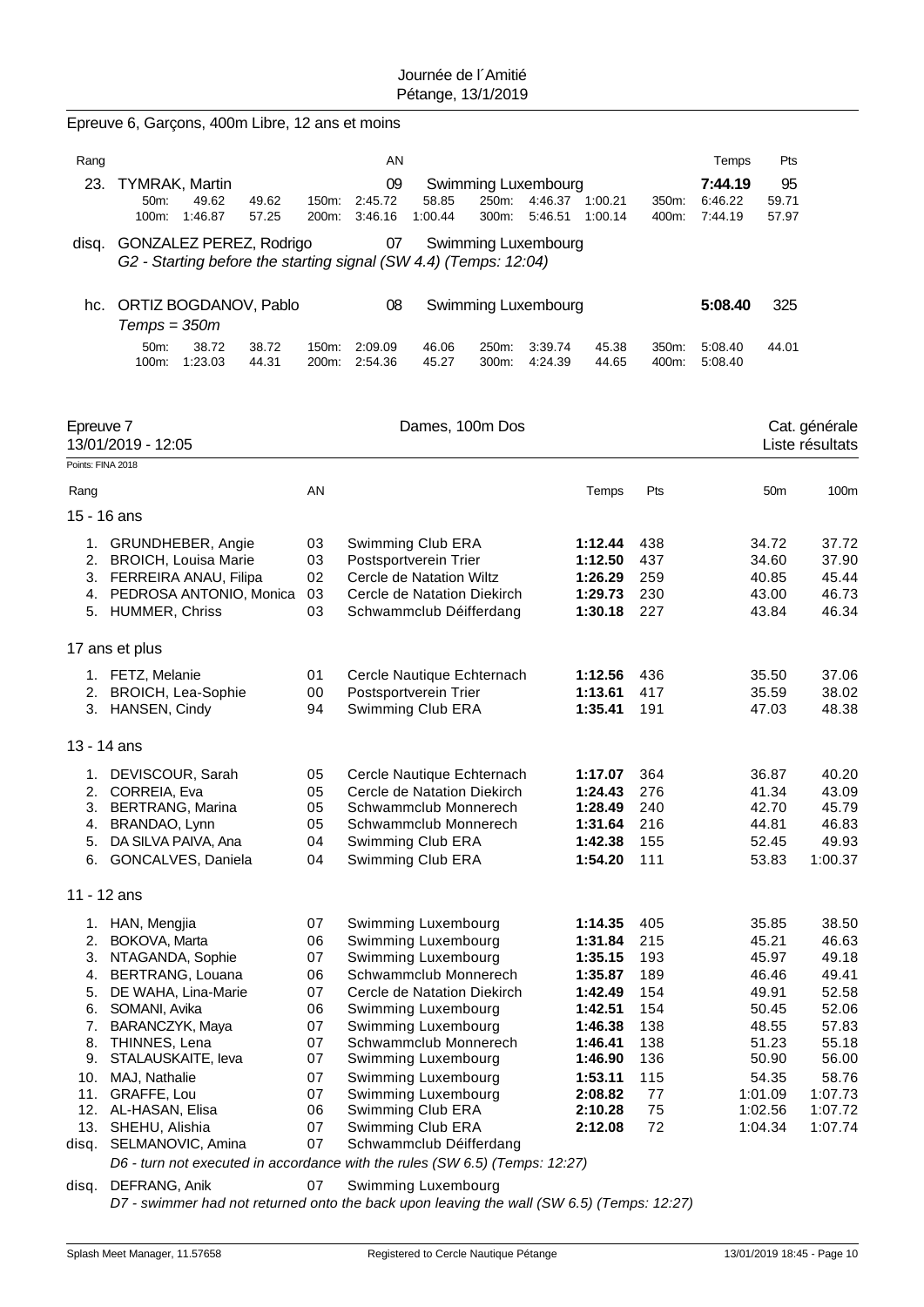|                               | Epreuve 7, Filles, 100m Dos, 11 - 12 ans                                                                                                                                                                                         |                                                                |                                                                                                                                                                                                                                                                                                                                                                                                                                  |                                                                                                 |                                                             |                                                                               |                                                                                   |
|-------------------------------|----------------------------------------------------------------------------------------------------------------------------------------------------------------------------------------------------------------------------------|----------------------------------------------------------------|----------------------------------------------------------------------------------------------------------------------------------------------------------------------------------------------------------------------------------------------------------------------------------------------------------------------------------------------------------------------------------------------------------------------------------|-------------------------------------------------------------------------------------------------|-------------------------------------------------------------|-------------------------------------------------------------------------------|-----------------------------------------------------------------------------------|
| Rang                          |                                                                                                                                                                                                                                  | AN                                                             |                                                                                                                                                                                                                                                                                                                                                                                                                                  | Temps                                                                                           | Pts                                                         | 50 <sub>m</sub>                                                               | 100m                                                                              |
| disq.                         | TOCA, Maria                                                                                                                                                                                                                      | 07                                                             | Swimming Luxembourg<br>D9 - swimmer did not touch the wall at the turn / finish (SW 6.5) (Temps: 12:15)                                                                                                                                                                                                                                                                                                                          |                                                                                                 |                                                             |                                                                               |                                                                                   |
|                               | 10 ans et moins                                                                                                                                                                                                                  |                                                                |                                                                                                                                                                                                                                                                                                                                                                                                                                  |                                                                                                 |                                                             |                                                                               |                                                                                   |
| 3.<br>4.<br>5.<br>8.<br>disq. | 1. MARTUCCI, Sofia<br>2. LEONARD, Leni<br>PAVELEK, Mira<br>PIEPOLYTE, Ema<br>BOUWMEISTER, Julianne<br>6. PASA, Sofia<br>7. POELS, Klara-Luisa<br>RIVELLINI, Frida<br>9. KAROL, Mira<br>disq. HEILIGER, Lilly<br>MALATESTA, Marta | 08<br>10<br>10<br>08<br>10<br>08<br>09<br>09<br>08<br>08<br>09 | Schwammclub Déifferdang<br>Swimming Luxembourg<br>Swimming Luxembourg<br>Swimming Luxembourg<br>Swimming Luxembourg<br>Swimming Luxembourg<br>Swimming Luxembourg<br>Swimming Luxembourg<br>Swimming Luxembourg<br>Swimming Luxembourg<br>D6 - turn not executed in accordance with the rules (SW 6.5) (Temps: 12:21)<br>Swimming Luxembourg<br>D9 - swimmer did not touch the wall at the turn / finish (SW 6.5) (Temps: 12:15) | 1:37.97<br>1:42.95<br>1:45.66<br>1:50.17<br>1:51.02<br>1:53.46<br>1:53.63<br>1:58.22<br>1:58.34 | 177<br>152<br>141<br>124<br>121<br>114<br>113<br>100<br>100 | 47.75<br>51.76<br>53.59<br>53.55<br>54.02<br>54.49<br>57.05<br>57.93<br>57.54 | 50.22<br>51.19<br>52.07<br>56.62<br>57.00<br>58.97<br>56.58<br>1:00.29<br>1:00.80 |
| Epreuve 8                     | 13/01/2019 - 12:25<br>Points: FINA 2018                                                                                                                                                                                          |                                                                | Messieurs, 100m Dos                                                                                                                                                                                                                                                                                                                                                                                                              |                                                                                                 |                                                             |                                                                               | Cat. générale<br>Liste résultats                                                  |
| Rang                          |                                                                                                                                                                                                                                  | AN                                                             |                                                                                                                                                                                                                                                                                                                                                                                                                                  | Temps                                                                                           | Pts                                                         | 50 <sub>m</sub>                                                               | 100m                                                                              |
|                               | 13 - 14 ans                                                                                                                                                                                                                      |                                                                |                                                                                                                                                                                                                                                                                                                                                                                                                                  |                                                                                                 |                                                             |                                                                               |                                                                                   |
| 4.<br>5.<br>6.<br>7.<br>disq. | 1. SIMEONOV, Vladimir<br>2. CARNEIRO, Nuno<br>3. DENTER, Arthur<br>THILL, Nicolas<br>MOHR, Sam<br>NTAGANDA, Alexis<br>NAFFOUTI, Naël<br>8. REGE, Shaunak<br>PALAGNIOUK, Romain                                                   | 04<br>05<br>04<br>05<br>04<br>05<br>05<br>04<br>04             | Swimming Luxembourg<br>Swimming Luxembourg<br>Cercle Nautique Echternach<br>Swimming Luxembourg<br>Cercle Nautique Echternach<br>Swimming Luxembourg<br>Cercle de Natation Wiltz<br>Swimming Club ERA<br>Cercle Nautique Pétange<br>D6 - turn not executed in accordance with the rules (SW 6.5) (Temps: 12:29)                                                                                                                  | 1:06.72<br>1:06.89<br>1:07.10<br>1:12.71<br>1:16.23<br>1:17.59<br>1:20.04<br>1:49.60            | 393<br>390<br>387<br>304<br>263<br>250<br>228<br>88         | 32.27<br>32.85<br>32.36<br>35.25<br>36.93<br>38.22<br>38.82<br>50.35          | 34.45<br>34.04<br>34.74<br>37.46<br>39.30<br>39.37<br>41.22<br>59.25              |
|                               | 17 - 18 ans                                                                                                                                                                                                                      |                                                                |                                                                                                                                                                                                                                                                                                                                                                                                                                  |                                                                                                 |                                                             |                                                                               |                                                                                   |
|                               | 1. AL-HASAN, Ramzy                                                                                                                                                                                                               | 01                                                             | Swimming Club ERA                                                                                                                                                                                                                                                                                                                                                                                                                | 1:48.93                                                                                         | 90                                                          | 48.43                                                                         | 1:00.50                                                                           |
|                               | 15 - 16 ans                                                                                                                                                                                                                      |                                                                |                                                                                                                                                                                                                                                                                                                                                                                                                                  |                                                                                                 |                                                             |                                                                               |                                                                                   |
|                               | 1. GIRS, Matheo<br>2. WEIDERT, Jo<br>3. LEPAGE, Mathieu                                                                                                                                                                          | 02<br>03<br>02                                                 | Cercle de Natation Wiltz<br>Cercle Nautique Echternach<br>Cercle de Natation Wiltz                                                                                                                                                                                                                                                                                                                                               | 1:07.05<br>1:08.23<br>1:22.02                                                                   | 387<br>368<br>211                                           | 32.41<br>32.23<br>39.48                                                       | 34.64<br>36.00<br>42.54                                                           |
|                               | 12 ans et moins                                                                                                                                                                                                                  |                                                                |                                                                                                                                                                                                                                                                                                                                                                                                                                  |                                                                                                 |                                                             |                                                                               |                                                                                   |
| 2.<br>3.<br>5.                | 1. PEUSCH, Kevin<br>RIKKERT, Thijmen<br>HAAG, Yanic<br>4. WIRTH, Neckel<br>GEORGIEV, Theodor<br>6. KIDD, Alexander                                                                                                               | 06<br>06<br>07<br>07<br>08<br>09                               | Swimming Luxembourg<br>Swimming Luxembourg<br>Swimming Club Redange<br>Cercle de Natation Wiltz<br>Swimming Luxembourg<br>Swimming Luxembourg                                                                                                                                                                                                                                                                                    | 1:13.84<br>1:17.71<br>1:29.26<br>1:40.01<br>1:46.76<br>1:46.90                                  | 290<br>249<br>164<br>116<br>96<br>95                        | 36.47<br>37.98<br>43.50<br>48.66<br>51.94<br>50.42                            | 37.37<br>39.73<br>45.76<br>51.35<br>54.82<br>56.48                                |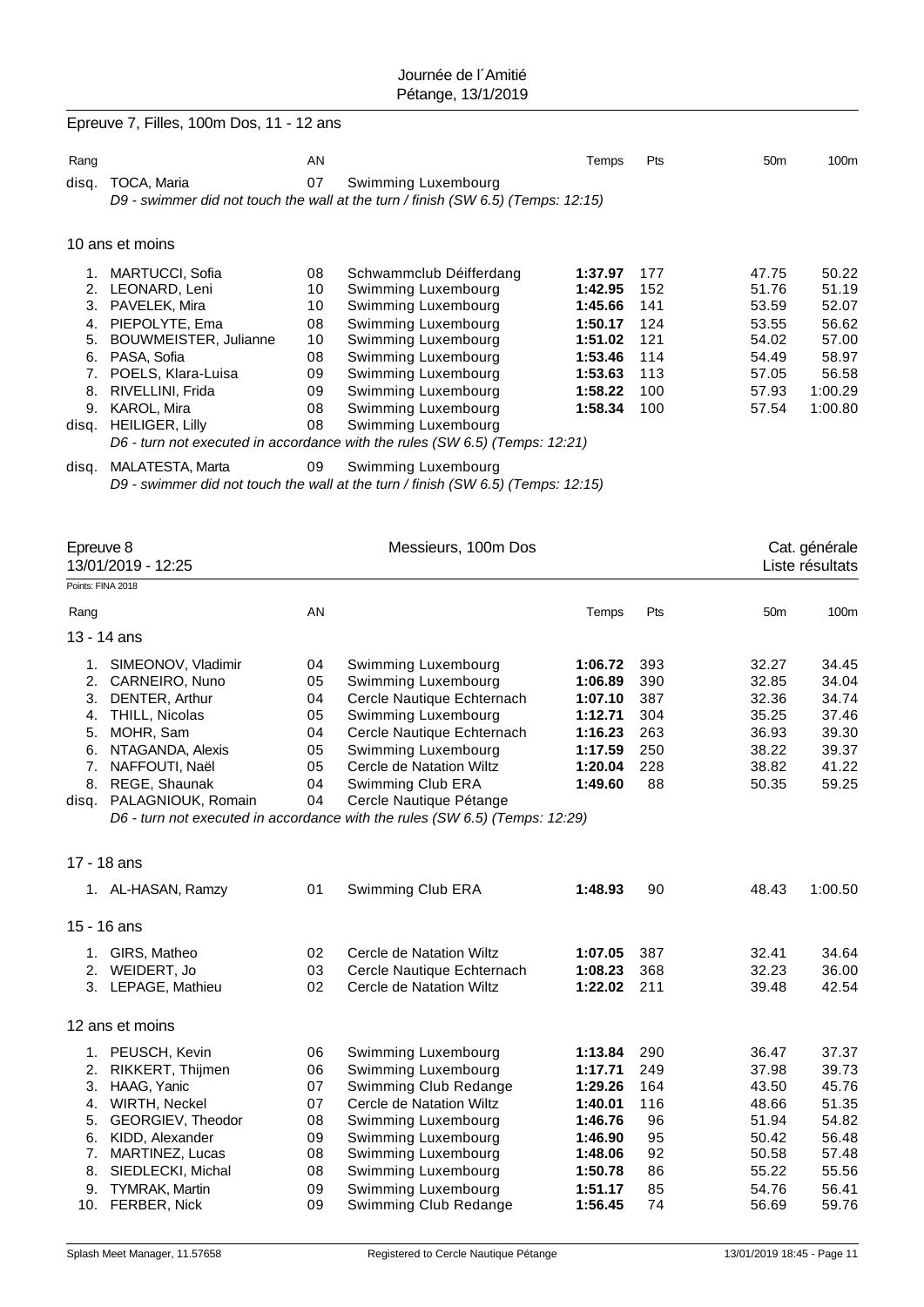Epreuve 8, Garçons, 100m Dos, 12 ans et moins

| Rang  |                                                                             | AN |                          | Temps   | <b>Pts</b> | 50 <sub>m</sub> | 100m    |  |  |  |
|-------|-----------------------------------------------------------------------------|----|--------------------------|---------|------------|-----------------|---------|--|--|--|
| 11.   | SABBOURI, Mathis                                                            | 08 | Swimming Luxembourg      | 1:56.58 | 73         | 57.72           | 58.86   |  |  |  |
|       | 12. KUNEN, Fynn                                                             | 08 | Swimming Luxembourg      | 1:59.33 | 68         | 1:00.41         | 58.92   |  |  |  |
| 13.   | MOOG, Paul                                                                  | 10 | Swimming Luxembourg      | 2:00.39 | 67         | 59.87           | 1:00.52 |  |  |  |
|       | 14. BENTO, Rodrigo                                                          | 10 | Swimming Luxembourg      | 2:01.87 | 64         | 59.41           | 1:02.46 |  |  |  |
|       | 15. WOZIGNOJ, Adrien                                                        | 07 | Swimming Luxembourg      | 2:06.80 | 57         | 1:04.00         | 1:02.80 |  |  |  |
|       | 16. SHCHERBAKOV, Simon                                                      | 10 | Swimming Luxembourg      | 2:10.17 | 53         | 1:02.87         | 1:07.30 |  |  |  |
|       | 17. PIRET, Alexandre                                                        | 08 | Swimming Club Redange    | 2:11.03 | 51         | 1:00.96         | 1:10.07 |  |  |  |
|       | 18. RICHETTA, Alexander                                                     | 10 | Swimming Luxembourg      | 2:13.98 | 48         | 1:07.64         | 1:06.34 |  |  |  |
| 19.   | PIRET, Alexis                                                               | 08 | Swimming Club Redange    | 2:24.38 | 38         | 1:06.78         | 1:17.60 |  |  |  |
| disa. | MELOUANE AMAHZOUNE, Ada08                                                   |    | Cercle de Natation Wiltz |         |            |                 |         |  |  |  |
|       | D6 - turn not executed in accordance with the rules (SW 6.5) (Temps: 12:51) |    |                          |         |            |                 |         |  |  |  |

disq. ORTIZ BOGDANOV, Santiago 10 Swimming Luxembourg *D3 - swimmer did not stay upon his back throughout the race except when executing the turn (SW 6.3) (Temps: 12:51)*

disq. VALADAO FERREIRA, Tomas 08 Swimming Luxembourg *D8 - upon the finish the swimmer did not touch the wall on the back (SW 6.6) (Temps: 12:46)*

|                   | Epreuve 9<br>13/01/2019 - 14:15                                                                                                                                    |                                              | Dames, 50m Libre                                                                                                                                                                      |                                                                      |                                                      |  |  |  |
|-------------------|--------------------------------------------------------------------------------------------------------------------------------------------------------------------|----------------------------------------------|---------------------------------------------------------------------------------------------------------------------------------------------------------------------------------------|----------------------------------------------------------------------|------------------------------------------------------|--|--|--|
| Points: FINA 2018 |                                                                                                                                                                    |                                              |                                                                                                                                                                                       |                                                                      |                                                      |  |  |  |
| Rang              |                                                                                                                                                                    | AN                                           |                                                                                                                                                                                       | Temps                                                                | Pts                                                  |  |  |  |
|                   | 17 ans et plus                                                                                                                                                     |                                              |                                                                                                                                                                                       |                                                                      |                                                      |  |  |  |
|                   | 1. BROICH, Lea-Sophie<br>2. FETZ, Melanie<br>3. TER HEEGDE, Chantal<br>4. WEYRICH, Laura<br>5. HANSEN, Cindy                                                       | $00\,$<br>01<br>99<br>01<br>94               | Postsportverein Trier<br>Cercle Nautique Echternach<br>Cercle Nautique Echternach<br>Swimming Club Le Dauphin Ett<br>Swimming Club ERA                                                | 30.99<br>31.98<br>32.39<br>34.08<br>37.25                            | 405<br>368<br>354<br>304<br>233                      |  |  |  |
| 15 - 16 ans       |                                                                                                                                                                    |                                              |                                                                                                                                                                                       |                                                                      |                                                      |  |  |  |
|                   | 1. GRUNDHEBER, Angie<br>2. BROICH, Louisa Marie<br>3. PEDROSA ANTONIO, Monica<br>4. ELCHEROTH, Milly<br>5. KESEROVIC, Marine                                       | 03<br>03<br>03<br>03<br>02                   | Swimming Club ERA<br>Postsportverein Trier<br>Cercle de Natation Diekirch<br>Swimming Club Redange<br><b>CNDu</b>                                                                     | 29.03<br>29.84<br>31.65<br>31.83<br>33.34                            | 492<br>453<br>380<br>373<br>325                      |  |  |  |
| 13 - 14 ans       |                                                                                                                                                                    |                                              |                                                                                                                                                                                       |                                                                      |                                                      |  |  |  |
| 7.                | 1. HRIC, Laura<br>2. DEVISCOUR, Sarah<br>3. VERLAQUE, Ciara<br>4. LEONARD, Lis<br>5. CORREIA, Eva<br>6. WINKEL, Nadine<br>GAMASA, Polina<br>8. DA SILVA PAIVA, Ana | 05<br>05<br>04<br>05<br>05<br>04<br>05<br>04 | Swimming Luxembourg<br>Cercle Nautique Echternach<br><b>CNDu</b><br>Swimming Luxembourg<br>Cercle de Natation Diekirch<br>Schwammclub Déifferdang<br><b>CNDu</b><br>Swimming Club ERA | 29.19<br>29.71<br>30.36<br>32.72<br>33.09<br>33.61<br>35.34<br>36.84 | 484<br>459<br>430<br>344<br>332<br>317<br>273<br>241 |  |  |  |
| 11 - 12 ans       |                                                                                                                                                                    |                                              |                                                                                                                                                                                       |                                                                      |                                                      |  |  |  |
|                   | 1. HAN, Mengjia<br>2. CARNEIRO, Sofia<br>3. REDING, Sevda<br>4. KIDD, Francesca<br>5. KROMBACH, Linda<br>6. BOKOVA, Marta                                          | 07<br>06<br>07<br>06<br>07<br>06             | Swimming Luxembourg<br>Swimming Luxembourg<br><b>CNDu</b><br>Swimming Luxembourg<br>Swimming Luxembourg<br>Swimming Luxembourg                                                        | 30.35<br>31.63<br>31.90<br>32.64<br>33.10<br>33.91                   | 431<br>380<br>371<br>346<br>332<br>309               |  |  |  |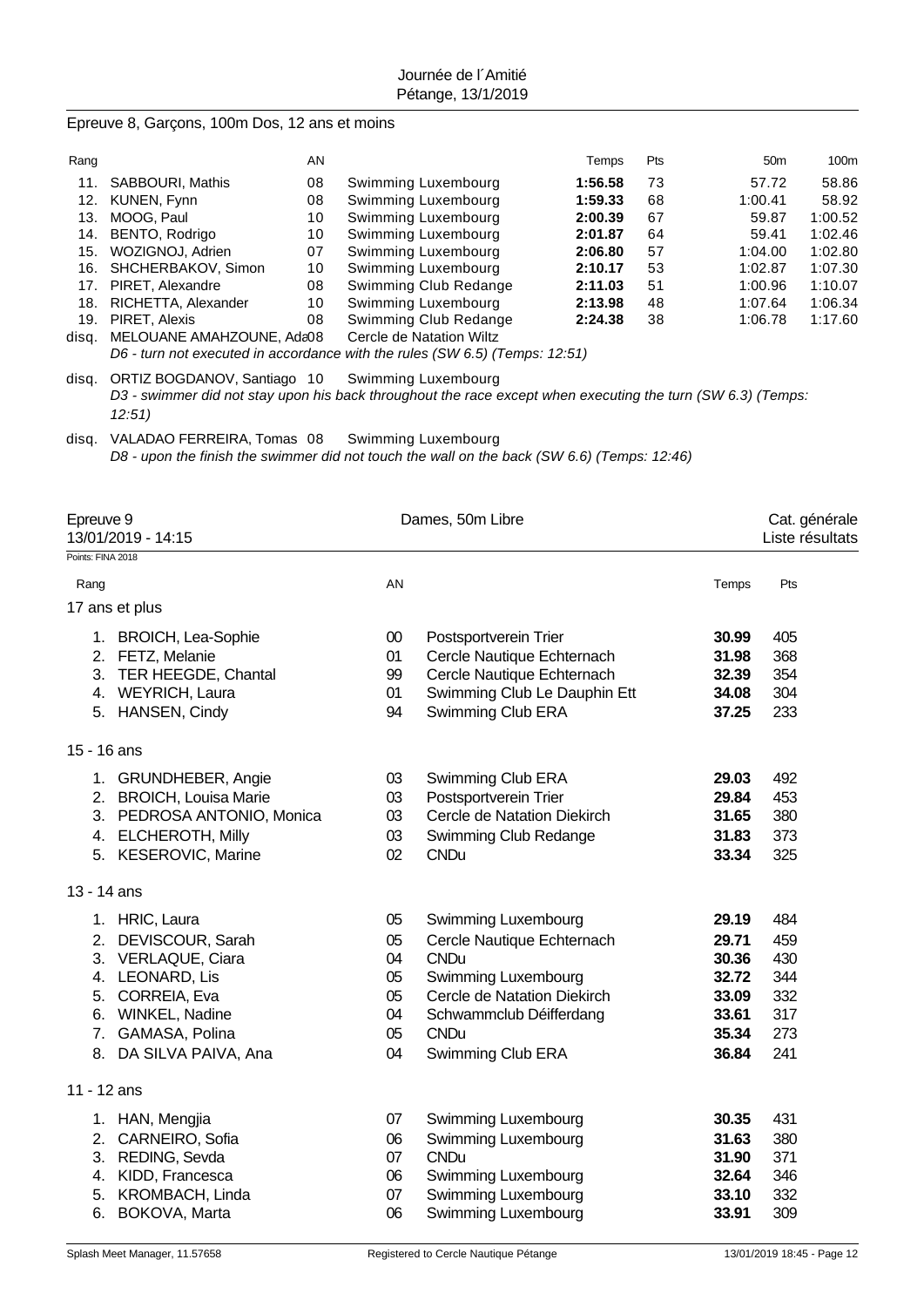## Epreuve 9, Filles, 50m Libre, 11 - 12 ans

| Rang  |                               | AN              |                              | Temps   | Pts |
|-------|-------------------------------|-----------------|------------------------------|---------|-----|
|       | 7. POPA, Sonia                | 06              | Schwammclub Monnerech        | 34.41   | 295 |
|       | 8. OLINGER, Tina              | 06              | Cercle de Natation Wiltz     | 35.81   | 262 |
|       | 9. NTAGANDA, Sophie           | 07              | Swimming Luxembourg          | 37.03   | 237 |
|       | 10. DE WAHA, Lina-Marie       | 07              | Cercle de Natation Diekirch  | 39.34   | 198 |
|       | 11. SHEHU, Alishia            | 07              | Swimming Club ERA            | 43.34   | 148 |
|       | 12. GUTH, Sophie              | 07              | Swimming Club Le Dauphin Ett | 45.13   | 131 |
|       | 13. THOMAS, Emmy              | 07              | Swimming Club Le Dauphin Ett | 45.78   | 125 |
|       | 14. AL-HASAN, Elisa           | 06              | Swimming Club ERA            | 52.31   | 84  |
|       | 15. SKRIJELJ, Kanita          | 07              | Cercle Nautique Pétange      | 53.36   | 79  |
|       | 10 ans et moins               |                 |                              |         |     |
|       | 1. BLESES, Joyce              | 08              | Swimming Club Le Dauphin Ett | 32.44   | 353 |
|       | 2. ALLAR, Maud                | 08              | Cercle Nautique Pétange      | 33.60   | 317 |
|       | 3. CALMES, Liz                | 08              | Schwammclub Monnerech        | 35.87   | 261 |
|       | 4. PHILIPPART, Enny           | 09              | Schwammclub Monnerech        | 36.63   | 245 |
|       | 5. DE GEER, Eleonore          | 80              | <b>CNDu</b>                  | 36.65   | 244 |
|       | 6. AVEZ, Paule Audrey         | 08              | Cercle Nautique Pétange      | 36.69   | 244 |
|       | 7. WAGNER, Caroline           | 80              | <b>CNDu</b>                  | 38.19   | 216 |
|       | 8. GHIRELLI, Lynn             | 08              | Swimming Club Le Dauphin Ett | 39.18   | 200 |
|       | 9. LEONARD, Leni              | 10 <sup>1</sup> | Swimming Luxembourg          | 41.45   | 169 |
|       | 10. PRENTIC, Anela            | 09              | Schwammclub Déifferdang      | 42.06   | 162 |
|       | 11. PEIFFER, Noémie           | 08              | Schwammclub Monnerech        | 42.76   | 154 |
|       | 12. FEINEN, Zohra             | 09              | Swimming Club Le Dauphin Ett | 43.04   | 151 |
|       | 13. REUTER, Tamara            | 09              | Schwammclub Monnerech        | 43.22   | 149 |
|       | 14. BARTHEL, Emma             | 10              | Swimming Club Redange        | 43.58   | 145 |
|       | 15. NOTHUM, June              | 09              | Swimming Club Redange        | 43.69   | 144 |
|       | 16. ALVES CABRAL, Kiara       | 09              | Schwammclub Monnerech        | 48.35   | 106 |
|       | 17. PACHECO DE SOUSA, Yara    | 09              | <b>CNDu</b>                  | 49.62   | 98  |
|       | 18. DELVAUX, Grace            | 08              | Cercle Nautique Pétange      | 52.61   | 82  |
|       | 19. MORGADO NITSCHKÉ, Daniela | 08              | Cercle Nautique Pétange      | 54.22   | 75  |
|       | 20. HUMEROVIC, Dina           | 09              | Cercle Nautique Pétange      | 54.93   | 72  |
|       | 21. MOVILIA, Miria            | 09              | Cercle Nautique Pétange      | 56.02   | 68  |
|       | 22. ANTUNES ROSA, Miriam      | 10              | Cercle Nautique Pétange      | 56.32   | 67  |
|       | 23. FRADET, Maelle            | 09              | Schwammclub Déifferdang      | 56.59   | 66  |
|       | 24. WELTER, Julie             | 08              | Swimming Club Redange        | 1:00.01 | 55  |
|       | 25. DAHM, Chloe               | 10              | Cercle Nautique Pétange      | 1:00.10 | 55  |
|       | 26. GEORGIEV, Szofia Anna     | 09              | Cercle Nautique Pétange      | 1:22.57 | 21  |
| disq. | STRASSER, Amélie              | 08              | Swimming Club Le Dauphin Ett |         |     |

*G2 - Starting before the starting signal (SW 4.4) (Temps: 14:32)*

| Epreuve 10<br>13/01/2019 - 14:35                   | Messieurs, 50m Libre                                                                                                               | Cat. générale<br>Liste résultats |  |
|----------------------------------------------------|------------------------------------------------------------------------------------------------------------------------------------|----------------------------------|--|
| Points: FINA 2018                                  |                                                                                                                                    |                                  |  |
| Rang                                               | AN<br>Temps                                                                                                                        | Pts                              |  |
| 19 ans et plus                                     |                                                                                                                                    |                                  |  |
| DUBOS, Julien<br>2. FREICHEL, Yann<br>3. FUNK, Joe | 99<br>Cercle de Natation Diekirch<br>26.31<br>Cercle Nautique Pétange<br>27.86<br>94<br>Cercle de Natation Diekirch<br>94<br>30.62 | 456<br>384<br>289                |  |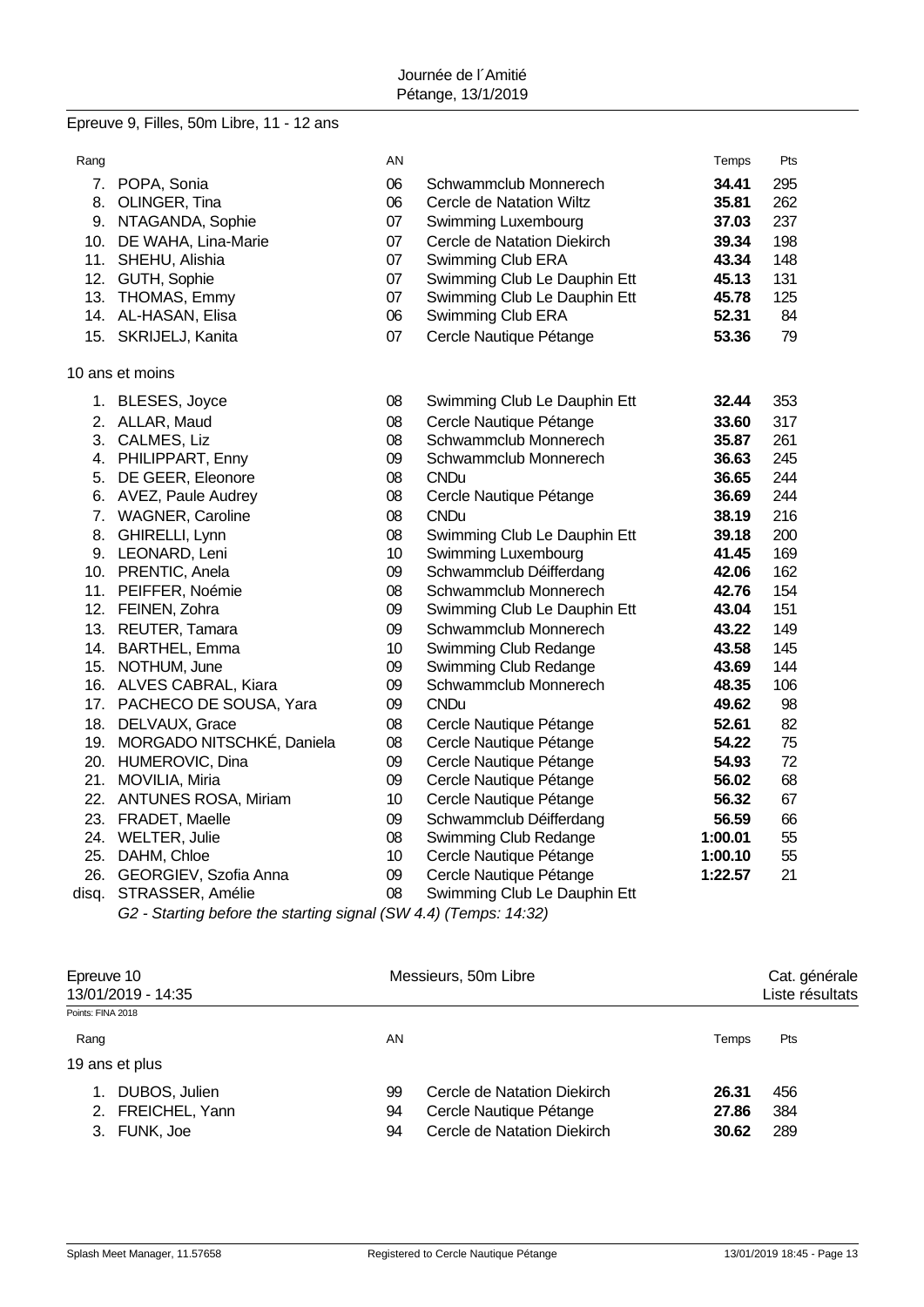# Epreuve 10, Messieurs, 50m Libre

 $1$ 

| 17 - 18 ans |                                                                                                                                                                                                                                                                                                                                                                                                                                                                                                                                                                   |                                                                                                                                  |                                                                                                                                                                                                                                                                                                                                                                                                                                                                                                                                                                         |                                                                                                                                                                                  |                                                                                                                                          |
|-------------|-------------------------------------------------------------------------------------------------------------------------------------------------------------------------------------------------------------------------------------------------------------------------------------------------------------------------------------------------------------------------------------------------------------------------------------------------------------------------------------------------------------------------------------------------------------------|----------------------------------------------------------------------------------------------------------------------------------|-------------------------------------------------------------------------------------------------------------------------------------------------------------------------------------------------------------------------------------------------------------------------------------------------------------------------------------------------------------------------------------------------------------------------------------------------------------------------------------------------------------------------------------------------------------------------|----------------------------------------------------------------------------------------------------------------------------------------------------------------------------------|------------------------------------------------------------------------------------------------------------------------------------------|
|             | 1. CAILLIAU, Nils<br>2. DUBOS, Simon<br>3. BADOT, Arthur<br>4. AL-HASAN, Ramzy                                                                                                                                                                                                                                                                                                                                                                                                                                                                                    | 01<br>$00\,$<br>01<br>01                                                                                                         | Swimming Club Redange<br>Cercle de Natation Diekirch<br><b>CNDu</b><br>Swimming Club ERA                                                                                                                                                                                                                                                                                                                                                                                                                                                                                | 26.13<br>28.72<br>29.37<br>40.50                                                                                                                                                 | 466<br>351<br>328<br>125                                                                                                                 |
| 15 - 16 ans |                                                                                                                                                                                                                                                                                                                                                                                                                                                                                                                                                                   |                                                                                                                                  |                                                                                                                                                                                                                                                                                                                                                                                                                                                                                                                                                                         |                                                                                                                                                                                  |                                                                                                                                          |
|             | 1. RUBIOLO, Nathan<br>2. WEIDERT, Jo<br>3. MICHIELS, Patrick<br>4. BINSFELD, John-Glenn<br>5. PANIC, Stevan<br>6. KOHN-CANTOREGGI, Daniel<br>7. KRIER, Dylan<br>8. ZEYEN, Mick                                                                                                                                                                                                                                                                                                                                                                                    | 02<br>03<br>02<br>02<br>$02\,$<br>03<br>03<br>03                                                                                 | Schwammclub Déifferdang<br>Cercle Nautique Echternach<br>Cercle Nautique Echternach<br><b>CNDu</b><br><b>CNDu</b><br><b>CNDu</b><br>Swimming Club ERA<br>Cercle Nautique Pétange                                                                                                                                                                                                                                                                                                                                                                                        | 25.72<br>26.11<br>26.22<br>26.32<br>26.88<br>28.03<br>29.37<br>34.38                                                                                                             | 488<br>467<br>461<br>456<br>428<br>377<br>328<br>204                                                                                     |
| 13 - 14 ans |                                                                                                                                                                                                                                                                                                                                                                                                                                                                                                                                                                   |                                                                                                                                  |                                                                                                                                                                                                                                                                                                                                                                                                                                                                                                                                                                         |                                                                                                                                                                                  |                                                                                                                                          |
| disq.       | 1. JAAS, Jeff<br>2. LUCARELLI, Riccardo<br>3. FLOREAN, Darius<br>4. DENTER, Arthur<br>5. SIMEONOV, Vladimir<br>6. KIEFFER, Brian<br>7. CARNEIRO, Nuno<br>8. WEYRICH, Mike<br>9. MILANOVSKI, Nikola<br>10. SVEEN, Albert<br>11. VIGUIER, Elyan<br>12. THILL, Nicolas<br>13. MOHR, Sam<br>14. PALAGNIOUK, Romain<br>15. NTAGANDA, Alexis<br>16. BOENTGES, Kimi<br>17. TRESSEL, Yannis<br>18. THIEL, Vincent<br>19. REGE, Shaunak<br>20. MARTINELLI, Luca<br>disq. KOHL, Charel<br>G2 - Starting before the starting signal (SW 4.4) (Temps: 14:42)<br>DHONTE, Henri | 04<br>05<br>05<br>04<br>04<br>04<br>05<br>05<br>04<br>04<br>04<br>05<br>04<br>04<br>05<br>05<br>05<br>04<br>04<br>04<br>04<br>04 | Swimming Club Le Dauphin Ett<br>Swimming Luxembourg<br>Swimming Luxembourg<br>Cercle Nautique Echternach<br>Swimming Luxembourg<br>Swimming Club ERA<br>Swimming Luxembourg<br>Swimming Club Le Dauphin Ett<br>Swimming Luxembourg<br><b>CNDu</b><br>Swimming Luxembourg<br>Swimming Luxembourg<br>Cercle Nautique Echternach<br>Cercle Nautique Pétange<br>Swimming Luxembourg<br>Cercle Nautique Pétange<br>Swimming Club Le Dauphin Ett<br><b>CNDu</b><br>Swimming Club ERA<br>Cercle Nautique Pétange<br>Swimming Club Le Dauphin Ett<br><b>Swimming Luxembourg</b> | 25.79<br>27.20<br>27.23<br>27.48<br>27.81<br>27.84<br>29.01<br>29.03<br>29.59<br>29.65<br>30.08<br>30.09<br>30.11<br>30.31<br>30.54<br>31.26<br>31.84<br>32.10<br>37.73<br>42.44 | 484<br>413<br>411<br>400<br>386<br>385<br>340<br>339<br>320<br>319<br>305<br>305<br>304<br>298<br>291<br>272<br>257<br>251<br>154<br>108 |
|             | G1 - behaviour at the start not in accordance with the rules (SW 4) (Temps: 15:06)                                                                                                                                                                                                                                                                                                                                                                                                                                                                                |                                                                                                                                  |                                                                                                                                                                                                                                                                                                                                                                                                                                                                                                                                                                         |                                                                                                                                                                                  |                                                                                                                                          |
|             | 12 ans et moins                                                                                                                                                                                                                                                                                                                                                                                                                                                                                                                                                   |                                                                                                                                  |                                                                                                                                                                                                                                                                                                                                                                                                                                                                                                                                                                         |                                                                                                                                                                                  |                                                                                                                                          |
|             |                                                                                                                                                                                                                                                                                                                                                                                                                                                                                                                                                                   |                                                                                                                                  |                                                                                                                                                                                                                                                                                                                                                                                                                                                                                                                                                                         |                                                                                                                                                                                  |                                                                                                                                          |

| 1. PEUSCH, Kevin            | 06 | Swimming Luxembourg          | 30.71 | 287 |
|-----------------------------|----|------------------------------|-------|-----|
| 2. JAAS, Tom                | 06 | Swimming Club Le Dauphin Ett | 31.32 | 270 |
| 3. RIKKERT, Thijmen         | 06 | <b>Swimming Luxembourg</b>   | 31.33 | 270 |
| 4. HOLLERICH, Tom           | 06 | Swimming Club Le Dauphin Ett | 31.51 | 265 |
| 5. MOOG, Mathis             | 06 | Swimming Luxembourg          | 31.95 | 254 |
| 6. TUCHILA, Ionut Alexandru | 06 | Swimming Luxembourg          | 32.94 | 232 |
| 7. HAAG, Yanic              | 07 | Swimming Club Redange        | 33.29 | 225 |
| 8. SCHOCKMEL, Julien        | 06 | Swimming Club Redange        | 33.59 | 219 |
| 9. BOZONCA, Gabriel         | 06 | Schwammclub Déifferdang      | 33.72 | 216 |
| 10. JAAS, Joé               | 06 | Swimming Club Le Dauphin Ett | 34.21 | 207 |
| 11. MILANOVSKI, Stefan      | 06 | Swimming Luxembourg          | 35.62 | 184 |
|                             |    |                              |       |     |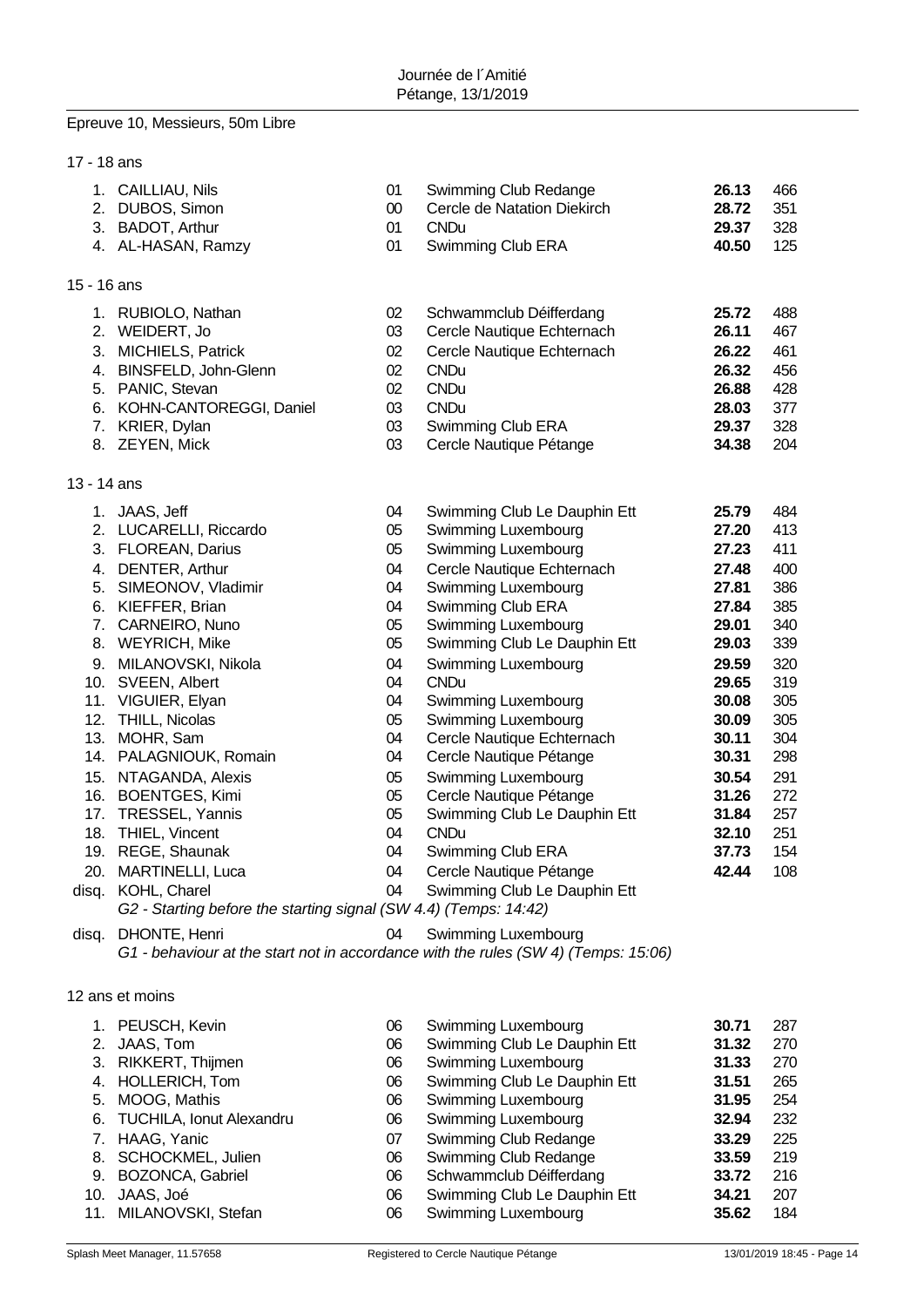### Epreuve 10, Garçons, 50m Libre, 12 ans et moins

| Rang  |                                                                  | AN              |                              | Temps   | Pts |
|-------|------------------------------------------------------------------|-----------------|------------------------------|---------|-----|
|       | 12. AGOSTINO, Diego                                              | 06              | Cercle Nautique Pétange      | 35.69   | 182 |
|       | 13. REINESCH, Inaki                                              | 09              | Schwammclub Déifferdang      | 36.52   | 170 |
|       | 14. ANISKO, Leonard                                              | 08              | Cercle Nautique Pétange      | 37.34   | 159 |
|       | 15. DERSAN, Demir                                                | 06              | Schwammclub Monnerech        | 37.79   | 154 |
|       | 16. PEREIRA TEIXEIRA, Rodrigo                                    | 06              | Schwammclub Déifferdang      | 37.89   | 152 |
|       | 17. SZYBOWSKI, Jakub                                             | 07              | Cercle Nautique Pétange      | 38.05   | 150 |
|       | 18. BORDAS, Anatole                                              | 09              | Schwammclub Monnerech        | 38.91   | 141 |
|       | 19. REDING, Deyan                                                | 09              | <b>CNDu</b>                  | 39.55   | 134 |
|       | 20. REIFF, Mathieu                                               | 07              | Swimming Club Le Dauphin Ett | 39.88   | 131 |
|       | 21. VALENTINI, Stefano                                           | 09              | Schwammclub Monnerech        | 40.16   | 128 |
|       | 22. WALAK, Olivier                                               | 09              | Swimming Club ERA            | 41.01   | 120 |
|       | 23. KERSCHEN, Noah                                               | 07              | Swimming Club Le Dauphin Ett | 41.08   | 119 |
|       | 24. CARNEIRO, Vasco                                              | 10 <sup>1</sup> | Schwammclub Monnerech        | 41.62   | 115 |
|       | 25. PRENTIC, Anel                                                | 10              | Schwammclub Déifferdang      | 41.72   | 114 |
|       | 26. GONCALVES, Patrick                                           | 08              | Ben                          | 42.11   | 111 |
|       | 27. PEREIRA BRIGA, Gabriel Francisco                             | 07              | Schwammclub Déifferdang      | 43.64   | 100 |
|       | 28. SUBASIC, Denis                                               | 08              | <b>CNDu</b>                  | 43.69   | 99  |
|       | 29. RIBEIRO GARCIA, David                                        | 07              | Cercle Nautique Pétange      | 44.29   | 95  |
|       | 30. FABER, Max                                                   | 09              | Schwammclub Monnerech        | 45.23   | 89  |
|       | 31. POLIAKOV, Kim                                                | 08              | Schwammclub Monnerech        | 45.39   | 88  |
|       | 32. ZAUSA, Giulio                                                | 09              | Schwammclub Monnerech        | 46.47   | 82  |
|       | 33. PIRET, Alexandre                                             | 08              | Swimming Club Redange        | 46.73   | 81  |
|       | 34. MORAIS GRAVATO, Diogo                                        | 08              | <b>CNDu</b>                  | 47.09   | 79  |
|       | 35. GOMES DA COSTA, Rafael                                       | 07              | Swimming Club ERA            | 47.55   | 77  |
|       | 36. SCHEECK, Lennox                                              | 10              | Swimming Club Redange        | 47.81   | 76  |
|       | 37. FLOENER, Gilles                                              | 08              | <b>CNDu</b>                  | 48.85   | 71  |
|       | 38. CALMES ZBINDEN, Chris                                        | 09              | <b>CNDu</b>                  | 49.16   | 69  |
|       | 39. MIASIK, Gabriel                                              | 08              | Swimming Club ERA            | 49.75   | 67  |
|       | 40. PIRET, Alexis                                                | 08              | Swimming Club Redange        | 50.05   | 66  |
|       | 41. STREVELER, Max                                               | 09              | Swimming Club Redange        | 50.61   | 64  |
|       | 42. BRANDAO, Lyam                                                | 08              | Schwammclub Monnerech        | 51.00   | 62  |
|       | 43. ZYSKOWSKI, Maksymilian                                       | 07              | Swimming Club ERA            | 52.28   | 58  |
|       | 44. FERBER, Nick                                                 | 09              | Swimming Club Redange        | 53.36   | 54  |
|       | 45. MARTINS ENES, Gonçalo                                        | 08              | Schwammclub Déifferdang      | 55.88   | 47  |
|       | 46. DONG, Shi                                                    | 11              | Cercle Nautique Pétange      | 1:03.82 | 31  |
|       | 47. DE SOUSA MARTINHO, Vasco                                     | 09              | Cercle Nautique Pétange      | 1:04.08 | 31  |
| disq. | SAOUDAOUI, Akram                                                 | 09              | Cercle Nautique Pétange      |         |     |
|       | G2 - Starting before the starting signal (SW 4.4) (Temps: 14:55) |                 |                              |         |     |
|       | disq. DE ALMEIDA, Ethan                                          | 09              | Schwammclub Monnerech        |         |     |

*C1 - swimmer did not touch the wall at the turn / finish (SW 5.2) (Temps: 14:52)*

disq. MARQUEZ DE SOUSA, Rodrigo 08 Cercle Nautique Pétange *G2 - Starting before the starting signal (SW 4.4) (Temps: 14:53)*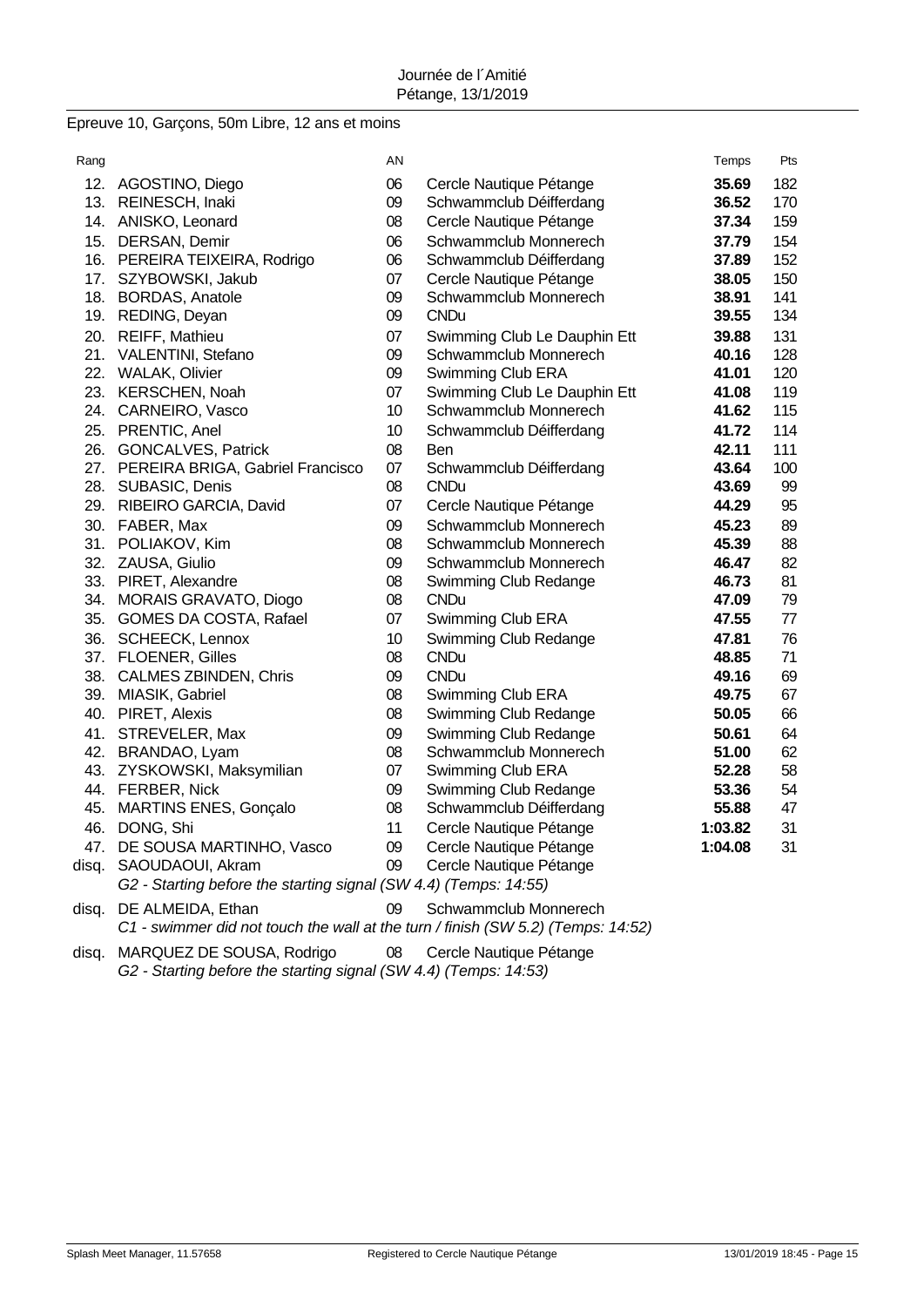|      | Epreuve 11<br>13/01/2019 - 15:00                                                                                                                        |                                        | Dames, 200m Brasse                                                                                                                                                                                                                                                        |                                                          |     |                                                    |                                                      |                                                          | Cat. générale<br>Liste résultats                       |
|------|---------------------------------------------------------------------------------------------------------------------------------------------------------|----------------------------------------|---------------------------------------------------------------------------------------------------------------------------------------------------------------------------------------------------------------------------------------------------------------------------|----------------------------------------------------------|-----|----------------------------------------------------|------------------------------------------------------|----------------------------------------------------------|--------------------------------------------------------|
|      | Points: FINA 2018                                                                                                                                       |                                        |                                                                                                                                                                                                                                                                           |                                                          |     |                                                    |                                                      |                                                          |                                                        |
| Rang |                                                                                                                                                         | AN                                     |                                                                                                                                                                                                                                                                           | Temps                                                    | Pts | 50 <sub>m</sub>                                    | 100m                                                 | 150m                                                     | 200m                                                   |
|      | 15 - 16 ans                                                                                                                                             |                                        |                                                                                                                                                                                                                                                                           |                                                          |     |                                                    |                                                      |                                                          |                                                        |
|      | 1. PEDROSA ANTONIO, Mor03                                                                                                                               |                                        | Cercle de Natation Diekirch3:01.29 408                                                                                                                                                                                                                                    |                                                          |     | 41.45                                              | 46.49                                                | 46.30                                                    | 47.05                                                  |
|      | 13 - 14 ans                                                                                                                                             |                                        |                                                                                                                                                                                                                                                                           |                                                          |     |                                                    |                                                      |                                                          |                                                        |
|      | 1. LEONARD, Lis<br>2. JOMINET, Lou<br>3. CORREIA, Eva<br>4. FOETZ, Valerie<br>5. GONCALVES, Daniela                                                     | 05<br>05<br>05<br>04<br>04             | Swimming Luxembourg<br>Swimming Luxembourg<br>Cercle de Natation Diekirch3:31.65 257<br>Swimming Club ERA<br>Swimming Club ERA                                                                                                                                            | 2:56.61 442<br>2:57.58 435<br>3:46.08 210<br>4:06.10 163 |     | 39.81<br>40.40<br>49.16<br>51.73<br>56.83          | 44.65<br>46.01<br>54.16<br>57.90<br>1:02.42          | 45.62<br>46.27<br>54.74<br>59.05<br>1:04.55              | 46.53<br>44.90<br>53.59<br>57.40<br>1:02.30            |
|      | 11 - 12 ans                                                                                                                                             |                                        |                                                                                                                                                                                                                                                                           |                                                          |     |                                                    |                                                      |                                                          |                                                        |
|      | 1. HAN, Mengjia<br>2. KIDD, Francesca<br>3. ELCHEROTH, Niki<br>4. THINNES, Lena<br>5. CORBEEL BASTIN, Ava<br>6. AL-HASAN, Elisa<br>disq. SHEHU, Alishia | 07<br>06<br>07<br>07<br>07<br>06<br>07 | Swimming Luxembourg<br>Swimming Luxembourg<br>Swimming Club Redange 3:30.07 262<br>Schwammclub Monnerech 3:51.93 195<br>Swimming Club Le Dauphir3:52.09 194<br>Swimming Club ERA<br>Swimming Club ERA<br>G2 - Starting before the starting signal (SW 4.4) (Temps: 15:11) | 2:59.11 424<br>3:19.23 308<br>4:16.28 144                |     | 41.38<br>46.04<br>49.71<br>53.05<br>47.43<br>55.69 | 46.11<br>51.41<br>54.46<br>59.56<br>57.56<br>1:04.13 | 46.33<br>51.91<br>53.46<br>1:01.47<br>1:04.16<br>1:09.22 | 45.29<br>49.87<br>52.44<br>57.85<br>1:02.94<br>1:07.24 |
|      | 10 ans et moins                                                                                                                                         |                                        |                                                                                                                                                                                                                                                                           |                                                          |     |                                                    |                                                      |                                                          |                                                        |
|      | 1. ALLAR, Maud                                                                                                                                          | 08                                     | Cercle Nautique Pétange 3:24.18 286                                                                                                                                                                                                                                       |                                                          |     | 47.70                                              | 52.59                                                | 51.71                                                    | 52.18                                                  |
|      | Epreuve 12<br>13/01/2019 - 15:20                                                                                                                        |                                        | Messieurs, 200m Brasse                                                                                                                                                                                                                                                    |                                                          |     |                                                    |                                                      |                                                          | Cat. générale<br>Liste résultats                       |
|      | Points: FINA 2018                                                                                                                                       |                                        |                                                                                                                                                                                                                                                                           |                                                          |     |                                                    |                                                      |                                                          |                                                        |
| Rang |                                                                                                                                                         | AN                                     |                                                                                                                                                                                                                                                                           | Temps Pts                                                |     | 50 <sub>m</sub>                                    | 100m                                                 | 150m                                                     | 200m                                                   |
|      | 17 - 18 ans<br>1. DUBOS, Simon<br>disq. AL-HASAN, Ramzy                                                                                                 | 00<br>01                               | Cercle de Natation Diekirch2:59.05 304<br>Swimming Club ERA<br>B2 - head did not break the surface at the 2nd arm pull after start / turn (SW 7.4) (Temps: 15:28)                                                                                                         |                                                          |     | 38.62                                              | 45.39                                                | 47.60                                                    | 47.44                                                  |
|      | 15 - 16 ans                                                                                                                                             |                                        |                                                                                                                                                                                                                                                                           |                                                          |     |                                                    |                                                      |                                                          |                                                        |
|      | 1. KOHN-CANTOREGGI, Da03I<br>2. CIRELLI, Marco                                                                                                          | 02                                     | CNDu<br>Swimming Club Redange 3:01.13 293                                                                                                                                                                                                                                 | 2:46.27 380                                              |     | 37.14<br>41.57                                     | 41.83<br>47.78                                       | 43.56<br>47.97                                           | 43.74<br>43.81                                         |
|      | 13 - 14 ans                                                                                                                                             |                                        |                                                                                                                                                                                                                                                                           |                                                          |     |                                                    |                                                      |                                                          |                                                        |
|      | 1. KIEFFER, Brian<br>2. BOURGUIGNON, Benjam05<br>3. PÜTZ, Christophe<br>4. BOENTGES, Kimi                                                               | 04<br>04<br>05                         | Swimming Club ERA<br>Swimming Club Le Dauphir2:54.66 327<br>Swimming Club Le Dauphir3:05.19 275<br>Cercle Nautique Pétange 3:11.60 248                                                                                                                                    | 2:52.76 338                                              |     | 39.01<br>40.09<br>42.37<br>42.64                   | 44.81<br>44.45<br>46.58<br>48.60                     | 45.78<br>45.76<br>48.16<br>50.49                         | 43.16<br>44.36<br>48.08<br>49.87                       |
|      | 12 ans et moins                                                                                                                                         |                                        |                                                                                                                                                                                                                                                                           |                                                          |     |                                                    |                                                      |                                                          |                                                        |
|      | 1. JAAS, Tom<br>2. PÜTZ, Jonah<br>3. VISSER, Mats<br>4. ESCHETTE, Louis<br>5. WIRTH, Neckel                                                             | 06<br>07<br>08<br>07<br>07             | Swimming Club Le Dauphir3:30.50 187<br>Swimming Club Le Dauphir3:36.32 172<br>Swimming Club Le Dauphir3:39.38 165<br>Cercle de Natation Wiltz<br>Cercle de Natation Wiltz                                                                                                 | <b>3:42.23 159</b><br>3:54.72 135                        |     | 46.39<br>49.74<br>50.67<br>50.69<br>53.07          | 54.25<br>56.93<br>56.77<br>56.79<br>59.88            | 55.56<br>55.36<br>58.67<br>56.92<br>1:02.40              | 54.30<br>54.29<br>53.27<br>57.83<br>59.37              |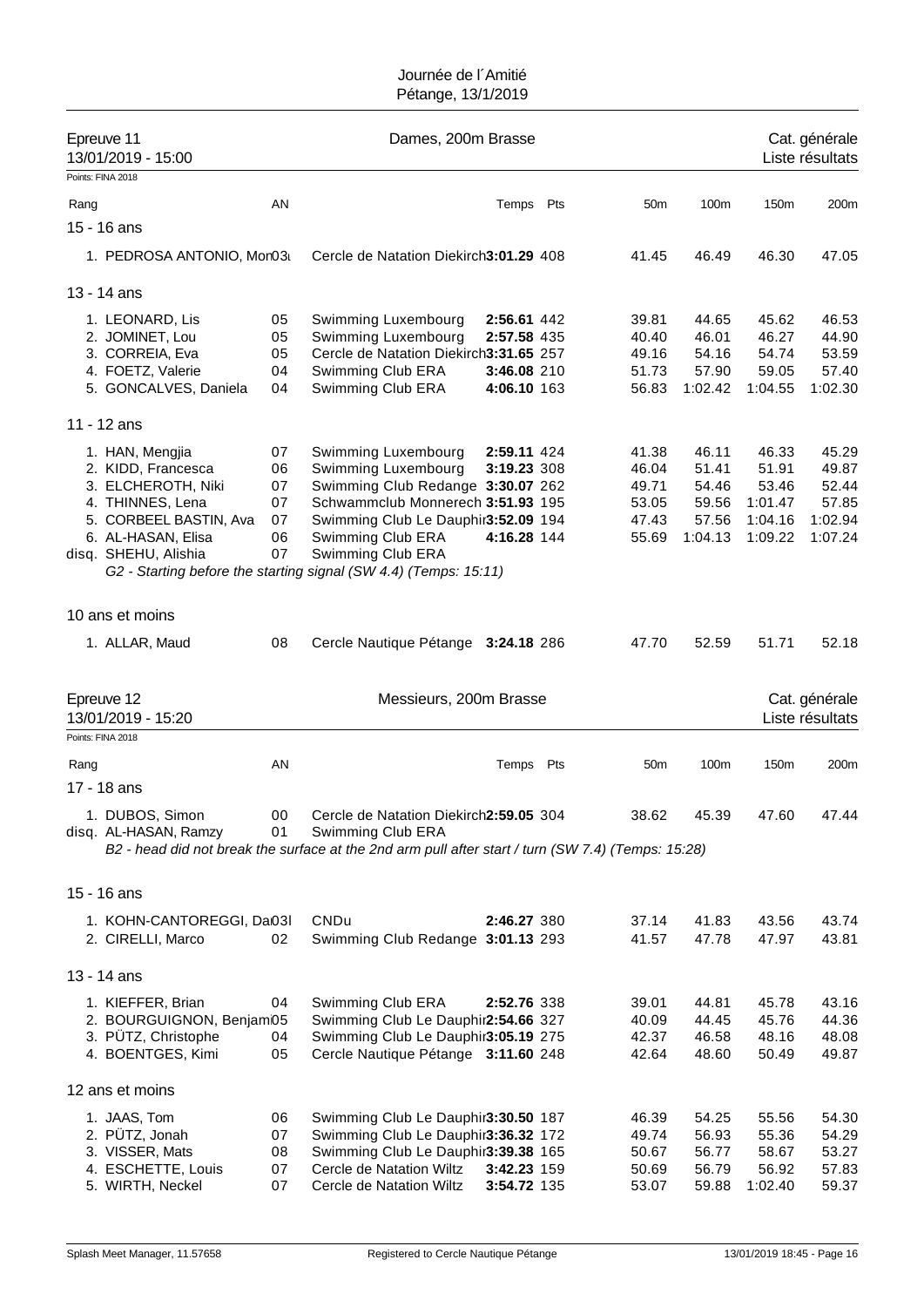| Points: FINA 2018 | Epreuve 13<br>13/01/2019 - 15:40                     |              | Dames, 100m 4 nages                                                                                      |                    |               |                  | Cat. générale<br>Liste résultats |
|-------------------|------------------------------------------------------|--------------|----------------------------------------------------------------------------------------------------------|--------------------|---------------|------------------|----------------------------------|
|                   |                                                      | AN           |                                                                                                          | Temps              | Pts           | 50 <sub>m</sub>  | 100m                             |
| Rang              |                                                      |              |                                                                                                          |                    |               |                  |                                  |
|                   | 17 ans et plus                                       |              |                                                                                                          |                    |               |                  |                                  |
| 1.                | <b>BROICH, Lea-Sophie</b>                            | 00           | Postsportverein Trier                                                                                    | 1:16.23            | 407           | 34.16            | 42.07                            |
|                   | 2. FETZ, Melanie                                     | 01           | Cercle Nautique Echternach                                                                               | 1:19.33            | 361           | 36.89            | 42.44                            |
| 4.                | 3. WEYRICH, Laura<br>TER HEEGDE, Chantal             | 01<br>99     | Swimming Club Le Dauphin Ett<br>Cercle Nautique Echternach                                               | 1:24.94<br>1:25.10 | 294<br>292    | 38.62<br>36.80   | 46.32<br>48.30                   |
|                   | 5. HANSEN, Cindy                                     | 94           | Swimming Club ERA                                                                                        | 1:35.22            | 209           | 45.68            | 49.54                            |
|                   | 15 - 16 ans                                          |              |                                                                                                          |                    |               |                  |                                  |
| 1.                | <b>BROICH, Louisa Marie</b>                          | 03           | Postsportverein Trier                                                                                    | 1:14.20            | 441           | 34.77            | 39.43                            |
| 2.                | PEDROSA ANTONIO, Monica                              | 03           | Cercle de Natation Diekirch                                                                              | 1:20.28            | 348           | 38.79            | 41.49                            |
| 3.                | <b>ELCHEROTH, Milly</b>                              | 03           | Swimming Club Redange                                                                                    | 1:22.45            | 321           | 39.77            | 42.68                            |
|                   | 4. HUMMER, Chriss                                    | 03           | Schwammclub Déifferdang                                                                                  | 1:32.99            | 224           | 41.60            | 51.39                            |
|                   | 13 - 14 ans                                          |              |                                                                                                          |                    |               |                  |                                  |
| 1.                | JOMINET, Lou                                         | 05           | Swimming Luxembourg                                                                                      | 1:11.53            | 493           | 33.53            | 38.00                            |
| 2.                | HRIC, Laura                                          | 05<br>04     | Swimming Luxembourg<br><b>CNDu</b>                                                                       | 1:15.70<br>1:17.98 | 415<br>380    | 35.39<br>35.05   | 40.31<br>42.93                   |
| 4.                | 3. VERLAQUE, Ciara<br>DEVISCOUR, Sarah               | 05           | Cercle Nautique Echternach                                                                               | 1:20.55            | 345           | 37.71            | 42.84                            |
| 5.                | CORREIA, Eva                                         | 05           | Cercle de Natation Diekirch                                                                              | 1:25.22            | 291           | 38.92            | 46.30                            |
|                   | 6. WINKEL, Nadine                                    | 04           | Schwammclub Déifferdang                                                                                  | 1:26.35            | 280           | 42.31            | 44.04                            |
| 7.                | <b>BERTRANG, Marina</b>                              | 05           | Schwammclub Monnerech                                                                                    | 1:30.08            | 246           | 41.53            | 48.55                            |
| 8.                | PINTO TEIXEIRA, Martha                               | 04           | Cercle de Natation Wiltz                                                                                 | 1:33.24            | 222           | 42.27            | 50.97                            |
| 9.<br>10.         | DA SILVA PAIVA, Ana<br>BRANDAO, Lynn                 | 04<br>05     | Swimming Club ERA<br>Schwammclub Monnerech                                                               | 1:36.18<br>1:36.72 | 202<br>199    | 48.60<br>44.29   | 47.58<br>52.43                   |
|                   | 11 - 12 ans                                          |              |                                                                                                          |                    |               |                  |                                  |
| 1.                | CARNEIRO, Sofia                                      | 06           | Swimming Luxembourg                                                                                      | 1:17.19            | 392           | 35.87            | 41.32                            |
|                   | 2. REDING, Sevda                                     | 07           | <b>CNDu</b>                                                                                              | 1:25.28            | 290           | 40.72            | 44.56                            |
| 3.                | POPA, Sonia                                          | 06           | Schwammclub Monnerech                                                                                    | 1:25.97            | 284           | 40.92            | 45.05                            |
| 4.                | KOENIG, Aurélie                                      | 07           | Swimming Club Redange                                                                                    | 1:29.48            | 251           | 42.55            | 46.93                            |
| 5.<br>6.          | OLINGER, Tina<br>BERTRANG, Louana                    | 06<br>06     | Cercle de Natation Wiltz<br>Schwammclub Monnerech                                                        | 1:32.49<br>1:38.83 | 228<br>186    | 42.90<br>46.29   | 49.59<br>52.54                   |
|                   | 7. SELMANOVIC, Amina                                 | 07           | Schwammclub Déifferdang                                                                                  | 1:47.27            | - 146         | 47.09            | 1:00.18                          |
| disq.             | DE WAHA, Lina-Marie                                  | 07           | Cercle de Natation Diekirch                                                                              |                    |               |                  |                                  |
|                   | (Temps: 15:50)                                       |              | M2 - section was not finished in accordance with the rule which applies to the stroke concerned (SW 9.3) |                    |               |                  |                                  |
|                   | 10 ans et moins                                      |              |                                                                                                          |                    |               |                  |                                  |
| 1.                | CALMES, Liz                                          | 08           | Schwammclub Monnerech                                                                                    | 1:28.36            | 261           | 41.47            | 46.89                            |
| 2.                | DE GEER, Eleonore                                    | 08           | CNDu                                                                                                     | 1:36.15            | 203           | 42.99            | 53.16                            |
| 3.                | MARTUCCI, Sofia                                      | 08           | Schwammclub Déifferdang                                                                                  | 1:37.95            | 192           | 45.01            | 52.94                            |
| 4.                | <b>WAGNER, Caroline</b>                              | 08           | CNDu                                                                                                     | 1:38.67            | 187           | 46.25            | 52.42                            |
| 5.<br>6.          | PHILIPPART, Enny<br>LEONARD, Leni                    | 09<br>10     | Schwammclub Monnerech<br>Swimming Luxembourg                                                             | 1:42.99<br>1:43.62 | 165<br>162    | 49.34<br>49.91   | 53.65<br>53.71                   |
| 7.                | STRASSER, Amélie                                     | 08           | Swimming Club Le Dauphin Ett                                                                             | 1:45.33            | 154           | 50.64            | 54.69                            |
| 8.                | GHIRELLI, Lynn                                       | 08           | Swimming Club Le Dauphin Ett                                                                             | 1:46.08            | 151           | 52.57            | 53.51                            |
|                   | 9. PRENTIC, Anela                                    | 09           | Schwammclub Déifferdang                                                                                  | 1:46.33            | 150           | 49.26            | 57.07                            |
|                   | 10. REUTER, Tamara                                   | 09           | Schwammclub Monnerech                                                                                    | 1:47.64            | 144           | 54.27            | 53.37                            |
| 11.<br>12.        | PEIFFER, Noémie<br>FEINEN, Zohra                     | 08<br>09     | Schwammclub Monnerech<br>Swimming Club Le Dauphin Ett                                                    | 1:48.62<br>1:53.96 | 140<br>121    | 50.13<br>56.07   | 58.49<br>57.89                   |
| 13.               | NOTHUM, June                                         | 09           | Swimming Club Redange                                                                                    | 2:02.99            | 96            | 1:03.27          | 59.72                            |
| 14.               | FRADET, Maelle                                       | 09           | Schwammclub Déifferdang                                                                                  | 2:04.96            | 92            | 59.67            | 1:05.29                          |
| 15.<br>AC         | ALVES CABRAL, Kiara<br><b>DACHECO DE COLICA Voro</b> | 09<br>$\cap$ | Schwammclub Monnerech<br>$\sim$ NID.                                                                     | 2:05.47<br>2.4004  | 91<br>$\circ$ | 56.51<br>1.00.01 | 1:08.96<br>1.1002                |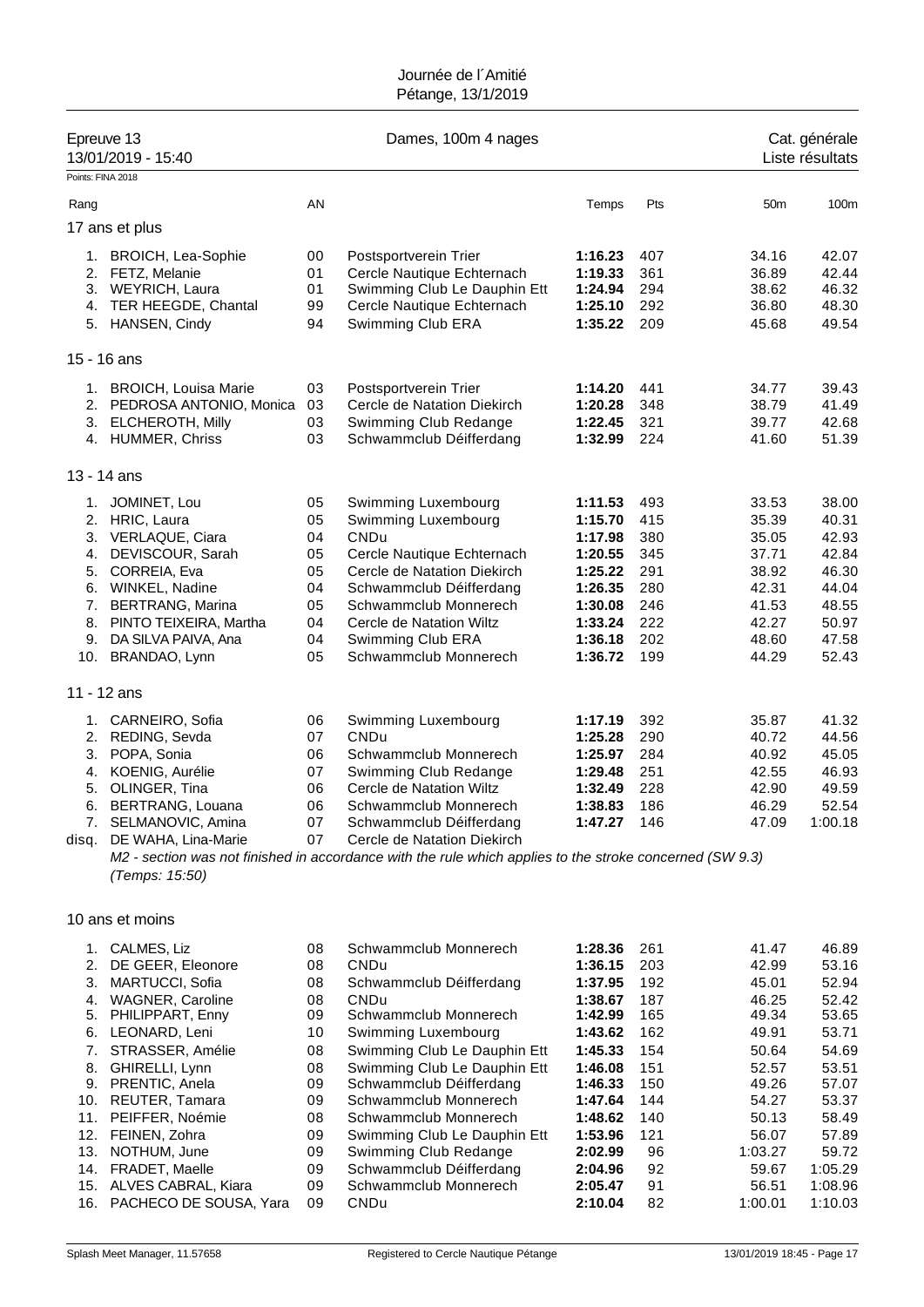| Epreuve 14<br>13/01/2019 - 16:00 |                                                |          | Messieurs, 100m 4 nages                                 |                    |            |                 | Cat. générale<br>Liste résultats |  |
|----------------------------------|------------------------------------------------|----------|---------------------------------------------------------|--------------------|------------|-----------------|----------------------------------|--|
| Points: FINA 2018                |                                                |          |                                                         |                    |            |                 |                                  |  |
| Rang                             |                                                | AN       |                                                         | Temps              | Pts        | 50 <sub>m</sub> | 100m                             |  |
|                                  | 17 - 18 ans                                    |          |                                                         |                    |            |                 |                                  |  |
|                                  |                                                |          |                                                         |                    |            |                 |                                  |  |
|                                  | 1. CAILLIAU, Nils                              | 01       | Swimming Club Redange                                   | 1:09.95            | 371        | 32.26           | 37.69                            |  |
|                                  | 15 - 16 ans                                    |          |                                                         |                    |            |                 |                                  |  |
|                                  | 1. RUBIOLO, Nathan                             | 02       | Schwammclub Déifferdang                                 | 1:07.80            | 408        | 31.22           | 36.58                            |  |
| 2.                               | GIRS, Matheo                                   | 02       | Cercle de Natation Wiltz                                | 1:09.08            | 386        | 30.89           | 38.19                            |  |
|                                  | 3. WEIDERT, Jo                                 | 03       | Cercle Nautique Echternach                              | 1:10.43            | 364        | 31.36           | 39.07                            |  |
| 4.                               | KOHN-CANTOREGGI, Daniel                        | 03       | CNDu                                                    | 1:11.14            | 353        | 34.38           | 36.76                            |  |
|                                  | 5. MICHIELS, Patrick                           | 02       | Cercle Nautique Echternach                              | 1:14.00            | 314        | 35.31           | 38.69                            |  |
|                                  | 6. KRIER, Dylan                                | 03       | Swimming Club ERA                                       | 1:18.98            | 258        | 36.53           | 42.45                            |  |
|                                  | 7. LEPAGE, Mathieu                             | 02       | Cercle de Natation Wiltz                                | 1:23.53            | 218        | 36.90           | 46.63                            |  |
|                                  | 13 - 14 ans                                    |          |                                                         |                    |            |                 |                                  |  |
| 1.                               | JAAS, Jeff                                     | 04       | Swimming Club Le Dauphin Ett                            | 1:05.67            | 449        | 30.63           | 35.04                            |  |
|                                  | 2. FLOREAN, Darius                             | 05       | Swimming Luxembourg                                     | 1:09.25            | 383        | 32.11           | 37.14                            |  |
| 3.                               | DENTER, Arthur                                 | 04       | Cercle Nautique Echternach                              | 1:09.97            | 371        | 32.59           | 37.38                            |  |
| 4.                               | <b>DURAKOVIC, Tarik</b>                        | 05       | Swimming Luxembourg                                     | 1:11.08            | 354        | 34.56           | 36.52                            |  |
|                                  | 5. KOHL, Charel                                | 04       | Swimming Club Le Dauphin Ett                            | 1:12.56            | 333        | 33.80           | 38.76                            |  |
| 6.                               | KIEFFER, Brian                                 | 04       | Swimming Club ERA                                       | 1:13.00            | 327        | 35.69           | 37.31                            |  |
| 7.                               | <b>WEYRICH, Mike</b>                           | 05       | Swimming Club Le Dauphin Ett                            | 1:13.53            | 320        | 33.74           | 39.79                            |  |
|                                  | 8. VIGUIER, Elyan                              | 04       | Swimming Luxembourg                                     | 1:14.90            | 302        | 35.91           | 38.99                            |  |
| 9.                               | MILANOVSKI, Nikola                             | 04       | Swimming Luxembourg                                     | 1:14.97            | 302        | 34.99           | 39.98                            |  |
|                                  | 10. NAFFOUTI, Naël                             | 05       | Cercle de Natation Wiltz                                | 1:18.18            | 266        | 36.61           | 41.57                            |  |
| 11.                              | PALAGNIOUK, Romain                             | 04       | Cercle Nautique Pétange                                 | 1:18.40            | 264        | 36.05           | 42.35                            |  |
| 12.                              | MOHR, Sam                                      | 04       | Cercle Nautique Echternach                              | 1:19.02            | 257        | 36.52           | 42.50                            |  |
| 13.<br>14.                       | TRESSEL, Yannis<br><b>BOENTGES, Kimi</b>       | 05<br>05 | Swimming Club Le Dauphin Ett<br>Cercle Nautique Pétange | 1:20.75            | 241<br>231 | 38.81           | 41.94<br>43.29                   |  |
|                                  | 15. REGE, Shaunak                              | 04       | Swimming Club ERA                                       | 1:21.91<br>1:37.03 | 139        | 38.62<br>45.30  | 51.73                            |  |
|                                  | 12 ans et moins                                |          |                                                         |                    |            |                 |                                  |  |
|                                  |                                                | 06       |                                                         | 1:19.88            | 249        | 38.42           | 41.46                            |  |
|                                  | 1. MOOG, Mathis<br>2. TUCHILA, Ionut Alexandru | 06       | Swimming Luxembourg<br>Swimming Luxembourg              | 1:22.23            | 228        | 39.47           | 42.76                            |  |
| 3.                               | SCHOCKMEL, Julien                              | 06       | Swimming Club Redange                                   | 1:26.45            | 196        | 39.55           | 46.90                            |  |
| 4.                               | BOZONCA, Gabriel                               | 06       | Schwammclub Déifferdang                                 | 1:26.61            | 195        | 40.41           | 46.20                            |  |
| 5.                               | JAAS, Joé                                      | 06       | Swimming Club Le Dauphin Ett                            | 1:29.09            | 179        | 40.26           | 48.83                            |  |
| 6.                               | HAAG, Yanic                                    | 07       | Swimming Club Redange                                   | 1:30.03            | 174        | 42.68           | 47.35                            |  |
| 7.                               | AGOSTINO, Diego                                | 06       | Cercle Nautique Pétange                                 | 1:31.65            | 165        | 39.91           | 51.74                            |  |
| 8.                               | <b>BORDAS, Anatole</b>                         | 09       | Schwammclub Monnerech                                   | 1:39.43            | 129        | 48.37           | 51.06                            |  |
| 9.                               | REDING, Deyan                                  | 09       | CNDu                                                    | 1:40.23            | 126        | 45.35           | 54.88                            |  |
| 10.                              | REIFF, Mathieu                                 | 07       | Swimming Club Le Dauphin Ett                            | 1:40.41            | 125        | 48.20           | 52.21                            |  |
| 11.                              | REINESCH, Inaki                                | 09       | Schwammclub Déifferdang                                 | 1:40.87            | 123        | 47.03           | 53.84                            |  |
| 12.                              | DERSAN, Demir                                  | 06       | Schwammclub Monnerech                                   | 1:45.46            | 108        | 49.97           | 55.49                            |  |
|                                  | 13. PRENTIC, Anel                              | 10       | Schwammclub Déifferdang                                 | 1:47.00            | 103        | 50.03           | 56.97                            |  |
| 14.                              | MELOUANE AMAHZOUNE, Ada08                      |          | Cercle de Natation Wiltz                                | 1:48.30            | 100        | 50.84           | 57.46                            |  |
| 15.                              | CARNEIRO, Vasco                                | 10       | Schwammclub Monnerech                                   | 1:51.71            | 91         | 50.74           | 1:00.97                          |  |
| 16.                              | <b>GONCALVES, Patrick</b>                      | 08       | Ben                                                     | 1:52.63            | 89         | 57.40           | 55.23                            |  |
| 17.                              | SOUSA DA COSTA, Bryan                          | 07       | Ben                                                     | 1:55.11            | 83         | 55.16           | 59.95                            |  |
|                                  | 18. PEREIRA TEIXEIRA, Rodrigo                  | 06       | Schwammclub Déifferdang                                 | 1:56.03            | 81         | 52.87           | 1:03.16                          |  |
| 19.                              | MORAIS GRAVATO, Diogo                          | 08       | CNDu                                                    | 1:58.27            | 76         | 56.95           | 1:01.32                          |  |
|                                  | 20. SUBASIC, Denis                             | 08       | CNDu                                                    | 2:00.13            | 73         | 53.95           | 1:06.18                          |  |
| 21.                              | <b>FLOENER, Gilles</b>                         | 08       | CNDu                                                    | 2:01.85            | 70         | 1:03.30         | 58.55                            |  |
| 22.                              | RIBEIRO GARCIA, David                          | 07<br>09 | Cercle Nautique Pétange<br>Schwammclub Monnerech        | 2:04.11            | 66         | 53.44           | 1:10.67                          |  |
| 23.                              | ZAUSA, Giulio                                  |          | Schwammclub Déifferdang                                 | 2:07.59            | 61         | 1:03.88         | 1:03.71<br>1:13.31               |  |
|                                  | 24. PEREIRA BRIGA, Gabriel Fran 07:0           |          |                                                         | 2:11.79            | 55         | 58.48           |                                  |  |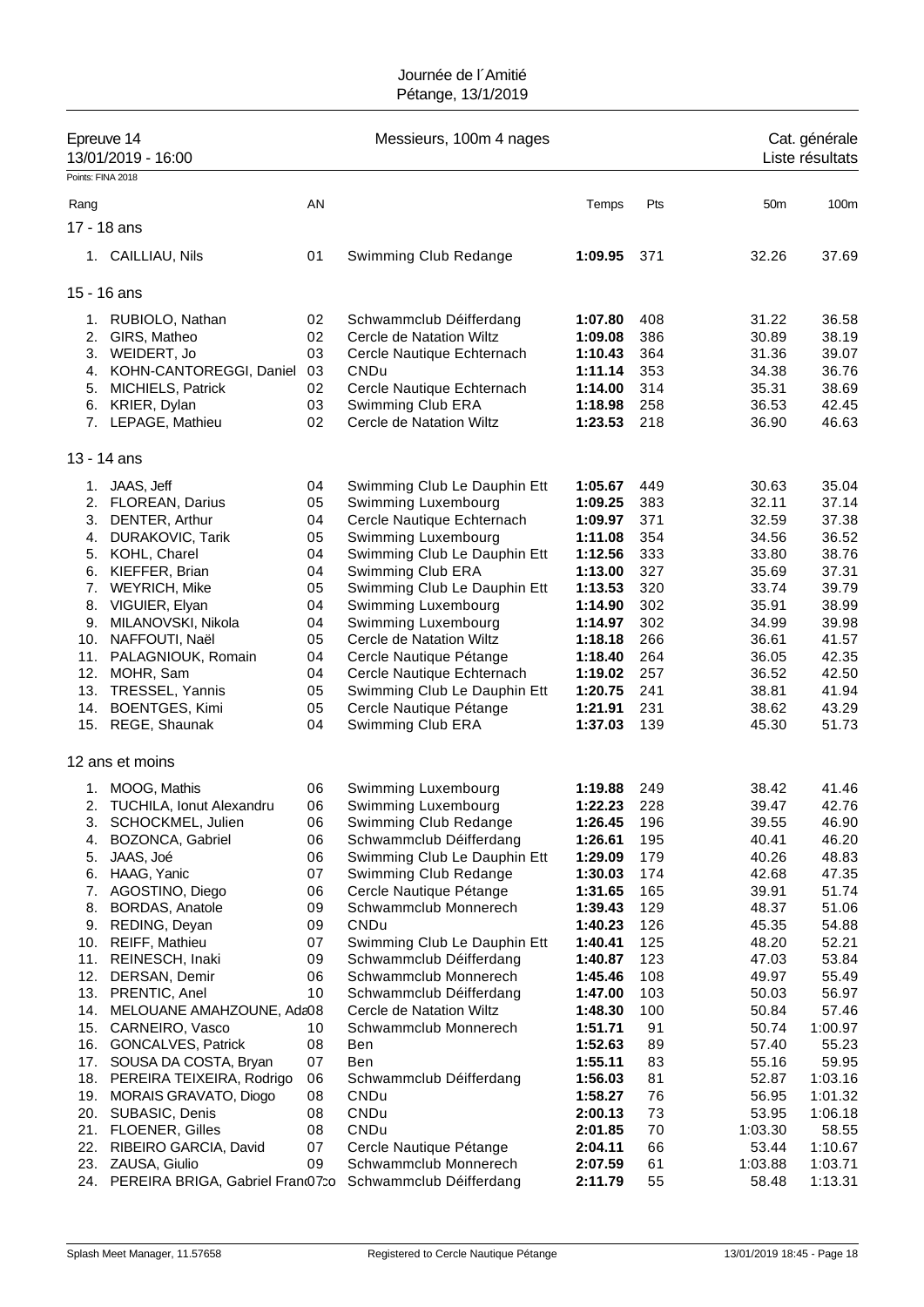|       | Epreuve 14, Garçons, 100m 4 nages, 12 ans et moins                                                                                                                                                                                                 |             |                                              |                |                                  |                  |  |  |
|-------|----------------------------------------------------------------------------------------------------------------------------------------------------------------------------------------------------------------------------------------------------|-------------|----------------------------------------------|----------------|----------------------------------|------------------|--|--|
| Rang  | AN                                                                                                                                                                                                                                                 |             | Temps                                        | Pts            | 50m                              | 100 <sub>m</sub> |  |  |
| disq. | 09<br>VALENTINI, Stefano<br>B11 - movements of the legs not simultaneous, not on the same horizontal plane or alternating (SW 7.4) (Temps:<br>16:26                                                                                                |             | Schwammclub Monnerech                        |                |                                  |                  |  |  |
| disq. | CALMES ZBINDEN, Chris<br>09<br>P2 - did not bring both arms forward simultaneously over water or did not bring both arms backward<br>simultaneously under water through-out the race, according to SW 8.5 (SW 8.2) (Temps: 16:13)                  | <b>CNDu</b> |                                              |                |                                  |                  |  |  |
| disq. | POLIAKOV, Kim<br>08<br>M2 - section was not finished in accordance with the rule which applies to the stroke concerned (SW 9.3)<br>(Temps: 16:13)                                                                                                  |             | Schwammclub Monnerech                        |                |                                  |                  |  |  |
| disq. | FABER, Max<br>09<br>Schwammclub Monnerech<br>G2 - Starting before the starting signal (SW 4.4) (Temps: 16:15)                                                                                                                                      |             |                                              |                |                                  |                  |  |  |
| disq. | 08<br>Schwammclub Monnerech<br>BRANDAO, Lyam<br>P2 - did not bring both arms forward simultaneously over water or did not bring both arms backward<br>simultaneously under water through-out the race, according to SW 8.5 (SW 8.2) (Temps: 16:15) |             |                                              |                |                                  |                  |  |  |
| disq. | <b>MARTINS ENES, Gonçalo</b><br>08<br>P2 - did not bring both arms forward simultaneously over water or did not bring both arms backward<br>simultaneously under water through-out the race, according to SW 8.5 (SW 8.2) (Temps: 16:13)           |             | Schwammclub Déifferdang                      |                |                                  |                  |  |  |
|       | Epreuve 15<br>13/01/2019 - 16:45                                                                                                                                                                                                                   |             | Dames, 50m Dos                               |                | Cat. générale<br>Liste résultats |                  |  |  |
|       | Points: FINA 2018                                                                                                                                                                                                                                  |             |                                              |                |                                  |                  |  |  |
|       | Rang                                                                                                                                                                                                                                               | AN          |                                              | Temps          | Pts                              |                  |  |  |
|       | 17 ans et plus                                                                                                                                                                                                                                     |             |                                              |                |                                  |                  |  |  |
|       | 1. FETZ, Melanie                                                                                                                                                                                                                                   | 01          | Cercle Nautique Echternach                   | 34.23          | 421                              |                  |  |  |
|       | 2. BROICH, Lea-Sophie                                                                                                                                                                                                                              | 00          | Postsportverein Trier                        | 34.63          | 407                              |                  |  |  |
|       | 3. HANSEN, Cindy                                                                                                                                                                                                                                   | 94          | Swimming Club ERA                            | 44.29          | 194                              |                  |  |  |
|       | 15 - 16 ans                                                                                                                                                                                                                                        |             |                                              |                |                                  |                  |  |  |
|       | 1. GRUNDHEBER, Angie                                                                                                                                                                                                                               | 03          | Swimming Club ERA                            | 32.11          | 510                              |                  |  |  |
|       | 2. BROICH, Louisa Marie                                                                                                                                                                                                                            | 03          | Postsportverein Trier                        | 33.53          | 448                              |                  |  |  |
|       | 3. ELCHEROTH, Milly                                                                                                                                                                                                                                | 03          | Swimming Club Redange                        | 37.83          | 312                              |                  |  |  |
|       | 4. FERREIRA ANAU, Filipa                                                                                                                                                                                                                           | 02          | Cercle de Natation Wiltz                     | 39.53          | 273                              |                  |  |  |
|       | 5. PEDROSA ANTONIO, Monica                                                                                                                                                                                                                         | 03          | Cercle de Natation Diekirch                  | 40.16          | 261                              |                  |  |  |
|       | 13 - 14 ans                                                                                                                                                                                                                                        |             |                                              |                |                                  |                  |  |  |
|       | 1. CORREIA, Eva                                                                                                                                                                                                                                    | 05          | Cercle de Natation Diekirch                  | 40.36          | 257                              |                  |  |  |
|       | 2. DA SILVA PAIVA, Ana                                                                                                                                                                                                                             | 04          | Swimming Club ERA                            | 44.81          | 187                              |                  |  |  |
|       | 3. GONCALVES, Daniela                                                                                                                                                                                                                              | 04          | Swimming Club ERA                            | 50.02          | 135                              |                  |  |  |
|       | 4. FOETZ, Valerie                                                                                                                                                                                                                                  | 04          | Swimming Club ERA                            | 52.83          | 114                              |                  |  |  |
|       | 11 - 12 ans                                                                                                                                                                                                                                        |             |                                              |                |                                  |                  |  |  |
|       | 1. HAN, Mengjia                                                                                                                                                                                                                                    | 07          | Swimming Luxembourg                          | 34.65          | 406                              |                  |  |  |
|       | 2. CARNEIRO, Sofia                                                                                                                                                                                                                                 | 06          | Swimming Luxembourg                          | 36.06          | 360                              |                  |  |  |
|       | 3. KROMBACH, Linda                                                                                                                                                                                                                                 | 07          | Swimming Luxembourg                          | 40.06          | 263                              |                  |  |  |
|       | 4. POPA, Sonia                                                                                                                                                                                                                                     | 06          | Schwammclub Monnerech                        | 40.08          | 262                              |                  |  |  |
|       | BOKOVA, Marta<br>5.                                                                                                                                                                                                                                | 06          | Swimming Luxembourg                          | 41.40          | 238                              |                  |  |  |
|       | REDING, Sevda<br>6.                                                                                                                                                                                                                                | 07          | <b>CNDu</b>                                  | 42.91          | 214                              |                  |  |  |
|       | NTAGANDA, Sophie<br>7.<br>KOENIG, Aurélie<br>8.                                                                                                                                                                                                    | 07<br>07    | Swimming Luxembourg<br>Swimming Club Redange | 43.48<br>43.93 | 205<br>199                       |                  |  |  |
|       | THOMAS, Emmy<br>9.                                                                                                                                                                                                                                 | 07          | Swimming Club Le Dauphin Ett                 | 47.33          | 159                              |                  |  |  |
|       | 10. GUTH, Sophie                                                                                                                                                                                                                                   | 07          | Swimming Club Le Dauphin Ett                 | 58.19          | 85                               |                  |  |  |
|       |                                                                                                                                                                                                                                                    |             |                                              |                |                                  |                  |  |  |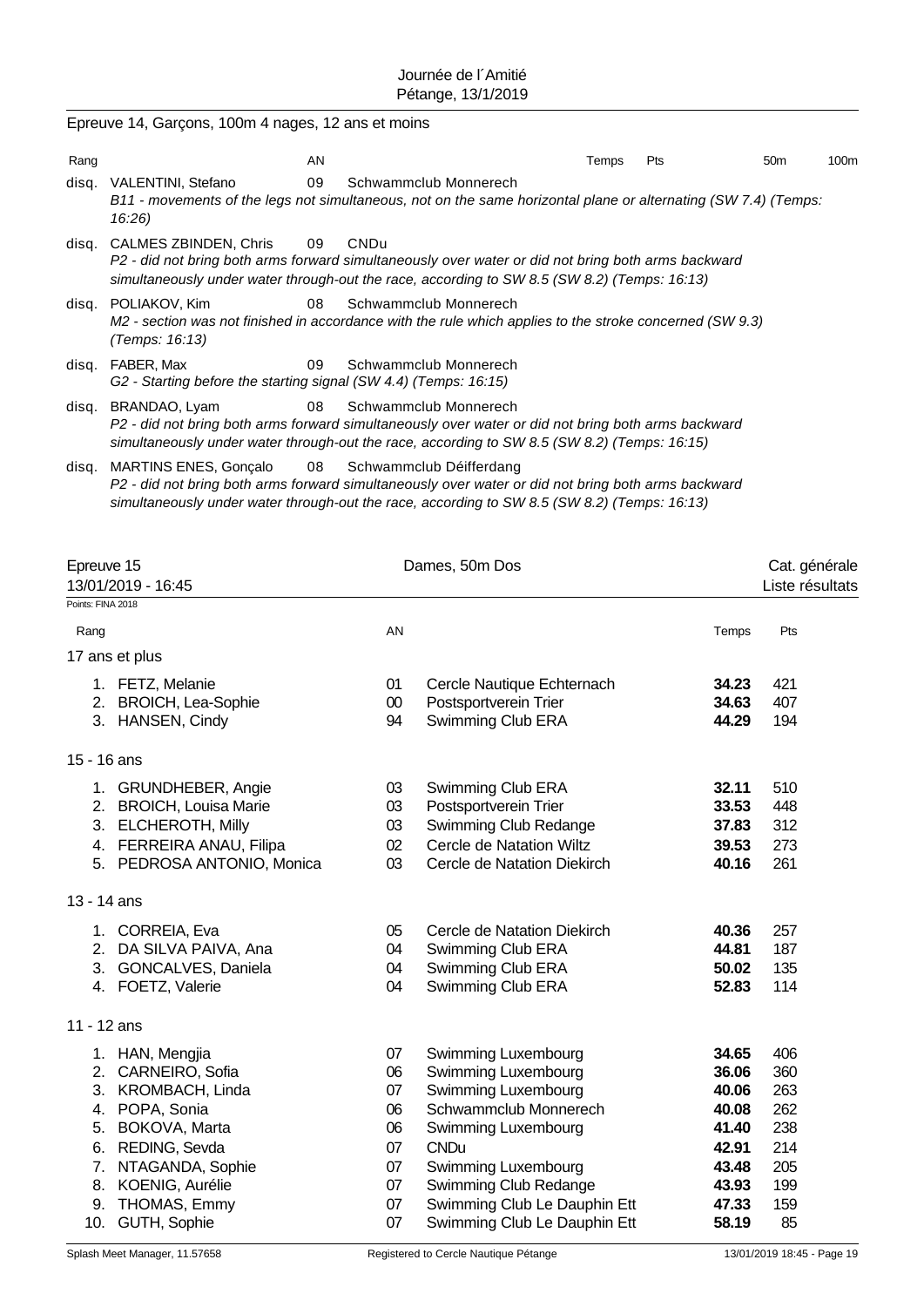# Epreuve 15, Filles, 50m Dos, 11 - 12 ans

| Rang  |                                                                  | <b>AN</b>       |                                                                                                     | Temps   | Pts |
|-------|------------------------------------------------------------------|-----------------|-----------------------------------------------------------------------------------------------------|---------|-----|
|       | 11. SKRIJELJ, Kanita                                             | 07              | Cercle Nautique Pétange                                                                             | 58.33   | 85  |
|       | 12. SHEHU, Alishia                                               | 07              | Swimming Club ERA                                                                                   | 1:00.60 | 76  |
|       |                                                                  |                 |                                                                                                     |         |     |
|       | 10 ans et moins                                                  |                 |                                                                                                     |         |     |
|       | 1. BLESES, Joyce                                                 | 08              | Swimming Club Le Dauphin Ett                                                                        | 38.84   | 288 |
| 2.    | CALMES, Liz                                                      | 08              | Schwammclub Monnerech                                                                               | 42.24   | 224 |
| 3.    | AVEZ, Paule Audrey                                               | 08              | Cercle Nautique Pétange                                                                             | 43.94   | 199 |
| 4.    | LEONARD, Leni                                                    | 10 <sup>°</sup> | Swimming Luxembourg                                                                                 | 50.37   | 132 |
| 5.    | ALVES CABRAL, Kiara                                              | 09              | Schwammclub Monnerech                                                                               | 52.49   | 116 |
| 6.    | MOVILIA, Miria                                                   | 09              | Cercle Nautique Pétange                                                                             | 52.57   | 116 |
| 7.    | <b>ANTUNES ROSA, Miriam</b>                                      | 10              | Cercle Nautique Pétange                                                                             | 57.17   | 90  |
| 8.    | FRADET, Maelle                                                   | 09              | Schwammclub Déifferdang                                                                             | 59.06   | 82  |
| 9.    | HUMEROVIC, Dina                                                  | 09              | Cercle Nautique Pétange                                                                             | 1:01.83 | 71  |
| 10.   | WELTER, Julie                                                    | 08              | Swimming Club Redange                                                                               | 1:02.23 | 70  |
| 11.   | DAHM, Chloe                                                      | 10              | Cercle Nautique Pétange                                                                             | 1:06.21 | 58  |
| 12.   | GEORGIEV, Szofia Anna                                            | 09              | Cercle Nautique Pétange                                                                             | 1:28.35 | 24  |
| disg. | PRENTIC, Anela                                                   | 09              | Schwammclub Déifferdang                                                                             |         |     |
|       | G2 - Starting before the starting signal (SW 4.4) (Temps: 16:56) |                 |                                                                                                     |         |     |
| disq. | MORGADO NITSCHKÉ, Daniela                                        | 08              | Cercle Nautique Pétange                                                                             |         |     |
|       |                                                                  |                 | D8 - upon the finish the swimmer did not touch the wall on the back (SW 6.6) (Temps: 16:54)         |         |     |
| disq. | DELVAUX, Grace                                                   | 08              | Cercle Nautique Pétange                                                                             |         |     |
|       | (Temps: 16:54)                                                   |                 | D3 - swimmer did not stay upon his back throughout the race except when executing the turn (SW 6.3) |         |     |

| Epreuve 16<br>13/01/2019 - 17:00 |                                                                                             |    | Messieurs, 50m Dos      |       | Cat. générale<br>Liste résultats |  |
|----------------------------------|---------------------------------------------------------------------------------------------|----|-------------------------|-------|----------------------------------|--|
| Points: FINA 2018                |                                                                                             |    |                         |       |                                  |  |
| Rang                             |                                                                                             | AN |                         | Temps | Pts                              |  |
|                                  | 19 ans et plus                                                                              |    |                         |       |                                  |  |
| $1_{\cdot}$                      | FREICHEL, Yann                                                                              | 94 | Cercle Nautique Pétange | 33.64 | 288                              |  |
| 17 - 18 ans                      |                                                                                             |    |                         |       |                                  |  |
| 1.                               | CAILLIAU, Nils                                                                              | 01 | Swimming Club Redange   | 31.46 | 352                              |  |
| disq.                            | BADOT, Arthur                                                                               | 01 | <b>CNDu</b>             |       |                                  |  |
|                                  | D7 - swimmer had not returned onto the back upon leaving the wall (SW 6.5) (Temps: 17:19)   |    |                         |       |                                  |  |
| 15 - 16 ans                      |                                                                                             |    |                         |       |                                  |  |
|                                  | RUBIOLO, Nathan                                                                             | 02 | Schwammclub Déifferdang | 30.92 | 371                              |  |
| 2.                               | PANIC, Stevan                                                                               | 02 | <b>CNDu</b>             | 30.99 | 368                              |  |
| 3.                               | BINSFELD, John-Glenn                                                                        | 02 | <b>CNDu</b>             | 32.95 | 306                              |  |
| 4.                               | KOHN-CANTOREGGI, Daniel                                                                     | 03 | <b>CNDu</b>             | 35.19 | 251                              |  |
| 5.                               | KRIER, Dylan                                                                                | 03 | Swimming Club ERA       | 37.74 | 204                              |  |
| disq.                            | <b>ZEYEN, Mick</b>                                                                          | 03 | Cercle Nautique Pétange |       |                                  |  |
|                                  | D8 - upon the finish the swimmer did not touch the wall on the back (SW 6.6) (Temps: 17:04) |    |                         |       |                                  |  |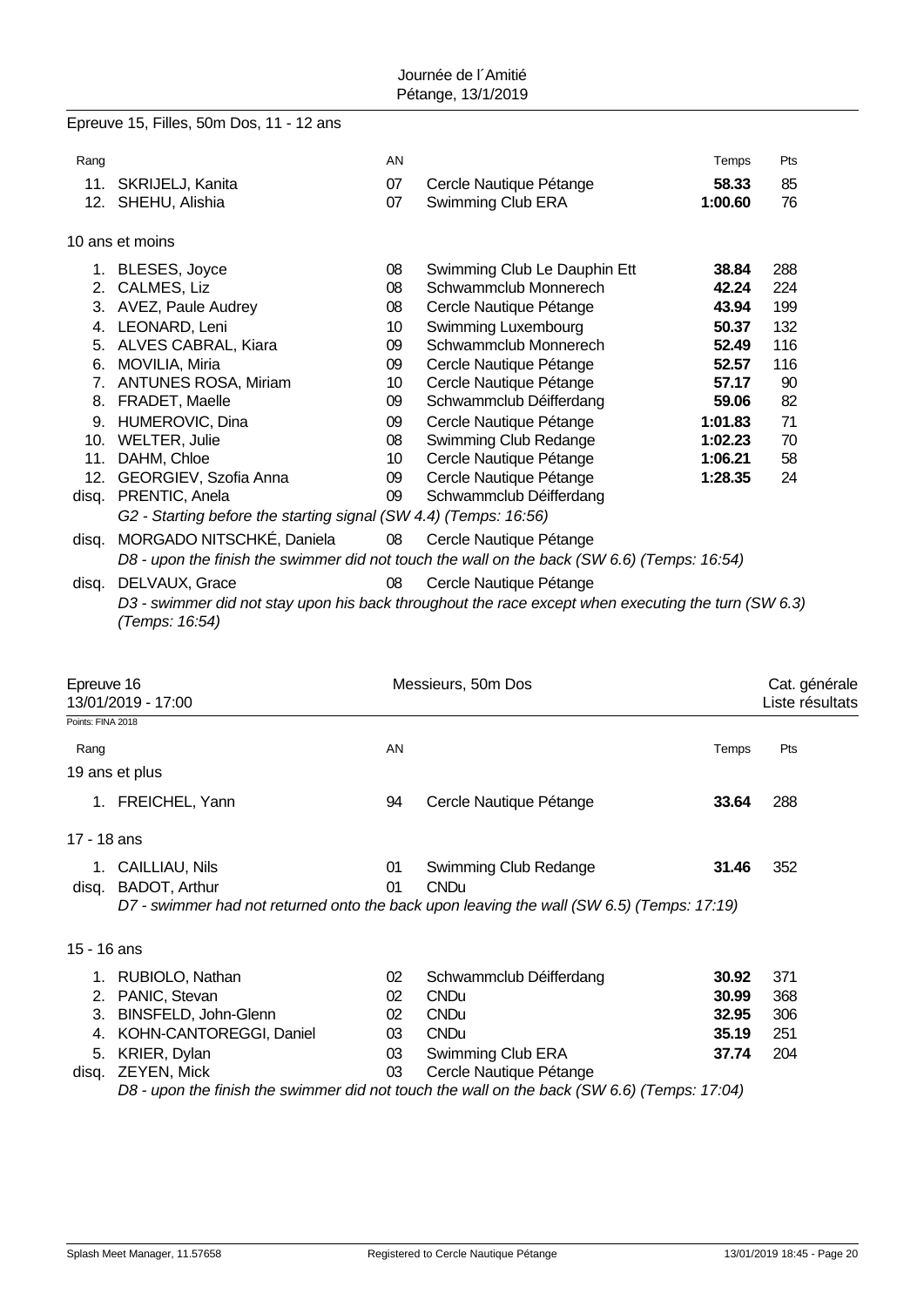## Epreuve 16, Messieurs, 50m Dos

|  |  | 13 - 14 ans |
|--|--|-------------|
|--|--|-------------|

| 1. SIMEONOV, Vladimir  | 04 | Swimming Luxembourg                                                                                                             | 31.67 | 345 |
|------------------------|----|---------------------------------------------------------------------------------------------------------------------------------|-------|-----|
| 2. CARNEIRO, Nuno      | 05 | <b>Swimming Luxembourg</b>                                                                                                      | 31.72 | 343 |
| 3. THILL, Nicolas      | 05 | Swimming Luxembourg                                                                                                             | 33.66 | 287 |
| 4. PALAGNIOUK, Romain  | 04 | Cercle Nautique Pétange                                                                                                         | 34.81 | 260 |
| 5. SVEEN, Albert       | 04 | <b>CNDu</b>                                                                                                                     | 35.63 | 242 |
| 6. NTAGANDA, Alexis    | 05 | <b>Swimming Luxembourg</b>                                                                                                      | 36.11 | 232 |
| 7. THIEL, Vincent      | 04 | <b>CNDu</b>                                                                                                                     | 42.99 | 138 |
| disq. MARTINELLI, Luca | 04 | Cercle Nautique Pétange                                                                                                         |       |     |
|                        |    | $\mathsf{D0}$ and the field the column of distinct trade the sualling the heal (OULO O) (Transection $\mathsf{A2}\mathsf{O7}$ ) |       |     |

*D8 - upon the finish the swimmer did not touch the wall on the back (SW 6.6) (Temps: 17:07)*

12 ans et moins

|       | 1. PEUSCH, Kevin                     | 06 | Swimming Luxembourg                                                                         | 33.84   | 283 |
|-------|--------------------------------------|----|---------------------------------------------------------------------------------------------|---------|-----|
| 2.    | RIKKERT, Thijmen                     | 06 | Swimming Luxembourg                                                                         | 34.98   | 256 |
|       | 3. HOLLERICH, Tom                    | 06 | Swimming Club Le Dauphin Ett                                                                | 36.11   | 232 |
| 4.    | ANISKO, Leonard                      | 08 | Cercle Nautique Pétange                                                                     | 42.44   | 143 |
| 5.    | MILANOVSKI, Stefan                   | 06 | Swimming Luxembourg                                                                         | 43.45   | 133 |
|       | 6. VALENTINI, Stefano                | 09 | Schwammclub Monnerech                                                                       | 46.09   | 112 |
|       | 7. REINESCH, Inaki                   | 09 | Schwammclub Déifferdang                                                                     | 46.76   | 107 |
|       | 8. KERSCHEN, Noah                    | 07 | Swimming Club Le Dauphin Ett                                                                | 48.19   | 98  |
|       | 9. BORDAS, Anatole                   | 09 | Schwammclub Monnerech                                                                       | 50.18   | 86  |
|       | 10. DERSAN, Demir                    | 06 | Schwammclub Monnerech                                                                       | 50.20   | 86  |
| 11.   | MOVILIA, Alberto Gabriele            | 06 | Cercle Nautique Pétange                                                                     | 50.95   | 82  |
|       | 12. WALAK, Olivier                   | 09 | Swimming Club ERA                                                                           | 51.83   | 78  |
|       | 13. FERBER, Nick                     | 09 | Swimming Club Redange                                                                       | 53.12   | 73  |
|       | 14. SOUSA DA COSTA, Bryan            | 07 | <b>Ben</b>                                                                                  | 53.66   | 71  |
|       | 15. SCHEECK, Lennox                  | 10 | Swimming Club Redange                                                                       | 55.57   | 63  |
|       | 16. PIRET, Alexandre                 | 08 | Swimming Club Redange                                                                       | 55.98   | 62  |
|       | 17. MARTINS ENES, Gonçalo            | 08 | Schwammclub Déifferdang                                                                     | 56.48   | 60  |
|       | 18. PEREIRA BRIGA, Gabriel Francisco | 07 | Schwammclub Déifferdang                                                                     | 56.95   | 59  |
|       | 19. FABER, Max                       | 09 | Schwammclub Monnerech                                                                       | 58.70   | 54  |
|       | 20. CROS SANTOS, Lucio               | 08 | Schwammclub Déifferdang                                                                     | 58.93   | 53  |
|       | 21. BRANDAO, Lyam                    | 08 | Schwammclub Monnerech                                                                       | 1:02.67 | 44  |
|       | 22. DE SOUSA MARTINHO, Vasco         | 09 | Cercle Nautique Pétange                                                                     | 1:03.16 | 43  |
|       | 23. GOMES DA COSTA, Rafael           | 07 | Swimming Club ERA                                                                           | 1:03.21 | 43  |
|       | 24. PIRET, Alexis                    | 08 | Swimming Club Redange                                                                       | 1:07.25 | 36  |
|       | 25. DE ALMEIDA, Ethan                | 09 | Schwammclub Monnerech                                                                       | 1:08.36 | 34  |
|       | 26. STREVELER, Max                   | 09 | Swimming Club Redange                                                                       | 1:15.60 | 25  |
|       | 27. DONG, Shi                        | 11 | Cercle Nautique Pétange                                                                     | 1:21.64 | 20  |
| 28.   | MARQUEZ DE SOUSA, Rodrigo            | 08 | Cercle Nautique Pétange                                                                     | 1:25.72 | 17  |
| disq. | PRENTIC, Anel                        | 10 | Schwammclub Déifferdang                                                                     |         |     |
|       |                                      |    | D8 - upon the finish the swimmer did not touch the wall on the back (SW 6.6) (Temps: 17:14) |         |     |
| disq. | PEREIRA TEIXEIRA, Rodrigo            | 06 | Schwammclub Déifferdang                                                                     |         |     |
|       |                                      |    | D7 - swimmer had not returned onto the back upon leaving the wall (SW 6.5) (Temps: 17:15)   |         |     |
| disq. | <b>GONCALVES, Patrick</b>            | 08 | Ben                                                                                         |         |     |
|       |                                      |    | D8 - upon the finish the swimmer did not touch the wall on the back (SW 6.6) (Temps: 17:08) |         |     |
| disq. | ZYSKOWSKI, Maksymilian               | 07 | Swimming Club ERA                                                                           |         |     |
|       |                                      |    | D7 - swimmer had not returned onto the back upon leaving the wall (SW 6.5) (Temps: 17:11)   |         |     |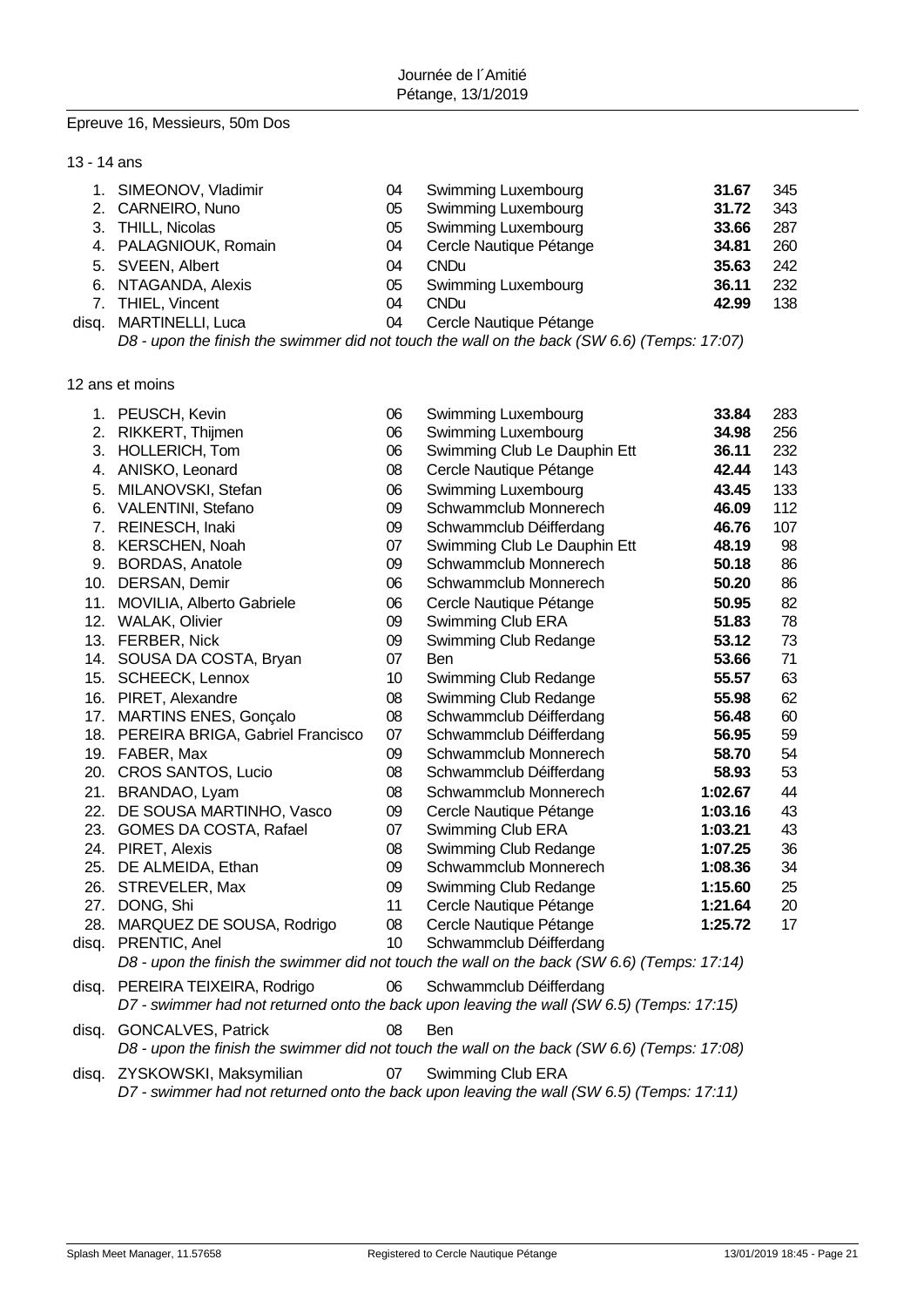| Epreuve 17<br>13/01/2019 - 17:15<br>Points: FINA 2018 |                                                                                                                                                   |                                  | Dames, 100m Libre                                                                                                                                               |                                                     | Cat. générale<br>Liste résultats |                                           |                                           |
|-------------------------------------------------------|---------------------------------------------------------------------------------------------------------------------------------------------------|----------------------------------|-----------------------------------------------------------------------------------------------------------------------------------------------------------------|-----------------------------------------------------|----------------------------------|-------------------------------------------|-------------------------------------------|
|                                                       |                                                                                                                                                   |                                  |                                                                                                                                                                 |                                                     |                                  |                                           |                                           |
| Rang                                                  |                                                                                                                                                   | AN                               |                                                                                                                                                                 | Temps                                               | Pts                              | 50 <sub>m</sub>                           | 100m                                      |
|                                                       | 15 - 16 ans                                                                                                                                       |                                  |                                                                                                                                                                 |                                                     |                                  |                                           |                                           |
| 2.<br>3.<br>4.<br>5.<br>disq.                         | 1. GRUNDHEBER, Angie<br><b>BROICH, Louisa Marie</b><br>PEDROSA ANTONIO, Monica<br><b>HUMMER, Chriss</b><br>DUBOS, Flavie<br>FERREIRA ANAU, Filipa | 03<br>03<br>03<br>03<br>03<br>02 | Swimming Club ERA<br>Postsportverein Trier<br>Cercle de Natation Diekirch<br>Schwammclub Déifferdang<br>Cercle de Natation Diekirch<br>Cercle de Natation Wiltz | 1:03.87<br>1:06.85<br>1:10.86<br>1:19.49<br>1:26.78 | 486<br>424<br>356<br>252<br>194  | 30.27<br>31.75<br>33.68<br>37.00<br>40.87 | 33.60<br>35.10<br>37.18<br>42.49<br>45.91 |
|                                                       | G2 - Starting before the starting signal (SW 4.4) (Temps: 17:35)                                                                                  |                                  |                                                                                                                                                                 |                                                     |                                  |                                           |                                           |
|                                                       | 17 ans et plus                                                                                                                                    |                                  |                                                                                                                                                                 |                                                     |                                  |                                           |                                           |
|                                                       | 1. BROICH, Lea-Sophie                                                                                                                             | 00                               | Postsportverein Trier                                                                                                                                           | 1:08.46                                             | 395                              | 33.35                                     | 35.11                                     |
|                                                       | 2. TER HEEGDE, Chantal                                                                                                                            | 99                               | Cercle Nautique Echternach                                                                                                                                      | 1:13.85                                             | 315                              | 34.59                                     | 39.26                                     |
|                                                       | 3. WEYRICH, Laura                                                                                                                                 | 01                               | Swimming Club Le Dauphin Ett                                                                                                                                    | 1:14.44                                             | 307                              | 35.16                                     | 39.28                                     |
|                                                       | 13 - 14 ans                                                                                                                                       |                                  |                                                                                                                                                                 |                                                     |                                  |                                           |                                           |
| 1.                                                    | JOMINET, Lou                                                                                                                                      | 05                               | Swimming Luxembourg                                                                                                                                             | 1:00.96                                             | 560                              | 29.73                                     | 31.23                                     |
|                                                       | 2. HRIC, Laura                                                                                                                                    | 05                               | Swimming Luxembourg                                                                                                                                             | 1:03.56                                             | 494                              | 30.71                                     | 32.85                                     |
| 3.                                                    | DEVISCOUR, Sarah                                                                                                                                  | 05                               | Cercle Nautique Echternach                                                                                                                                      | 1:07.31                                             | 416                              | 32.27                                     | 35.04                                     |
|                                                       | 4. VERLAQUE, Ciara                                                                                                                                | 04                               | CNDu                                                                                                                                                            | 1:07.34                                             | 415                              | 32.49                                     | 34.85                                     |
| 5.<br>6.                                              | LEONARD, Lis                                                                                                                                      | 05<br>05                         | Swimming Luxembourg<br>Cercle de Natation Diekirch                                                                                                              | 1:09.24<br>1:10.36                                  | 382<br>364                       | 33.94<br>33.73                            | 35.30                                     |
|                                                       | CORREIA, Eva<br>7. WINKEL, Nadine                                                                                                                 | 04                               | Schwammclub Déifferdang                                                                                                                                         | 1:14.83                                             | 302                              | 35.24                                     | 36.63<br>39.59                            |
| 8.                                                    | <b>BERTRANG, Marina</b>                                                                                                                           | 05                               | Schwammclub Monnerech                                                                                                                                           | 1:17.63                                             | 271                              | 36.33                                     | 41.30                                     |
|                                                       | 9. GAMASA, Polina                                                                                                                                 | 05                               | CNDu                                                                                                                                                            | 1:21.26                                             | 236                              | 35.89                                     | 45.37                                     |
| 10.                                                   | DA SILVA PAIVA, Ana                                                                                                                               | 04                               | Swimming Club ERA                                                                                                                                               | 1:21.44                                             | 234                              | 40.75                                     | 40.69                                     |
| 11.                                                   | PINTO TEIXEIRA, Martha                                                                                                                            | 04                               | Cercle de Natation Wiltz                                                                                                                                        | 1:22.02                                             | 229                              | 38.48                                     | 43.54                                     |
| 12.                                                   | BRANDAO, Lynn                                                                                                                                     | 05                               | Schwammclub Monnerech                                                                                                                                           | 1:22.41                                             | 226                              | 39.68                                     | 42.73                                     |
| 13.                                                   | FOETZ, Valerie                                                                                                                                    | 04                               | Swimming Club ERA                                                                                                                                               | 1:32.03                                             | 162                              | 44.25                                     | 47.78                                     |
| disq.                                                 | GONCALVES, Daniela                                                                                                                                | 04                               | Swimming Club ERA                                                                                                                                               |                                                     |                                  |                                           |                                           |
|                                                       | G2 - Starting before the starting signal (SW 4.4) (Temps: 17:28)                                                                                  |                                  |                                                                                                                                                                 |                                                     |                                  |                                           |                                           |
|                                                       | 11 - 12 ans                                                                                                                                       |                                  |                                                                                                                                                                 |                                                     |                                  |                                           |                                           |
|                                                       | 1. HAN, Mengjia                                                                                                                                   | 07                               | Swimming Luxembourg                                                                                                                                             | 1:05.88                                             | 443                              | 31.90                                     | 33.98                                     |
| 2.                                                    | KROMBACH, Linda                                                                                                                                   | 07                               | Swimming Luxembourg                                                                                                                                             | 1:12.81                                             | 328                              | 35.09                                     | 37.72                                     |
| 3.                                                    | REDING, Sevda                                                                                                                                     | 07                               | CNDu                                                                                                                                                            | 1:12.82                                             | 328                              | 34.46                                     | 38.36                                     |
| 4.<br>5.                                              | KIDD, Francesca<br>BOKOVA, Marta                                                                                                                  | 06<br>06                         | Swimming Luxembourg<br>Swimming Luxembourg                                                                                                                      | 1:14.08<br>1:14.89                                  | 312<br>302                       | 35.61<br>35.75                            | 38.47<br>39.14                            |
| 6.                                                    | POPA, Sonia                                                                                                                                       | 06                               | Schwammclub Monnerech                                                                                                                                           | 1:15.25                                             | 297                              | 35.68                                     | 39.57                                     |
| 7.                                                    | KOENIG, Aurélie                                                                                                                                   | 07                               | Swimming Club Redange                                                                                                                                           | 1:18.99                                             | 257                              | 38.63                                     | 40.36                                     |
| 8.                                                    | ELCHEROTH, Niki                                                                                                                                   | 07                               | Swimming Club Redange                                                                                                                                           | 1:20.90                                             | 239                              | 37.87                                     | 43.03                                     |
| 9.                                                    | OLINGER, Tina                                                                                                                                     | 06                               | Cercle de Natation Wiltz                                                                                                                                        | 1:22.20                                             | 228                              | 39.59                                     | 42.61                                     |
| 10.                                                   | NTAGANDA, Sophie                                                                                                                                  | 07                               | Swimming Luxembourg                                                                                                                                             | 1:22.78                                             | 223                              | 39.33                                     | 43.45                                     |
| 11.                                                   | BERTRANG, Louana                                                                                                                                  | 06                               | Schwammclub Monnerech                                                                                                                                           | 1:22.90                                             | 222                              | 39.21                                     | 43.69                                     |
| 12.                                                   | DE WAHA, Lina-Marie                                                                                                                               | 07                               | Cercle de Natation Diekirch                                                                                                                                     | 1:27.58                                             | 188                              | 40.33                                     | 47.25                                     |
| 13.<br>14.                                            | THINNES, Lena<br>SELMANOVIC, Amina                                                                                                                | 07<br>07                         | Schwammclub Monnerech<br>Schwammclub Déifferdang                                                                                                                | 1:30.36<br>1:37.03                                  | 171<br>138                       | 42.38<br>43.72                            | 47.98<br>53.31                            |
| 15.                                                   | CORBEEL BASTIN, Ava                                                                                                                               | 07                               | Swimming Club Le Dauphin Ett                                                                                                                                    | 1:39.16                                             | 130                              | 44.29                                     | 54.87                                     |
| 16.                                                   | THOMAS, Emmy                                                                                                                                      | 07                               | Swimming Club Le Dauphin Ett                                                                                                                                    | 1:44.35                                             | 111                              | 49.64                                     | 54.71                                     |
| 17.                                                   | SHEHU, Alishia                                                                                                                                    | 07                               | Swimming Club ERA                                                                                                                                               | 1:47.08                                             | 103                              | 48.25                                     | 58.83                                     |
| 18.                                                   | GUTH, Sophie                                                                                                                                      | 07                               | Swimming Club Le Dauphin Ett                                                                                                                                    | 1:47.94                                             | 100                              | 51.79                                     | 56.15                                     |
|                                                       | 19. AL-HASAN, Elisa                                                                                                                               | 06                               | Swimming Club ERA                                                                                                                                               | 2:05.50                                             | 64                               | 53.92                                     | 1:11.58                                   |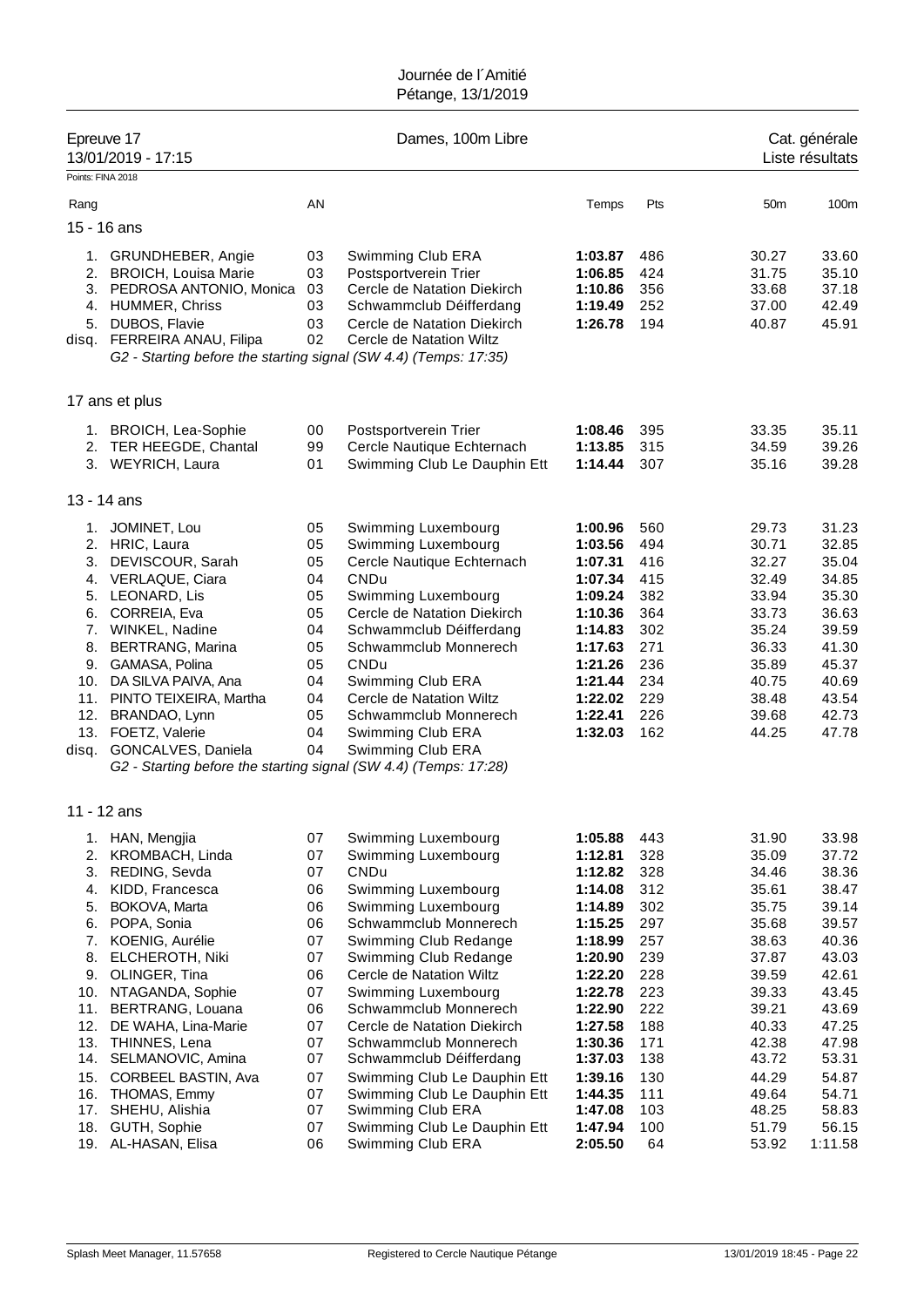# Epreuve 17, Dames, 100m Libre

### 10 ans et moins

|     | BLESES, Joyce           | 08 | Swimming Club Le Dauphin Ett | 1:12.18 | 337 | 34.60 | 37.58   |
|-----|-------------------------|----|------------------------------|---------|-----|-------|---------|
| 2.  | CALMES, Liz             | 08 | Schwammclub Monnerech        | 1:19.76 | 250 | 38.25 | 41.51   |
| 3.  | <b>MARTUCCI, Sofia</b>  | 08 | Schwammclub Déifferdang      | 1:27.52 | 189 | 41.02 | 46.50   |
| 4.  | GHIRELLI, Lynn          | 08 | Swimming Club Le Dauphin Ett | 1:28.47 | 183 | 41.84 | 46.63   |
| 5.  | PHILIPPART, Enny        | 09 | Schwammclub Monnerech        | 1:28.52 | 182 | 42.06 | 46.46   |
| 6.  | DE GEER, Eleonore       | 08 | CNDu                         | 1:30.22 | 172 | 39.23 | 50.99   |
| 7.  | <b>WAGNER, Caroline</b> | 08 | CNDu                         | 1:30.54 | 170 | 42.22 | 48.32   |
| 8.  | STRASSER, Amélie        | 08 | Swimming Club Le Dauphin Ett | 1:33.79 | 153 | 43.82 | 49.97   |
| 9.  | REUTER, Tamara          | 09 | Schwammclub Monnerech        | 1:36.67 | 140 | 46.01 | 50.66   |
| 10. | PEIFFER, Noémie         | 08 | Schwammclub Monnerech        | 1:38.68 | 132 | 46.56 | 52.12   |
| 11. | PRENTIC, Anela          | 09 | Schwammclub Déifferdang      | 1:38.92 | 131 | 47.21 | 51.71   |
| 12. | FEINEN, Zohra           | 09 | Swimming Club Le Dauphin Ett | 1:40.64 | 124 | 47.80 | 52.84   |
| 13. | <b>BARTHEL, Emma</b>    | 10 | Swimming Club Redange        | 1:43.17 | 115 | 47.37 | 55.80   |
| 14. | NOTHUM, June            | 09 | Swimming Club Redange        | 1:50.95 | 92  | 51.80 | 59.15   |
| 15. | PACHECO DE SOUSA, Yara  | 09 | CNDu                         | 1:55.21 | 82  | 54.59 | 1:00.62 |
| 16. | ALVES CABRAL, Kiara     | 09 | Schwammclub Monnerech        | 1:57.61 | 77  | 54.36 | 1:03.25 |
| 17. | <b>FRADET, Maelle</b>   | 09 | Schwammclub Déifferdang      | 2:10.92 | 56  | 59.74 | 1:11.18 |
|     |                         |    |                              |         |     |       |         |

| Epreuve 18<br>13/01/2019 - 17:45 |                          |    | Messieurs, 100m Libre        |         |     | Cat. générale<br>Liste résultats |       |  |
|----------------------------------|--------------------------|----|------------------------------|---------|-----|----------------------------------|-------|--|
|                                  | Points: FINA 2018        |    |                              |         |     |                                  |       |  |
| Rang                             |                          | AN |                              | Temps   | Pts | 50m                              | 100m  |  |
|                                  | 19 ans et plus           |    |                              |         |     |                                  |       |  |
|                                  | 1. DUBOS, Julien         | 99 | Cercle de Natation Diekirch  | 56.63   | 499 | 27.04                            | 29.59 |  |
| 2.                               | MORIS, Cédric            | 98 | Swimming Club Le Dauphin Ett | 58.50   | 453 | 28.12                            | 30.38 |  |
|                                  | 3. FUNK, Joe             | 94 | Cercle de Natation Diekirch  | 1:10.41 | 260 | 34.24                            | 36.17 |  |
|                                  | 17 - 18 ans              |    |                              |         |     |                                  |       |  |
|                                  | 1. CAILLIAU, Nils        | 01 | Swimming Club Redange        | 1:00.06 | 418 | 29.07                            | 30.99 |  |
|                                  | 2. DUBOS, Simon          | 00 | Cercle de Natation Diekirch  | 1:03.40 | 356 | 30.53                            | 32.87 |  |
|                                  | 3. AL-HASAN, Ramzy       | 01 | Swimming Club ERA            | 1:36.95 | 99  | 42.16                            | 54.79 |  |
|                                  | $15 - 16$ ans            |    |                              |         |     |                                  |       |  |
|                                  | 1. RUBIOLO, Nathan       | 02 | Schwammclub Déifferdang      | 56.86   | 493 | 27.72                            | 29.14 |  |
| 2.                               | <b>MICHIELS, Patrick</b> | 02 | Cercle Nautique Echternach   | 58.00   | 465 | 27.57                            | 30.43 |  |
|                                  | 3. WEIDERT, Jo           | 03 | Cercle Nautique Echternach   | 59.06   | 440 | 28.36                            | 30.70 |  |
| 4.                               | GIRS, Matheo             | 02 | Cercle de Natation Wiltz     | 59.79   | 424 | 28.78                            | 31.01 |  |
|                                  | 5. KRIER, Dylan          | 03 | Swimming Club ERA            | 1:05.92 | 316 | 32.56                            | 33.36 |  |
|                                  | 6. LEPAGE, Mathieu       | 02 | Cercle de Natation Wiltz     | 1:14.05 | 223 | 34.88                            | 39.17 |  |
|                                  | 13 - 14 ans              |    |                              |         |     |                                  |       |  |
|                                  | 1. JAAS, Jeff            | 04 | Swimming Club Le Dauphin Ett | 56.17   | 512 | 27.30                            | 28.87 |  |
|                                  | 2. LUCARELLI, Riccardo   | 05 | Swimming Luxembourg          | 58.40   | 455 | 28.96                            | 29.44 |  |
|                                  | 3. FLOREAN, Darius       | 05 | Swimming Luxembourg          | 58.82   | 445 | 28.45                            | 30.37 |  |
|                                  | 4. DENTER, Arthur        | 04 | Cercle Nautique Echternach   | 59.71   | 426 | 28.62                            | 31.09 |  |
| 5.                               | SIMEONOV, Vladimir       | 04 | Swimming Luxembourg          | 59.81   | 424 | 29.09                            | 30.72 |  |
| 6.                               | KIEFFER, Brian           | 04 | Swimming Club ERA            | 1:02.16 | 377 | 30.55                            | 31.61 |  |
| 7.                               | <b>DURAKOVIC, Tarik</b>  | 05 | Swimming Luxembourg          | 1:02.24 | 376 | 29.91                            | 32.33 |  |
| 8.                               | KOHL, Charel             | 04 | Swimming Club Le Dauphin Ett | 1:03.52 | 354 | 30.64                            | 32.88 |  |
|                                  | 9. WEYRICH, Mike         | 05 | Swimming Club Le Dauphin Ett | 1:03.62 | 352 | 31.10                            | 32.52 |  |
| 10.                              | MILANOVSKI, Nikola       | 04 | Swimming Luxembourg          | 1:04.84 | 332 | 31.47                            | 33.37 |  |
|                                  | 11. THILL, Nicolas       | 05 | Swimming Luxembourg          | 1:04.99 | 330 | 31.70                            | 33.29 |  |
| 12.                              | NAFFOUTI, Naël           | 05 | Cercle de Natation Wiltz     | 1:06.06 | 314 | 31.31                            | 34.75 |  |
| 13.                              | CARNEIRO, Nuno           | 05 | Swimming Luxembourg          | 1:06.23 | 312 | 30.79                            | 35.44 |  |
| 14.                              | NTAGANDA, Alexis         | 05 | Swimming Luxembourg          | 1:07.28 | 298 | 32.24                            | 35.04 |  |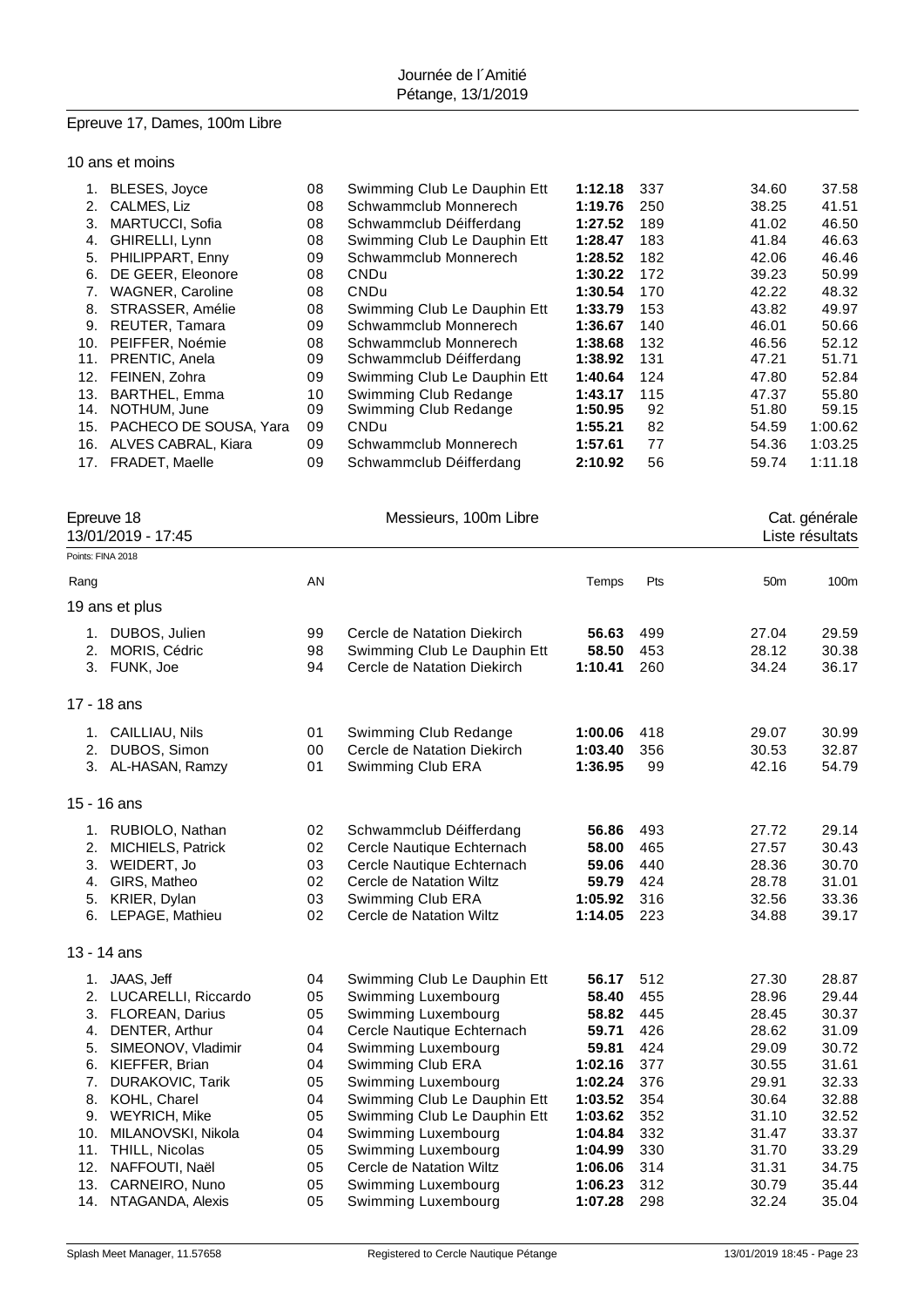# Epreuve 18, Garçons, 100m Libre, 13 - 14 ans

| Rang  |                                                                                      | AN |                              | Temps   | Pts | 50 <sub>m</sub> | 100m    |
|-------|--------------------------------------------------------------------------------------|----|------------------------------|---------|-----|-----------------|---------|
| 15.   |                                                                                      | 04 |                              | 1:07.66 | 293 | 32.11           | 35.55   |
|       | MOHR, Sam                                                                            |    | Cercle Nautique Echternach   |         |     |                 |         |
|       | 16. PALAGNIOUK, Romain                                                               | 04 | Cercle Nautique Pétange      | 1:08.18 | 286 | 32.34           | 35.84   |
| 17.   | <b>BOENTGES, Kimi</b>                                                                | 05 | Cercle Nautique Pétange      | 1:08.32 | 284 | 31.25           | 37.07   |
|       | 18. VIGUIER, Elyan                                                                   | 04 | Swimming Luxembourg          | 1:08.62 | 280 | 32.53           | 36.09   |
| 19.   | <b>BOURGUIGNON, Benjamin</b>                                                         | 05 | Swimming Club Le Dauphin Ett | 1:09.38 | 271 | 32.63           | 36.75   |
|       | 20. PÜTZ, Christophe                                                                 | 04 | Swimming Club Le Dauphin Ett | 1:10.22 | 262 | 32.83           | 37.39   |
| 21.   | DHONTE, Henri                                                                        | 04 | Swimming Luxembourg          | 1:10.42 | 259 | 32.68           | 37.74   |
|       | 22. TRESSEL, Yannis                                                                  | 05 | Swimming Club Le Dauphin Ett | 1:10.59 | 258 | 34.08           | 36.51   |
|       | 12 ans et moins                                                                      |    |                              |         |     |                 |         |
|       | 1. PEUSCH, Kevin                                                                     | 06 | Swimming Luxembourg          | 1:07.74 | 291 | 32.46           | 35.28   |
| 2.    | MOOG, Mathis                                                                         | 06 | Swimming Luxembourg          | 1:08.80 | 278 | 33.35           | 35.45   |
| 3.    | RIKKERT, Thijmen                                                                     | 06 | Swimming Luxembourg          | 1:09.14 | 274 | 33.56           | 35.58   |
| 4.    | HOLLERICH, Tom                                                                       | 06 | Swimming Club Le Dauphin Ett | 1:10.74 | 256 | 33.92           | 36.82   |
| 5.    | JAAS, Tom                                                                            | 06 | Swimming Club Le Dauphin Ett | 1:11.38 | 249 | 34.28           | 37.10   |
| 6.    | TUCHILA, Ionut Alexandru                                                             | 06 | Swimming Luxembourg          | 1:13.12 | 232 | 35.65           | 37.47   |
| 7.    | <b>ESCHETTE, Louis</b>                                                               | 07 | Cercle de Natation Wiltz     | 1:13.16 | 231 | 36.06           | 37.10   |
| 8.    | BOZONCA, Gabriel                                                                     | 06 | Schwammclub Déifferdang      | 1:15.09 | 214 | 36.14           | 38.95   |
| 9.    | HAAG, Yanic                                                                          | 07 | Swimming Club Redange        | 1:17.58 | 194 | 36.41           | 41.17   |
| 10.   | JAAS, Joé                                                                            | 06 | Swimming Club Le Dauphin Ett | 1:18.35 | 188 | 37.32           | 41.03   |
| 11.   | MILANOVSKI, Stefan                                                                   | 06 | Swimming Luxembourg          | 1:18.43 | 188 | 38.57           | 39.86   |
| 12.   | PÜTZ, Jonah                                                                          | 07 | Swimming Club Le Dauphin Ett | 1:25.21 | 146 | 39.80           | 45.41   |
|       | 13. VISSER, Mats                                                                     | 08 | Swimming Club Le Dauphin Ett | 1:25.24 | 146 | 40.42           | 44.82   |
|       | 14. ANISKO, Leonard                                                                  | 08 | Cercle Nautique Pétange      | 1:26.67 | 139 | 40.10           | 46.57   |
| 15.   | WIRTH, Neckel                                                                        | 07 | Cercle de Natation Wiltz     | 1:29.88 | 125 | 42.33           | 47.55   |
| 16.   | REINESCH, Inaki                                                                      | 09 | Schwammclub Déifferdang      | 1:30.03 | 124 | 42.03           | 48.00   |
| 17.   | MELOUANE AMAHZOUNE, Ada08                                                            |    | Cercle de Natation Wiltz     | 1:30.51 | 122 | 43.81           | 46.70   |
|       | 18. REDING, Deyan                                                                    | 09 | <b>CNDu</b>                  | 1:32.94 | 113 | 42.91           | 50.03   |
| 19.   | REIFF, Mathieu                                                                       | 07 | Swimming Club Le Dauphin Ett | 1:33.85 | 109 | 45.60           | 48.25   |
|       | 20. VALENTINI, Stefano                                                               | 09 | Schwammclub Monnerech        | 1:34.80 | 106 | 45.32           | 49.48   |
|       | 21. CARNEIRO, Vasco                                                                  | 10 | Schwammclub Monnerech        | 1:35.41 | 104 | 44.62           | 50.79   |
| 22.   | <b>BORDAS, Anatole</b>                                                               | 09 | Schwammclub Monnerech        | 1:35.58 | 103 | 45.79           | 49.79   |
| 23.   | PRENTIC, Anel                                                                        | 10 | Schwammclub Déifferdang      | 1:36.38 | 101 | 43.37           | 53.01   |
| 24.   | WALAK, Olivier                                                                       | 09 | Swimming Club ERA            | 1:36.67 | 100 | 43.37           | 53.30   |
| 25.   | <b>GONCALVES, Patrick</b>                                                            | 08 | Ben                          | 1:36.80 | 100 | 45.50           | 51.30   |
| 26.   | SOUSA DA COSTA, Bryan                                                                | 07 | Ben                          | 1:39.85 | 91  | 44.58           | 55.27   |
| 27.   | PEREIRA TEIXEIRA, Rodrigo                                                            | 06 | Schwammclub Déifferdang      | 1:39.92 | 90  | 43.60           | 56.32   |
|       | 28. KERSCHEN, Noah                                                                   | 07 | Swimming Club Le Dauphin Ett | 1:40.66 | 88  | 46.21           | 54.45   |
|       | 29. SUBASIC, Denis                                                                   | 08 | CNDu                         | 1:44.43 | 79  | 48.42           | 56.01   |
|       | 30. MIASIK, Gabriel                                                                  | 08 | Swimming Club ERA            | 1:45.18 | 78  | 43.55           | 1:01.63 |
| 31.   | PEREIRA BRIGA, Gabriel Franc07co                                                     |    | Schwammclub Déifferdang      | 1:50.06 | 68  | 49.04           | 1:01.02 |
| 32.   | <b>FLOENER, Gilles</b>                                                               | 08 | CNDu                         | 1:50.07 | 68  | 51.05           | 59.02   |
| 33.   | MORAIS GRAVATO, Diogo                                                                | 08 | CNDu                         | 1:50.19 | 67  | 51.94           | 58.25   |
| 34.   | CALMES ZBINDEN, Chris                                                                | 09 | CNDu                         | 1:53.00 | 62  | 52.19           | 1:00.81 |
| 35.   | ZAUSA, Giulio                                                                        | 09 | Schwammclub Monnerech        | 1:53.09 | 62  | 49.61           | 1:03.48 |
| 36.   | PIRET, Alexandre                                                                     | 08 | Swimming Club Redange        | 1:54.74 | 60  | 50.98           | 1:03.76 |
| 37.   | POLIAKOV, Kim                                                                        | 08 | Schwammclub Monnerech        | 1:55.21 | 59  | 52.03           | 1:03.18 |
| 38.   | DE ALMEIDA, Ethan                                                                    | 09 | Schwammclub Monnerech        | 1:57.01 | 56  | 54.43           | 1:02.58 |
| 39.   |                                                                                      | 09 | Schwammclub Monnerech        | 1:58.14 | 55  | 52.10           | 1:06.04 |
| 40.   | FABER, Max<br>BRANDAO, Lyam                                                          | 08 | Schwammclub Monnerech        | 1:58.31 | 54  | 53.85           | 1:04.46 |
|       |                                                                                      | 08 |                              |         |     |                 |         |
| 41.   | CROS SANTOS, Lucio                                                                   |    | Schwammclub Déifferdang      | 1:59.77 | 52  | 53.50           | 1:06.27 |
| 42.   | ZYSKOWSKI, Maksymilian                                                               | 07 | Swimming Club ERA            | 2:10.54 | 40  | 57.35           | 1:13.19 |
| 43.   | GOMES DA COSTA, Rafael                                                               | 07 | Swimming Club ERA            | 2:10.61 | 40  | 49.80           | 1:20.81 |
| 44.   | MARTINS ENES, Gonçalo                                                                | 08 | Schwammclub Déifferdang      | 2:12.95 | 38  | 1:00.94         | 1:12.01 |
| disq. | DERSAN, Demir<br>$C2$ Storting before the eterting eignal $(911/4.4)$ (Tempe: 17:52) | 06 | Schwammclub Monnerech        |         |     |                 |         |

*G2 - Starting before the starting signal (SW 4.4) (Temps: 17:52)*